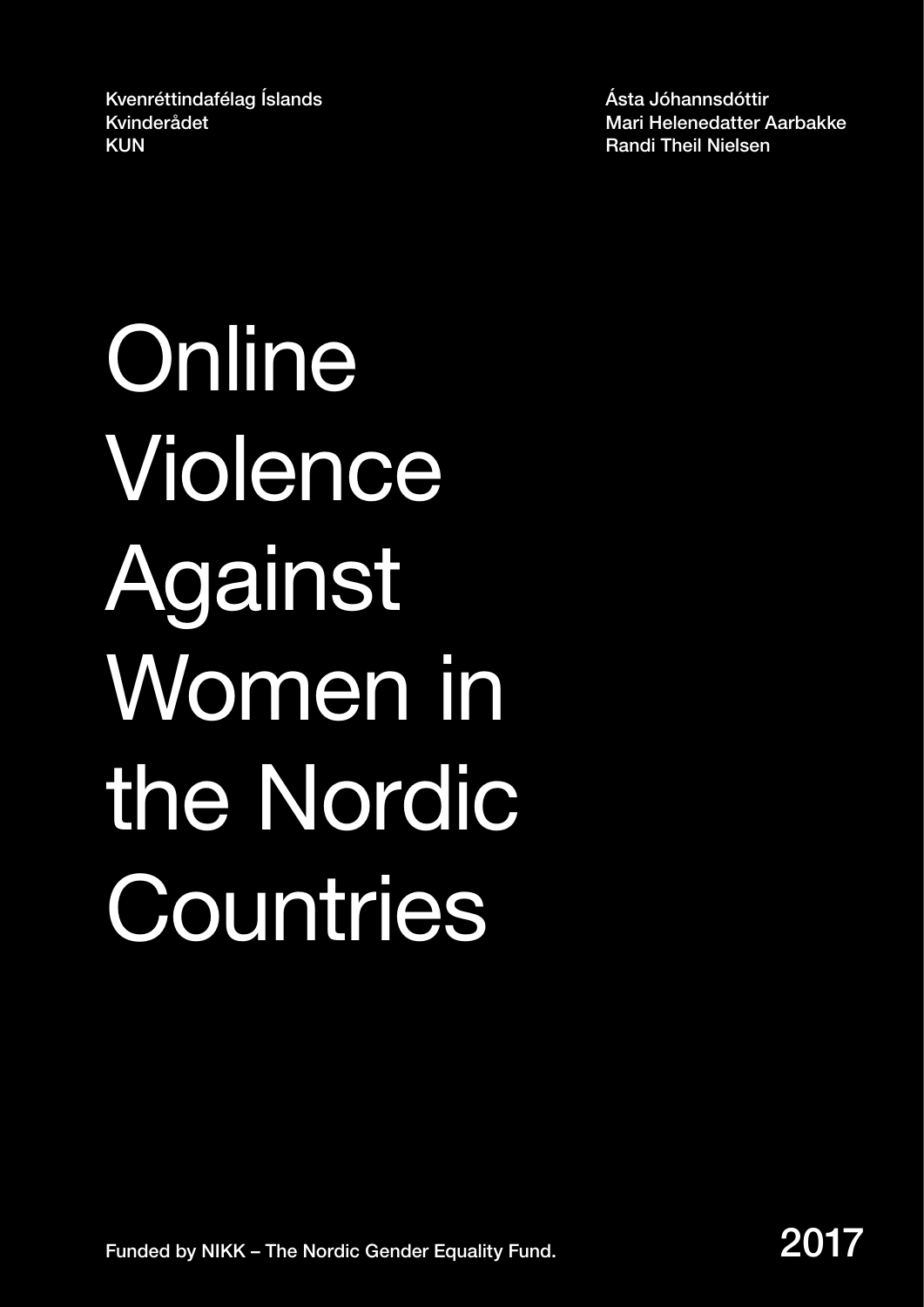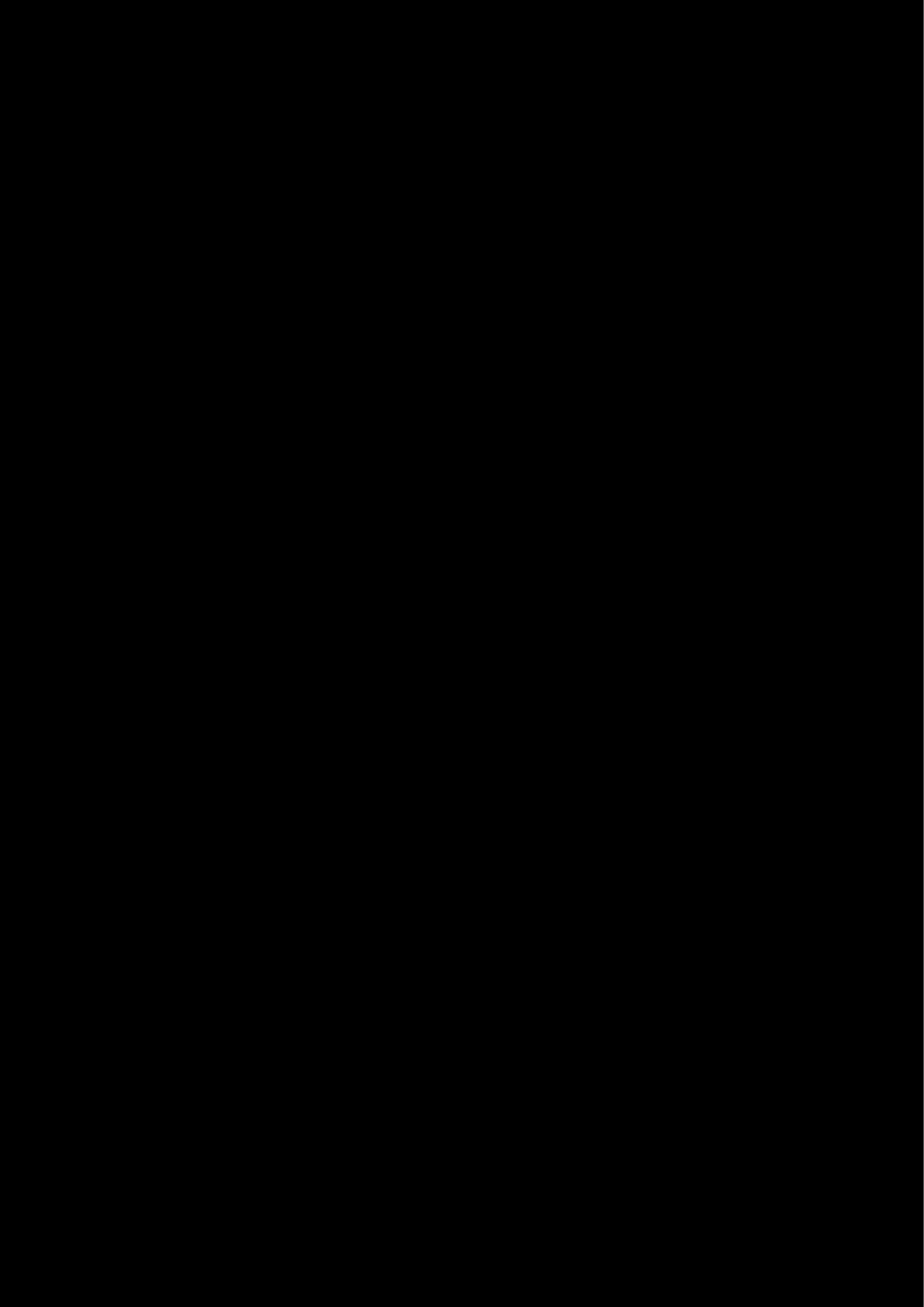# **CONTENTS**

### **Ⅰ.** Introduction

| <b>Framework of the Project</b> |    |
|---------------------------------|----|
| <b>International Context</b>    | 3  |
| <b>Nordic Context</b>           | 8  |
| <b>Aims and Focus</b>           | 10 |
| Data and Methodology            | 11 |
| <b>The Research Process</b>     | 12 |

### **Ⅱ.** Summary

| The Impact of Online Violence on Survivors | 15 |
|--------------------------------------------|----|
| <b>Survivors' Experience of Justice</b>    | 17 |
| The Viewpoint of the Police                | 19 |
| Cyber Misogyny and Gendered Hate Speech    | 22 |
| Legislations Dealing with Online Violence  | 24 |
| <b>Propositions for Change</b>             | 25 |

### **Ⅲ.** Denmark

| <b>Context</b>                                           | 28 |
|----------------------------------------------------------|----|
| <b>The Process</b>                                       | 30 |
| <b>Interviews with Survivors of Online Violence</b>      | 32 |
| <b>Interview 1</b>                                       | 32 |
| <b>Interview 2</b>                                       | 33 |
| Interview 3                                              | 34 |
| <b>Analysis and Summary of Interviews with Survivors</b> | 35 |
| <b>Loss of Control</b>                                   | 35 |
| Consequences for work, education, daily life             | 36 |
| Survivors' experiences with the police                   | 36 |
| Interview with the Police                                | 39 |
| <b>Reported Cases of Online Violence Increasing</b>      | 40 |
| <b>NC3 Work on Cases of Online Violence</b>              | 41 |
| <b>Summary of Interview with the Police</b>              | 42 |
| Interview with Red Barnet (Save the Children)            | 43 |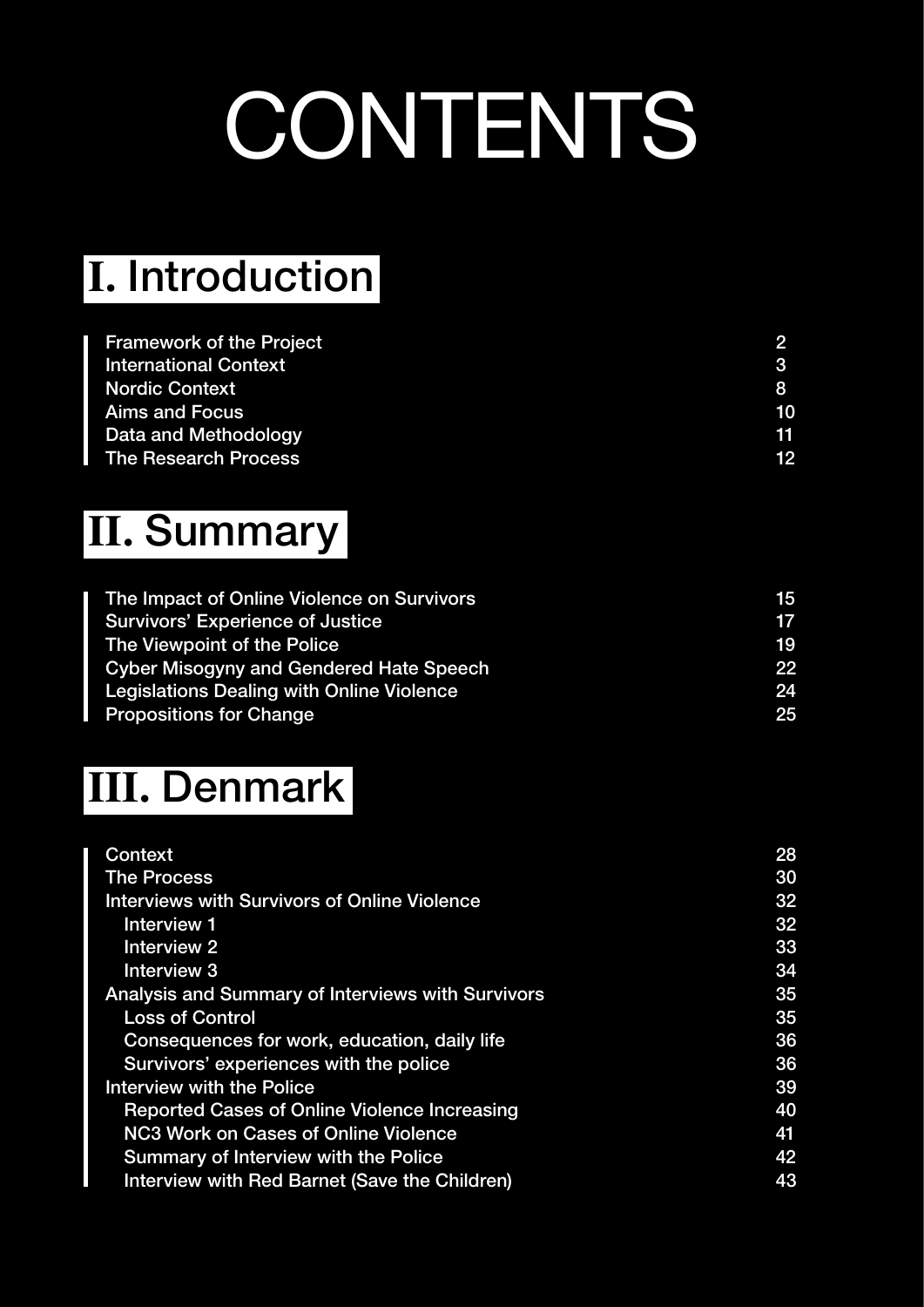# **CONTENTS**

### **Ⅳ.** Iceland

| <b>Online Violence Cases in Iceland</b>                    | 46 |
|------------------------------------------------------------|----|
| <b>Online Sexual Violence as Manifestation of Sexism</b>   | 47 |
| <b>Slut Shaming of Survivors of Online Sexual Violence</b> | 49 |
| <b>Psychological and Physical Consequences in</b>          |    |
| <b>Survivors of Online Sexual Violence</b>                 | 50 |
| <b>Experience and Expectations of Psychological Relief</b> | 51 |
| <b>Survivors' Experience of Police</b>                     | 53 |
| <b>Authorities - Responses and Expectations</b>            | 54 |
| <b>Survivors' Experience of Justice</b>                    | 56 |
| <b>Social Media and Online Violence</b>                    | 58 |
| <b>Preventing Online Violence</b>                          | 59 |

### **Ⅴ.** Norway

| Definition, Legal Framework and Strategy                       | 61 |  |  |  |  |  |  |  |
|----------------------------------------------------------------|----|--|--|--|--|--|--|--|
| <b>Selection of Material for Study</b>                         |    |  |  |  |  |  |  |  |
| <b>Cases</b>                                                   | 64 |  |  |  |  |  |  |  |
| Case 1 – Hate Speech, Racialized and Sexualized Threats        | 64 |  |  |  |  |  |  |  |
| Case 2 - Violence in a Close Relationship                      | 66 |  |  |  |  |  |  |  |
| Case 3 - Manipulated Picture Posted Online                     | 67 |  |  |  |  |  |  |  |
| Seeking Help - From the Larger material                        | 68 |  |  |  |  |  |  |  |
| Experiences Contacting the Police - From the Larger Material   | 69 |  |  |  |  |  |  |  |
| <b>Experience of Police and Legal Aid</b>                      | 70 |  |  |  |  |  |  |  |
| <b>Source Material for Police Experiences</b>                  | 70 |  |  |  |  |  |  |  |
| How Police Meet the People Reporting Cases                     | 70 |  |  |  |  |  |  |  |
| <b>Investigation and Trial</b>                                 | 71 |  |  |  |  |  |  |  |
| <b>JURK - Legal Aid for women</b>                              | 71 |  |  |  |  |  |  |  |
| <b>Discussion and Conclusions</b>                              | 72 |  |  |  |  |  |  |  |
| <b>Legal Prosecution</b>                                       | 73 |  |  |  |  |  |  |  |
| <b>Being Seen</b>                                              | 74 |  |  |  |  |  |  |  |
| <b>Gendered Hate Speech</b>                                    | 74 |  |  |  |  |  |  |  |
| <b>References</b>                                              | 75 |  |  |  |  |  |  |  |
| Appendix I - The Interview Guide for Survivors                 | 79 |  |  |  |  |  |  |  |
| Appendix II - The Interview Guide for the Police and Legal Aid | 82 |  |  |  |  |  |  |  |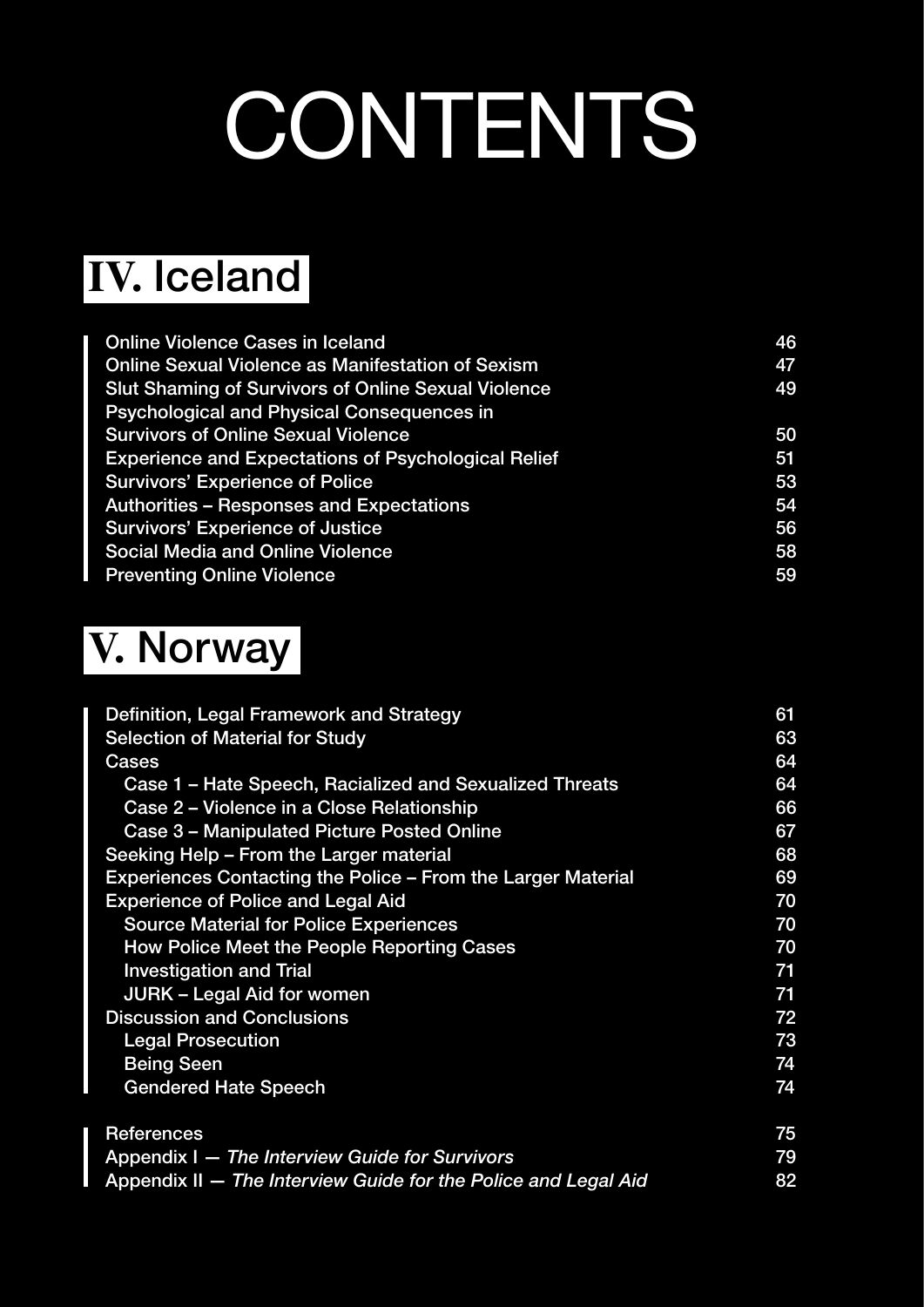# **Ⅰ.** INTRODUCTION

- 
- 
- 
- 
- 
- 
- 
-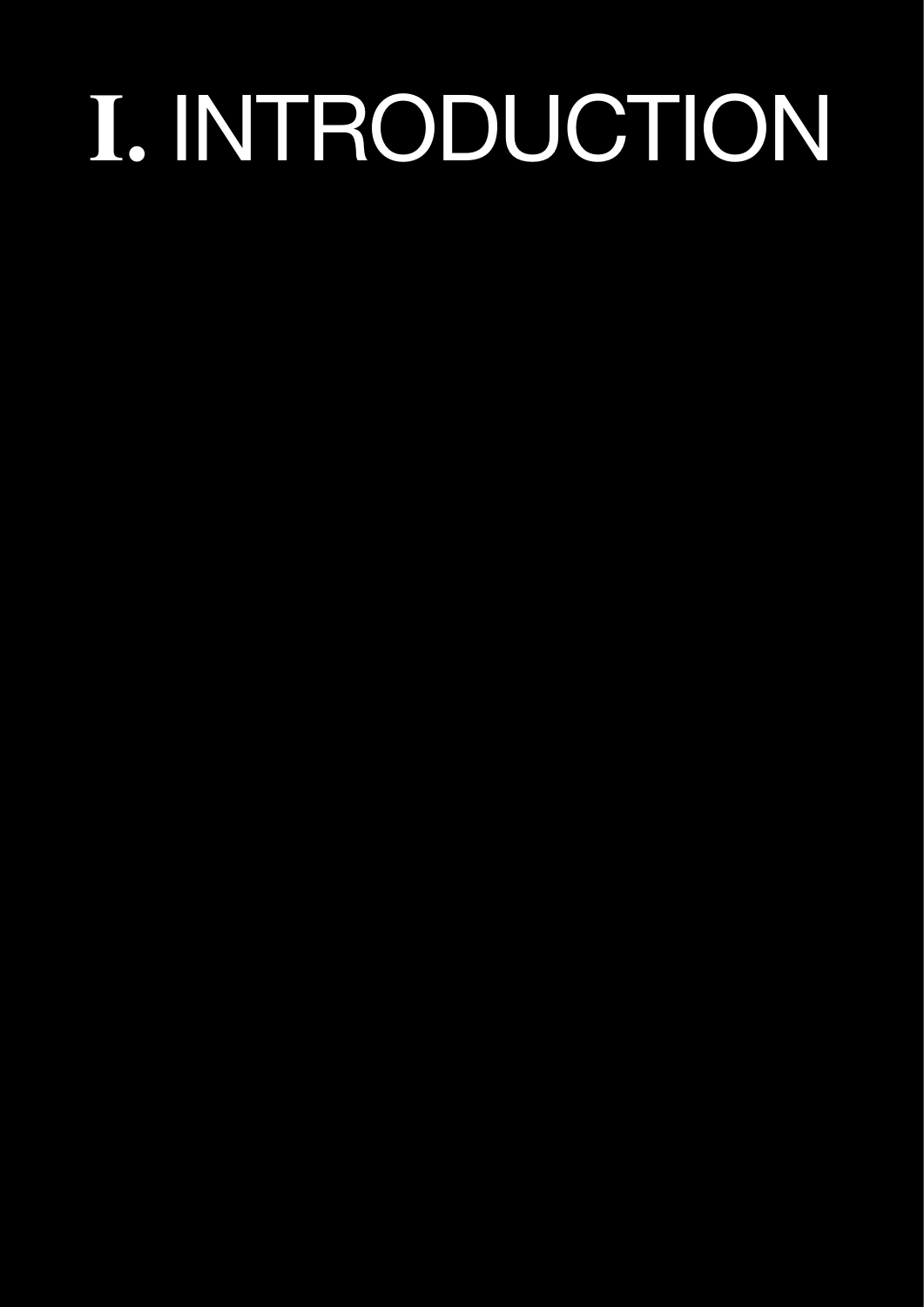# Framework of the Project

This report consists of the work of three NGOs in Denmark, Iceland and Norway, Kvenréttindafélag Íslands, Kvinderådet and KUN. Each country conducted a study of survivors' experience of online violence and their search for protection from and justice for that violence, as well as interviewing police and legal actors who have worked with cases of online violence.

In this introductory chapter, we begin by placing our study in an international context, as well as giving an overview of Nordic studies that have been conducted on online violence. We then explain the aims and focus of our study and the methodology used during the research. We finally summarize the three country reports, analyze them, and map out several concrete propositions for change.

The main section of the report are the country reports from Denmark, Iceland and Norway. There are differences between these three reports, due to different situations in each country. Norway, for example, has had a government strategy on dealing with online violence for some time now, and the legal framework around these cases is further developed than in Iceland and Denmark. The Icelandic report, unlike the reports from Denmark and Norway, does not include a summary of each case. This is done for the protection of the participants, due to the small population of Iceland.

*Appended to the end of this report are the interview guides used during interviews.*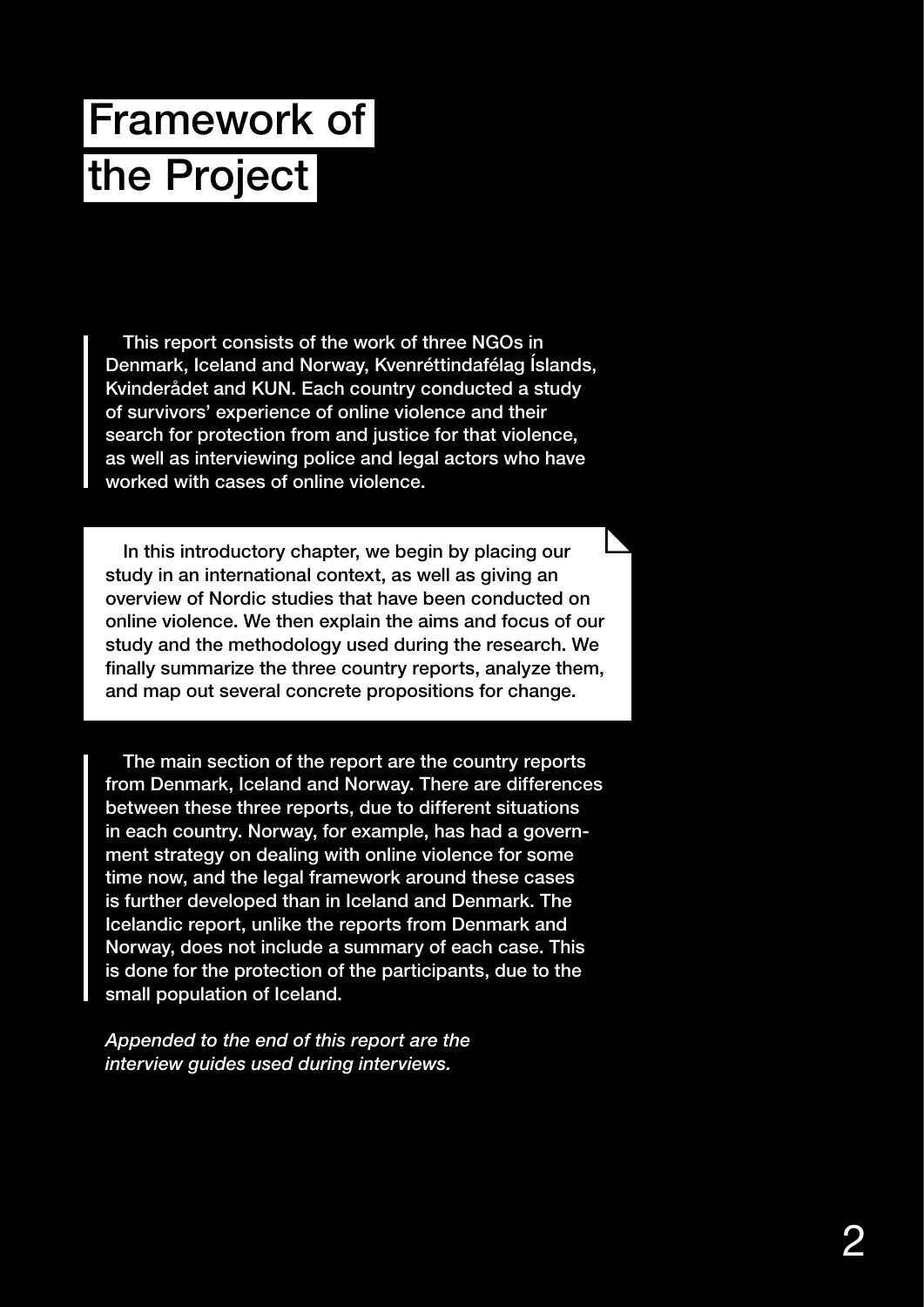## International **Context**

The rise of online violence cases on a global scale has sparked research on the phenomenon, its scope and effect. This report is our addition to this important conversation.

Rapid changes in technology and the rise of social media has created new means of communication… and new means to commit violence. The first smartphone was introduced only a decade ago, in 2007. Now, smart phones that can take high definition photographs are so ubiquitous, that they are in the hands of even small children in the Nordic countries. Facebook first launched thirteen years ago, in 2004, and in 2006, registration was opened for everyone. The vast majority of people in the Nordic countries are active on Facebook and other social media, 96% of young people (16-29 years old) in Iceland were active on social media in 2014, 96% of young people in Norway in 2016 and 95% of young people in Denmark in 2016 *(Eurostat – Data Explorer, n.d.)*. With the rapid changes in the ways we communicate and easy access to new technologies, it is hardly surprising that we have had to face various problems in how we incorporate these technologies into our daily lives.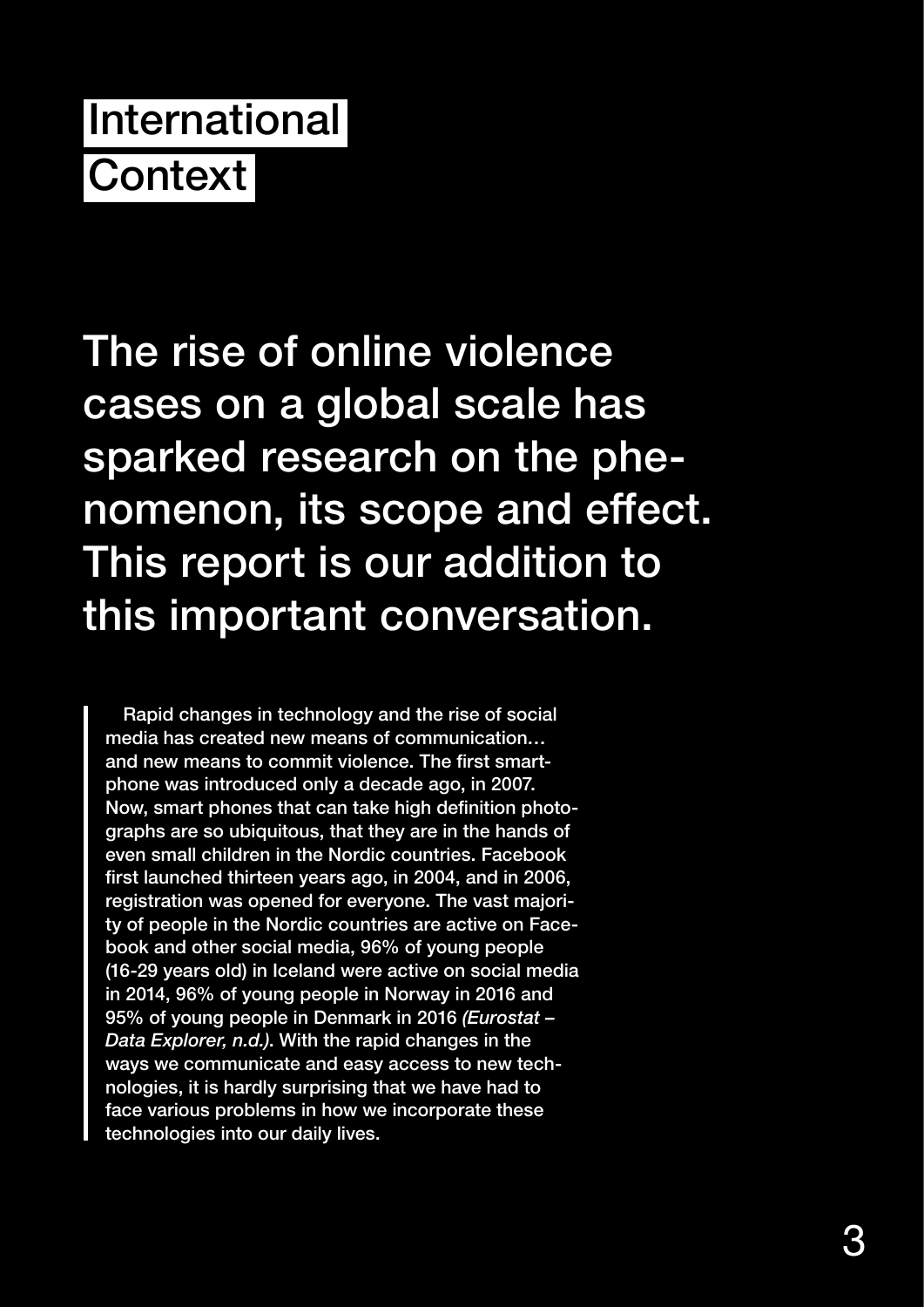New technologies facilitate different forms of violence including harassment, stalking, blackmail, threats, identity theft, accessing or disseminating private data, child pornography, threats of sexual assault or rape, and altering and or uploading photos and videos without consent (Citron, 2014). All these forms of violence conducted using new technologies are part of a wider phenomenon often called "cyber violence" or "online violence". There is no international consensus on exactly which forms of violence should be included in the definition of online violence. Indeed, the development of our understanding of online violence is connected to the development of the internet and other information and communication technologies, which are relatively new phenomena that are evolving fast.

One social problem which has been replicated online is misogyny and the hatred of women. Misogyny has moved online, says Danielle Keats Citron, as the internet has become a place where people can express misogyny with little personal cost (Citron, 2011). Research shows that women, regardless of social status, are subjected to forms of online violence to a greater extent than men. Indeed, they face misogynistic contents that make online spaces a hostile environment for them.

Online violence is a gendered issue. According to the European Commission, one in ten women has experienced sexual harassment or stalking through new technologies (*Zero Tolerance of Violence Against Women – European Commission*, 2016). A 2014 survey conducted by the European Union Agency for Fundamental Rights showed that 4% of 42.000 European women interviewed had experienced cyberstalking in the 12 months before the survey, while 11% reported having experienced cyber-harassment through e-mails, text messages or social networking sites (*Violence Against Women; an EU-Wide Survey,* 2014).

Online harassment can and has been used to drive women and women's rights activists offline. Some examples of this are the online harassment campaigns waged against activist Carolina Criado-Perez and the game developer Zoe Quinn.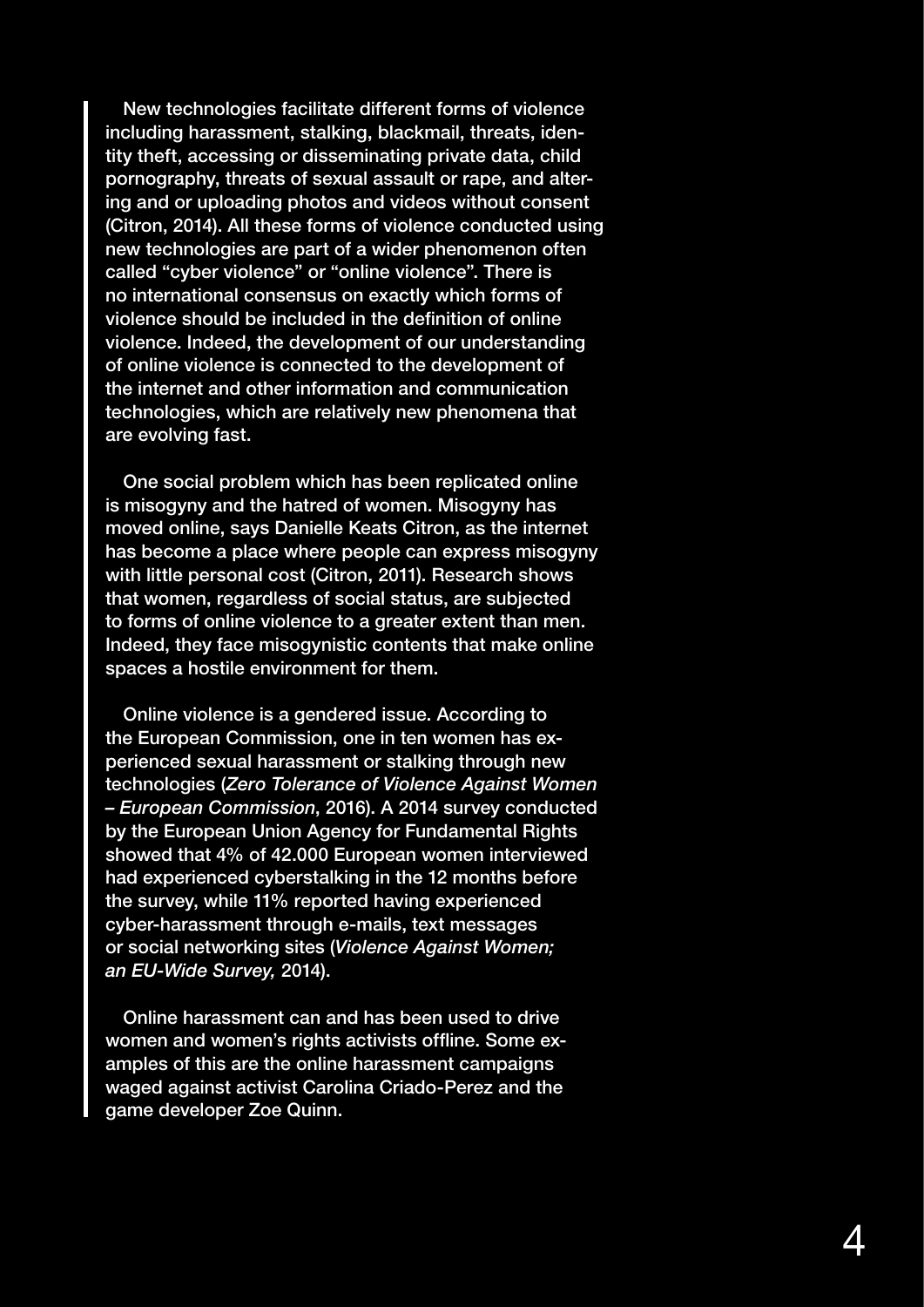In 2013, the feminist activist and writer Carolina Criado-Perez campaigned successfully to convince the Bank of England to make Jane Austen the new face of 10 pounds note. Following the success of her campaign, Criado-Perez received online threats of violence and death that forced her to close her Twitter page (Topping, 2014).

Another example of online harassment against activists is the so-called Gamergate controversy, a sustained online harassment campaign that targeted several women in the video game industry. The first target of this campaign was the game developer Zoe Quinn. In 2014, Quinn became the recipient of extensive misogynistic harassment on Twitter after a former boyfriend of hers wrote a lengthy blog post, alleging she had sex with a journalist in exchange for a favorable coverage of her video game. Tweets at Quinn were characterized by the use of the hashtag #Gamergate and escalated into anonymous treats so severe that Quinn feared for her life and had to flee her home (Dewey, 2016). People who spoke out in support of Quinn were also targeted by this campaign, with heavy consequences to their personal and working life (Tognotti, 2014).

Online violence has a severe impacts on its survivors, and changes the way that they engage with the world and participate in democratic conversations. Violence or threats of violence discourage people from using the internet, that is, targets of online violence shut down their blogs and social network profiles (Citron, 2011). Online violence also affects their lives offline. People targeted by harassment and threats change their daily routines or withdraw from social activities, with some victims of online violence eventually committing suicide (Penney, 2016; European Institute for Gender Equality, 2017).

As a result of online violence, women are unable to fulfil their potential as active citizens (Citron, 2011), an important safeguard for the social processes of democracy (Citron & Franks, 2014). In a recent study, 27% of participants stated they self-censor their online posting out of fear of online harassment, and if we look at just women 15–29 years old, 41% of them self-censor to avoid online harassment. This research also found that 26% of survivors of online violence or harassment changed their use of the internet, either quit social media, stopped using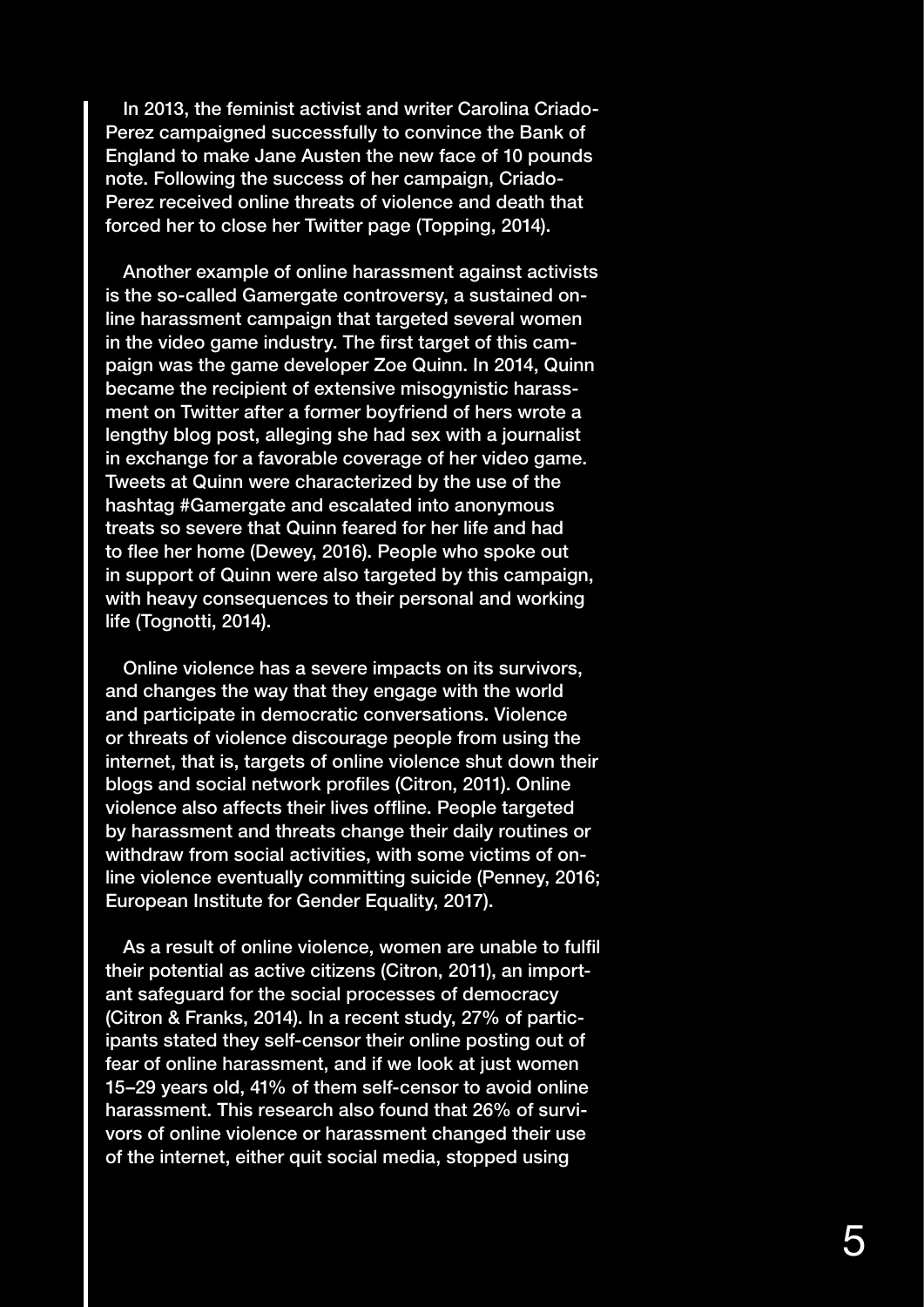smart phones, or completely stopped using the internet altogether ("Online Harassment, Digital Abuse, and Cyberstalking in America", 2016). Looking at such statistics in a historical context, Rachel Hill argues that online violence against women can be seen as a "depressing reflection of hostility directed towards women", used to silence women's voices (Hill, 2015, p. 119).

In the report *Take Back the Tech!*, data concerning violence against women online was collected using the Association for Progressive Communications' (APC) online mapping tool. The data was analyzed for the period of 2012–2014, when 1126 cases were reported. A majority of those cases were reported to authorities, or 69% of the cases, of which less than half (41%) were investigated. The authors of the report suggest a legal disconnect between online violence and authorities such as the police; that survivors are either not taken seriously enough by the police or that sufficient policy environment is lacking ("Analysis of incidents reported on the *Take Back the Tech!*", 2015).

Online sexual violence, often referred in a public discourse as "revenge porn", can be defined as "sexually explicit images, shared publicly online without the subject's consent" (Hill, 2015). The term "revenge porn" is, however, a problematic one, because it is not always revenge which is the drive behind the act of sharing of those images. The term can refer to a variety of scenarios, such as images being obtained by hacking, images being captured without the person's knowledge, or as the documentation of sexual assault (Hill, 2015). With such wide variation in circumstances and claims that the term is inherently misleading, there has been a criticism of the term, resulting in requests for a different terminology, such as "non-consensual pornography" or NCP (Bjarnadóttir, 2016).

Critics argue that this kind of non-consensual creation and distribution of sexual images "has largely been framed in public discourse as a problem of user naiveté, rather than one of gender-based violence" (Henry & Powell, 2015, p. 104), which can result in victim blaming, as if women fail to somehow take precautions and are responsible for their online sexual assault, with survivors of NCP being blamed by the media and online communities (Bates, 2017).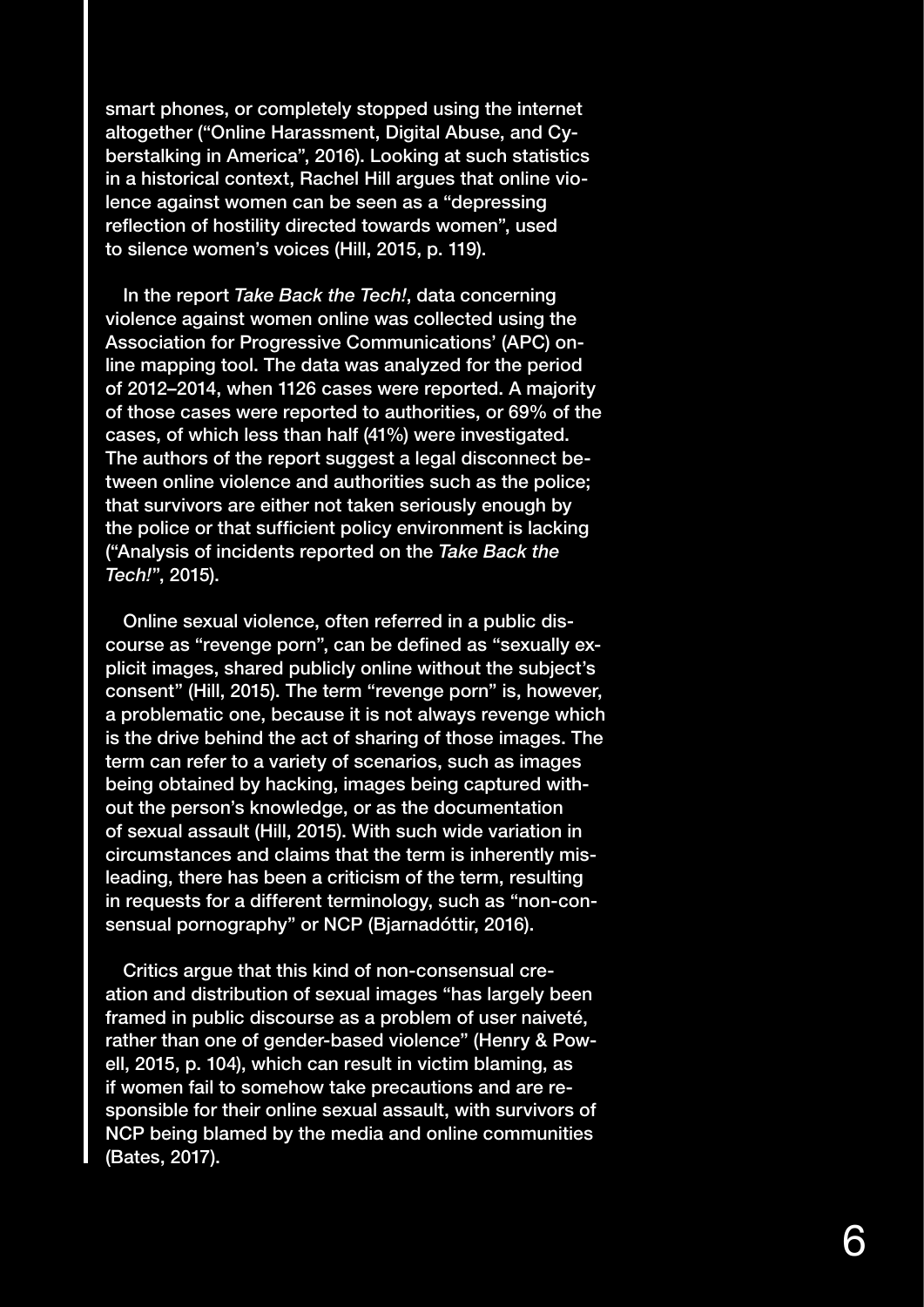Rachel Hill states that NCP is just one form of cyber misogyny, where the sole purpose is to humiliate, intimidate, silence and degrade women (2015). When viewed from a feminist perspective "NCP can be considered as an online example of gendered hatred, harassment and abuse" (Hill, 2015). NCP is about asserting control over women and disrespect for women's autonomy. There seems to be increased acknowledgement from women's organizations, police, legal actors and the community that "email, the internet and mobile phone technologies are being used as a tool to harass, intimidate, humiliate, coerce and blackmail women" (Henry & Powell, 2015, 115). Along with this identification, studies have been conducted on survivors' experience of NCP, which show that survivors of online sexual violence suffer from a number of mental health issues following their assault. They have trouble trusting, show signs of post-traumatic stress disorder and suffer from anxiety, depression and suicidal thoughts. These findings reveal the seriousness of online sexual violence, as well as the similarities between sexual assault and online sexual violence (Bates, 2016).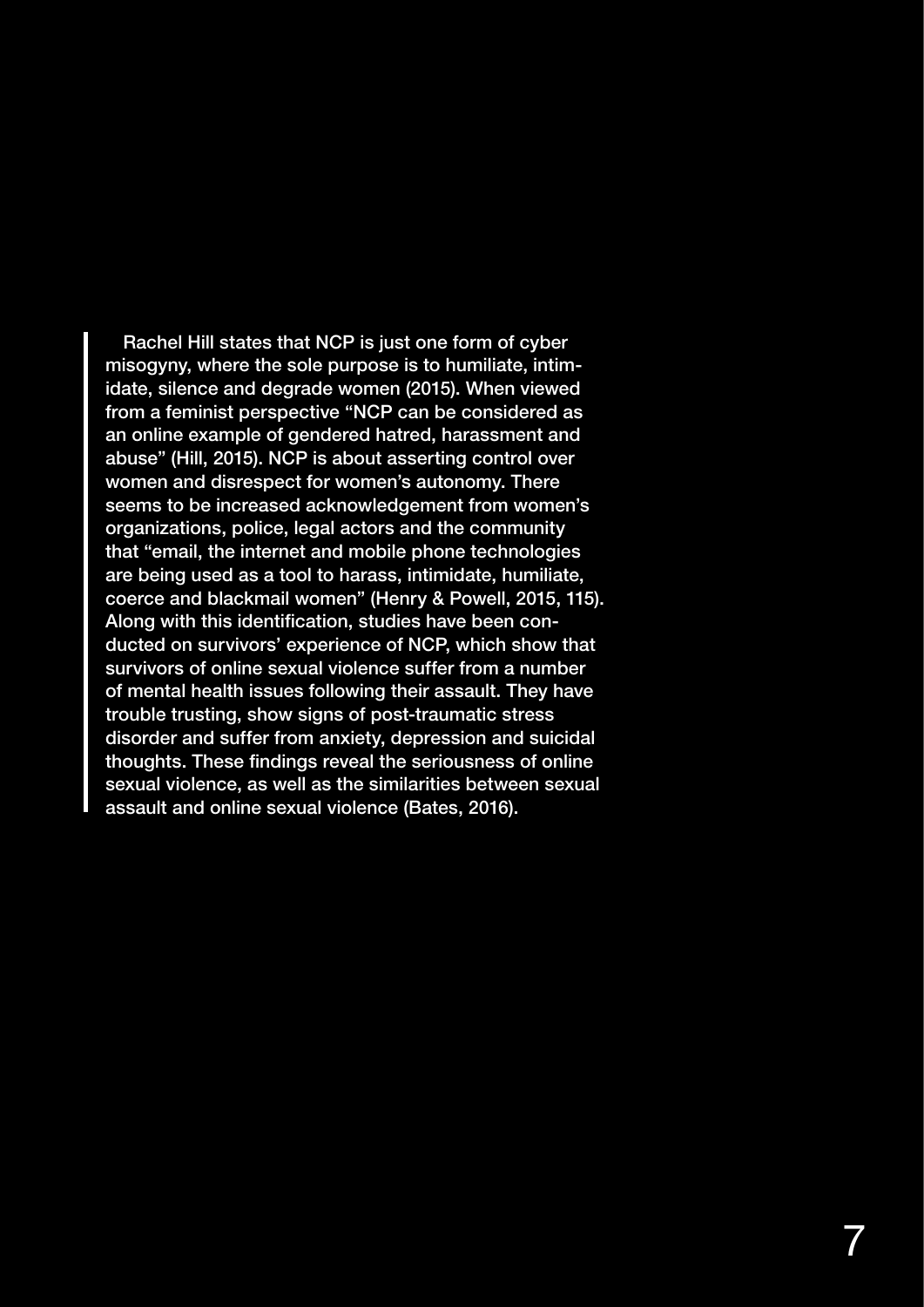# Nordic **Context**

Few studies on online violence have been done in Iceland, but public interest is growing as indicated in the several student dissertations that have been submitted at the country's universities in the past few years at the BA and MA level. One of these dissertations indicates just how widespread the problem of online sexual violence is in Iceland, Hildur Friðriksdóttir, an MA student in Social Science at the University of Akureyri, has studied websites posting non-consensual images of Icelandic girls.

Hildur focused her research on one particular website, a chat board which has an Icelandic section, and analyzed the first ten pages of the Icelandic forum. On these first ten pages she found 483 photographs: 148 of them were nude photos, 97% of which were of a female subject. 25 of the women in the photos were girls under the age of 18. The discussion on the chat board showed the normalization of sexual violence, the objectification of women and blatant misogyny (Friðriksdóttir, 2016).

Kvenréttindafélag Íslands issued a report written by Vigdís Fríða Þorvaldsdóttir, a young researcher, on the subject of non-consensual pornography and the legislation in Iceland, indicating that cases of non-consensual pornography have increased in Iceland. Focus groups of university students were conducted to gain insight into their views on non-consensual pornography, and the majority of the participants thought that sexting was a normal gesture and experienced a big generational gap in regard of views towards sexting. Participants also claimed that boys were more active in sending naked photos, but that it was mostly girls who were shamed by these pictures, and also that girls were more often subjected to non-consensual sharing of images (Þorvaldsdóttir, 2015).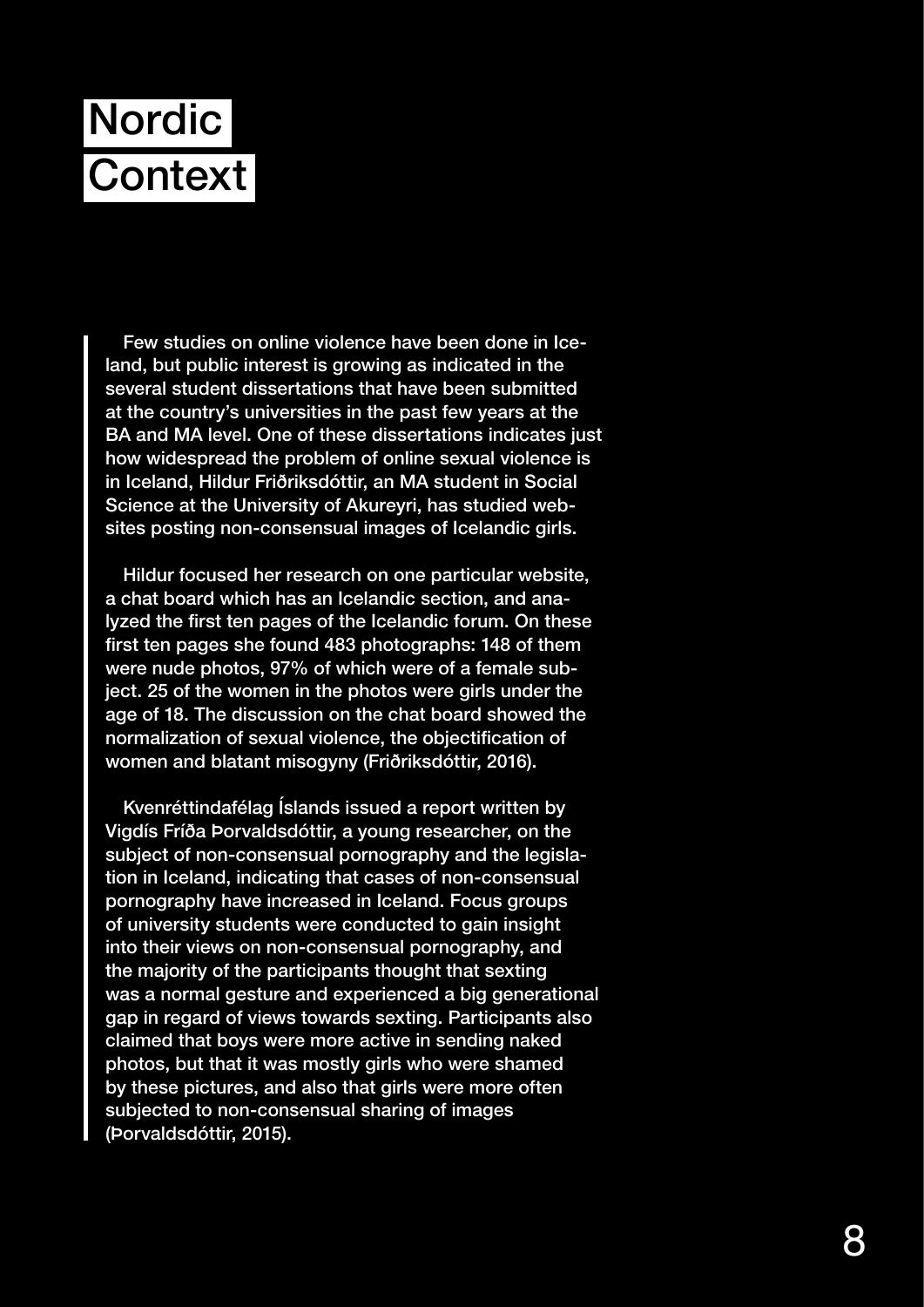Just as in Iceland, public interest in Denmark in online violence is on the rise. The documentary *Ung, nøgen og udstillet* from 2016 focuses particularly on online sexual violence (2016). The Danish National Institute of Human Rights published a report in 2017 focusing on hate speech in the online public debate (*Hadefulde ytringer i den offentlige online debat*). They collected comments from the Facebook pages of two news media, *DR Nyheder* and *TV 2 Nyhederne*. Their study shows that 15% of the comments are hate speech aimed at individuals or groups. Male commenters were responsible for 76% of the hateful comments. Areas of discussion that often draw hateful comments are religion and ethnicity, however, hate speech based on gender is more often targeted at women (Zuleta & Burkal, 2017).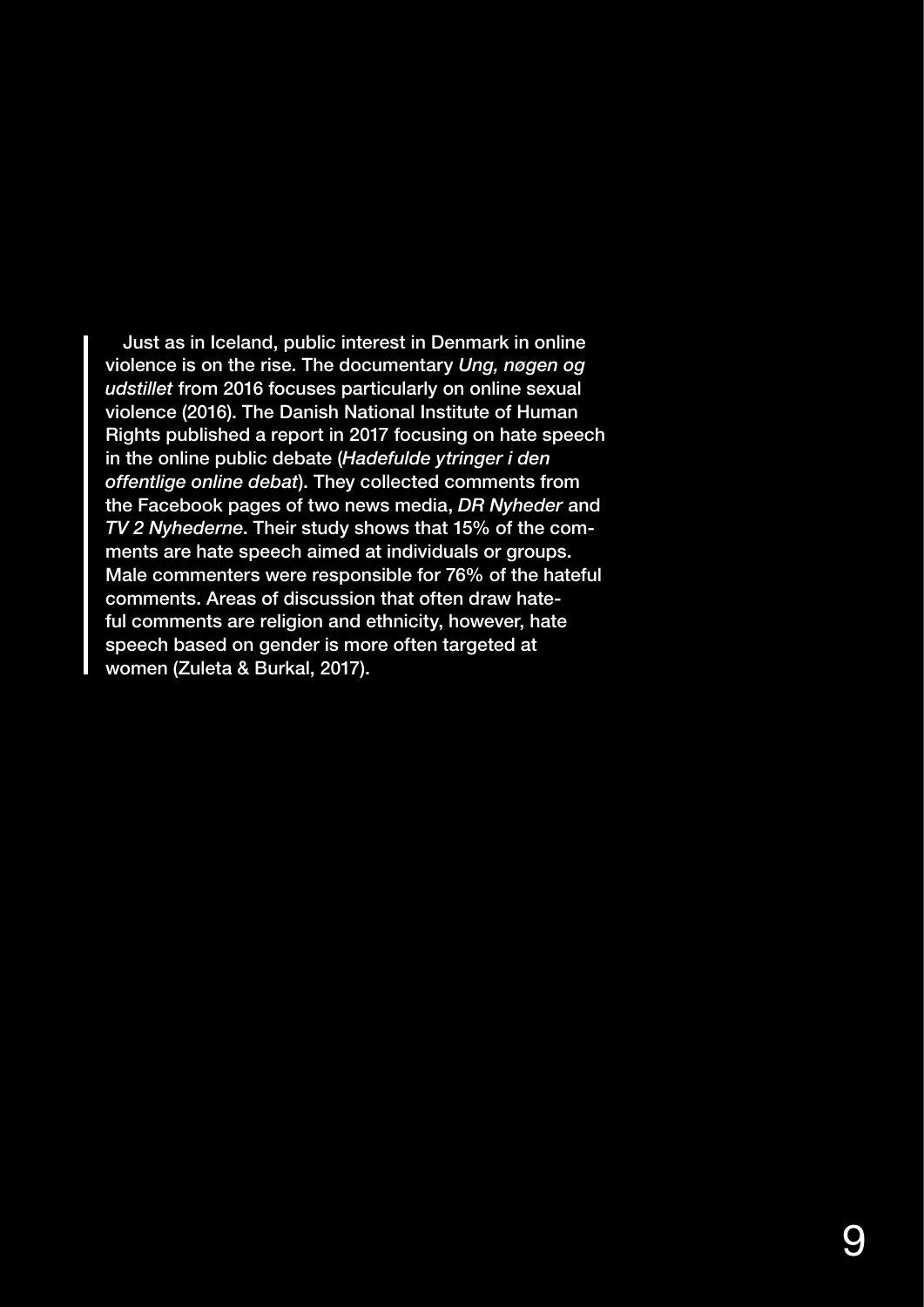# Aims and **Focus**

|     | $\overline{C}$ |                          | Aims and Focus $\sim$ |                |  |               |                   |                |                |       |  |              |                      |    |  |    |  |    |  |
|-----|----------------|--------------------------|-----------------------|----------------|--|---------------|-------------------|----------------|----------------|-------|--|--------------|----------------------|----|--|----|--|----|--|
| In  |                | <b>Helvetica Neue</b>    |                       | $\circ$        |  | Medium Italic | $\frac{1}{2}$   9 |                | $\sim$ 1<br>Ir | 11 zi |  | $\mathbf{B}$ | <b>7 만 ) 등 등 등 !</b> |    |  |    |  |    |  |
| lw. |                |                          |                       | ь              |  | ь             | ь                 | ь              |                |       |  |              |                      |    |  |    |  |    |  |
| Πο  |                | $\overline{\phantom{a}}$ |                       | $\overline{A}$ |  | 16.           |                   | $\overline{R}$ |                | 10    |  | 112          | 14                   | 16 |  | 18 |  | 20 |  |

Nordic NGOs and participate in a global conversaviolence. The report aims to shed light on the issue  $\begin{array}{|c|c|} \hline \quad{} & \quad{} \end{array}$ was conducted to strengthen cooperation between The aim of the project is manifold. The study tion exchanging best practices in combating online of online violence against women and increase knowledge and competencies in the Nordic countries in recognizing and dealing with these matters, as well as to increase the global awareness of online violence against women.

Our objective is to offer tools and information to Nordic NGOs who work against online violence against women and to organizations working on issues dealing with sexual rights, gender equality, and violence against women.

The study is also intended to shed light on the work of the police and other legal and judicial authorities in Denmark, Iceland and Norway, to inform their work with survivors of online violence. Finally, the study aims to offer information to legislators in these respective countries, to aid their efforts to legislate effectively against online violence.

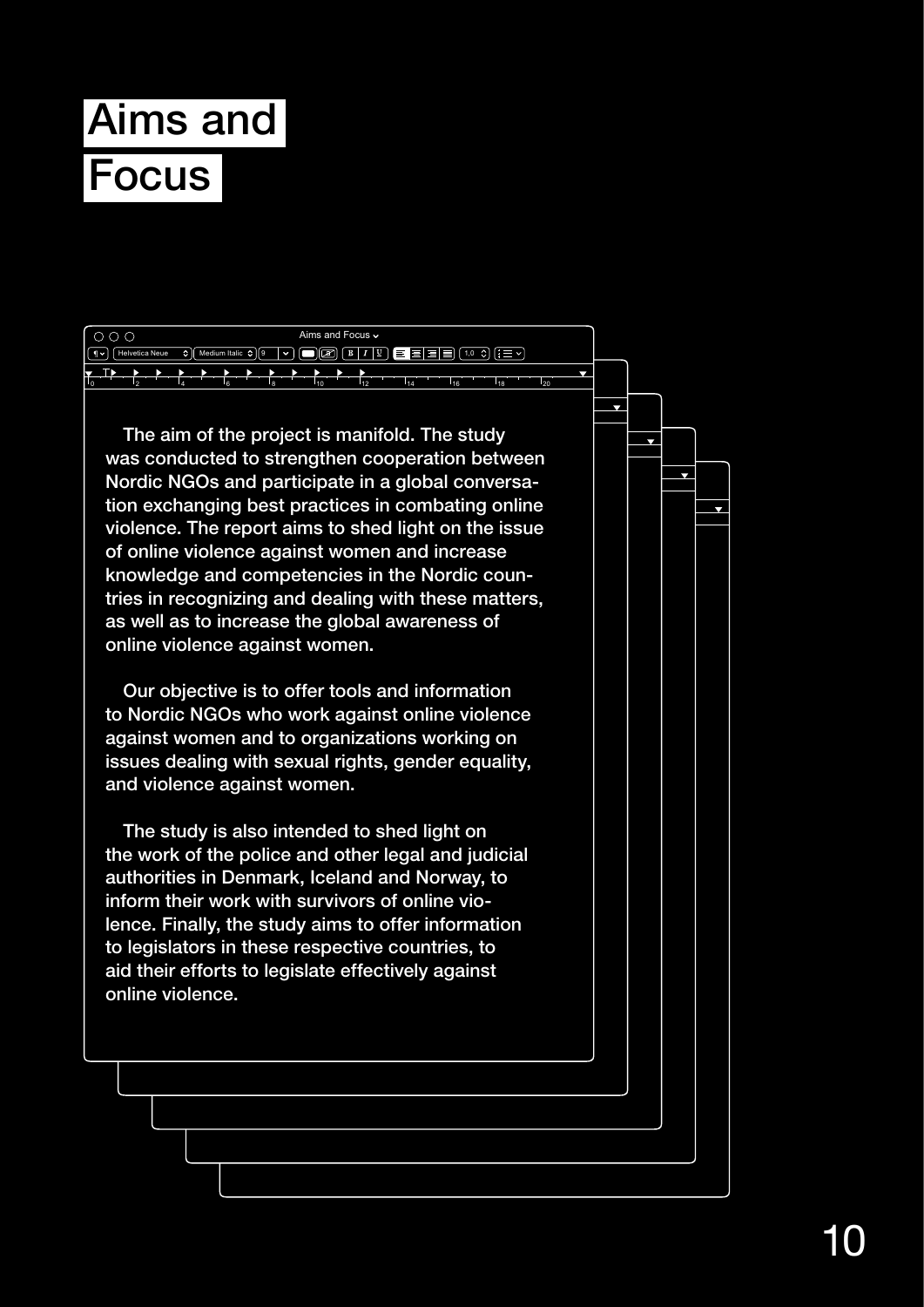## Data and **Methodology**

This study presents data gathered from in-depth interviews with survivors of online violence in Denmark, Iceland and Norway, analyzing their experiences seeking justice. The target group of the study was "women who have sought justice for or protection from online violence within the legal system, such as by going to the police and/or seeking legal aid or advice." No restrictions or guidelines were set for which kind of online violence these women had experienced. The only requirement for participation in the study was that they had at some point attempted to seek justice for or protection from the legal and/or judicial system.

The study also presents data gathered from interviews with representatives of the police and representatives of local legal aid centers about internal guidelines in dealing with online violence, any action plans, numbers of survivors seeking aid, and their experiences with dealing with survivors of online violence.

The method used in this study is a qualitative one, where the experience of participants is in focus. In-depth semi structured interviews were conducted with survivors of online violence, with the focus on their experiences seeking justice for and protection from that violence (see Appendix I). Semi structured interviews are useful to study a phenomenon openly and allow participants to express their experience in their own words (Esterberg, 2001; Flick, 2014), and to explore the perceptions and understanding of things that participants have a personal stake in (Braun & Clarke, 2013), such as the experience of online violence.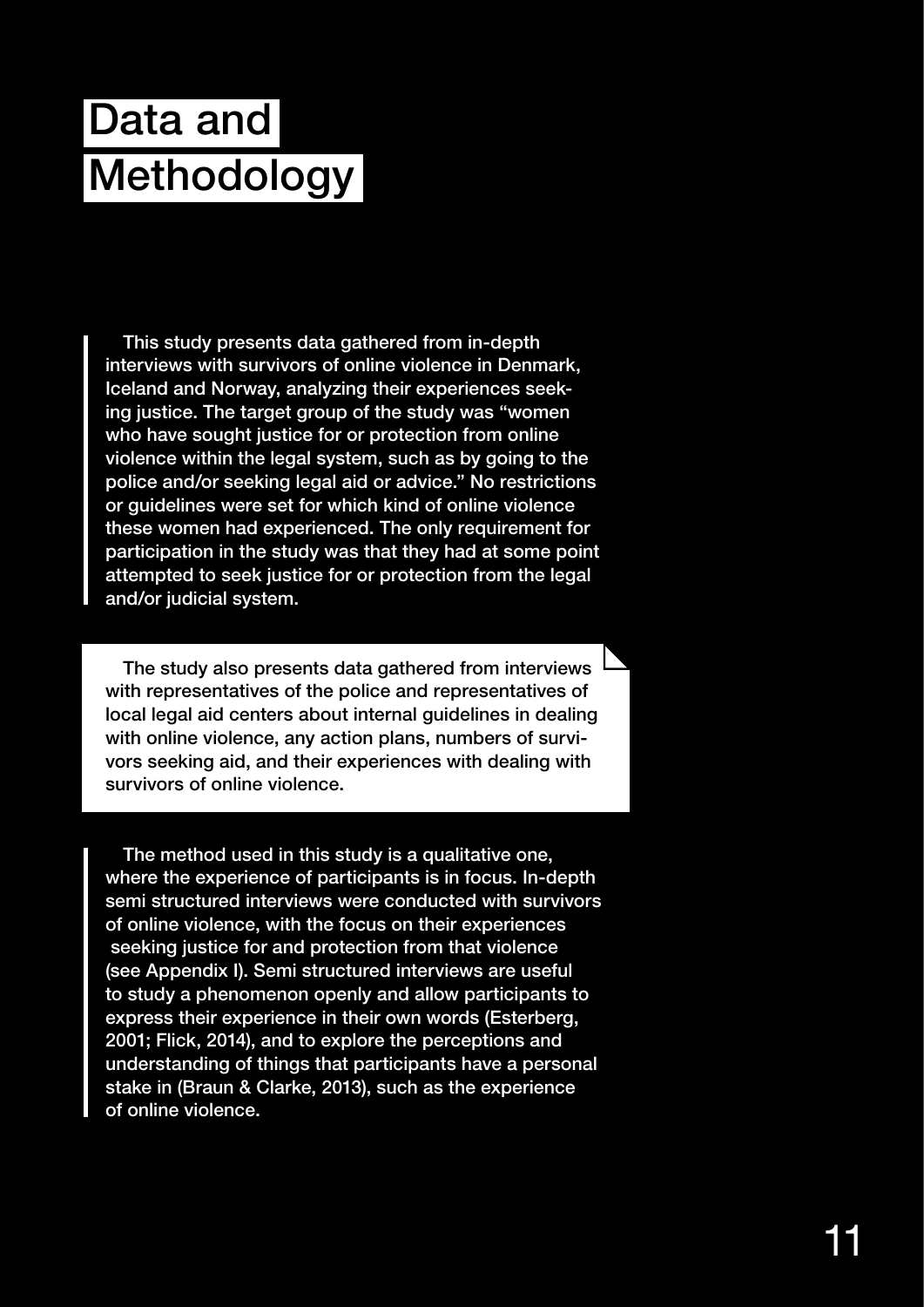# The Research Process

Three women were interviewed in Iceland. Two women were interviewed in Denmark, and they also used a survivor story from the documentary *Ung, nøgen og udstillet*  (2016). The Norwegian contribution to this report are interviews conducted for an earlier study, *Erfaringer med digitale krenkelser i Norge* (Eggebø, Lindis & Aarbakke, 2016), a larger project on the topic of digital harassment in Norway. For the purposes of this study, interviews with three women who had experienced different kinds of online violence were selected from the material, but relevant issues gleaned from nine other interviews were added to the final analysis.

In Denmark two out of three participants had experienced online sexual violence. This was also the case in Iceland, while Norway had one participant with this experience.

#### *All the participants in this report are anonymous and have been given pseudonyms.*

In Denmark, it proved to be very difficult to find suitable participants. Before the study began, researchers estimated that they would be able to find a comfortable number of informants through their professional and personal network or through their contacts in the feminist sector. However, the study stipulated that participants had to have attempted to seek justice for and protection from online violence, and few survivors of online violence fell into that group, which correlates with experiences from Iceland. Other explanations for the difficulties in finding participants may be that survivors of such abuses do not want to confront these past events, but rather want to forget what happened.

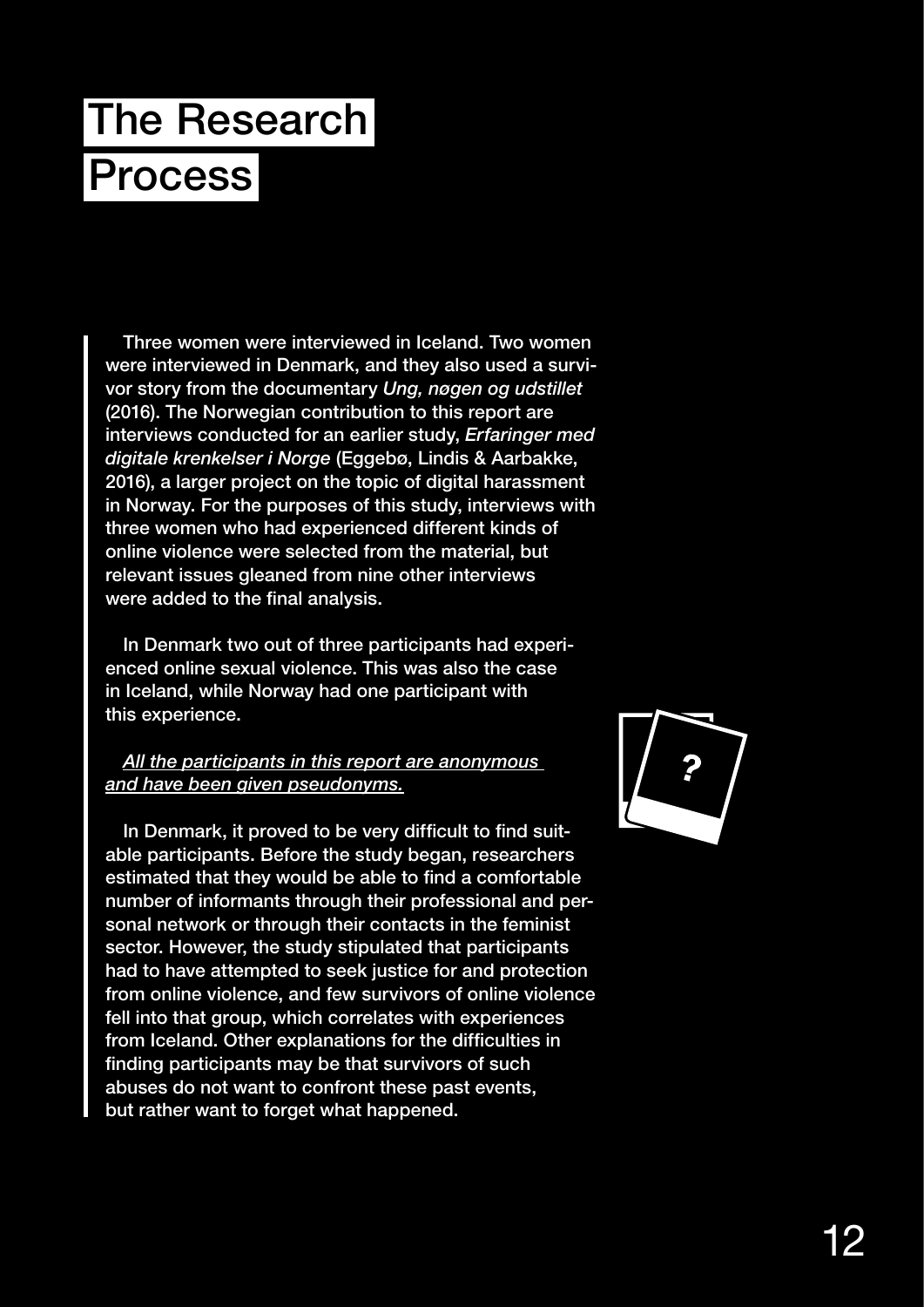In Iceland, open calls for interviews were advertised and numerous women were contacted using the researchers' professional and personal network, but six months passed before the first interviewee agreed to participate. The majority of the women who had experienced online violence and were contacted had not sought justice, and when asked why, claimed that they believed that the system does not work, so they did not see the point in seeking help or pressing charges. This shows a lack of faith in the justice system is emblematic of a larger problem and is reflected in other studies (see for example Citron, 2014).

The interview with the police in Iceland was conducted in person, using the semi-structured interview guide (see Appendix II). In Denmark, the responses to the questions were written, and in Norway, the report *Hatefulle ytringer på internett. Omfang, forebygging og juridiske grenser*  (Nadim, Flatmoe & Wessel-Aas, 2016) was used as basis for that section of the country report, as it contained thorough interviews with the Manglerud hate crime section.

Interview with a representative from a legal aid organization was conducted in person in Iceland, using the semi-structured interview guide. In Denmark, researchers give an overview of resources and help available through the organization Save the Children, and in Norway a representative from JURK was interviewed.

This is a small qualitative research, and as such is not intended to have explanatory meanings beyond its scope. There are all in all 9 interviews with survivors, three interviews with police, although only one conducted in person with written responses from the Danish and Norwegian police, and two interviews with representatives of legal aid organization, in Iceland and Norway, and summary of legal aid available in Denmark.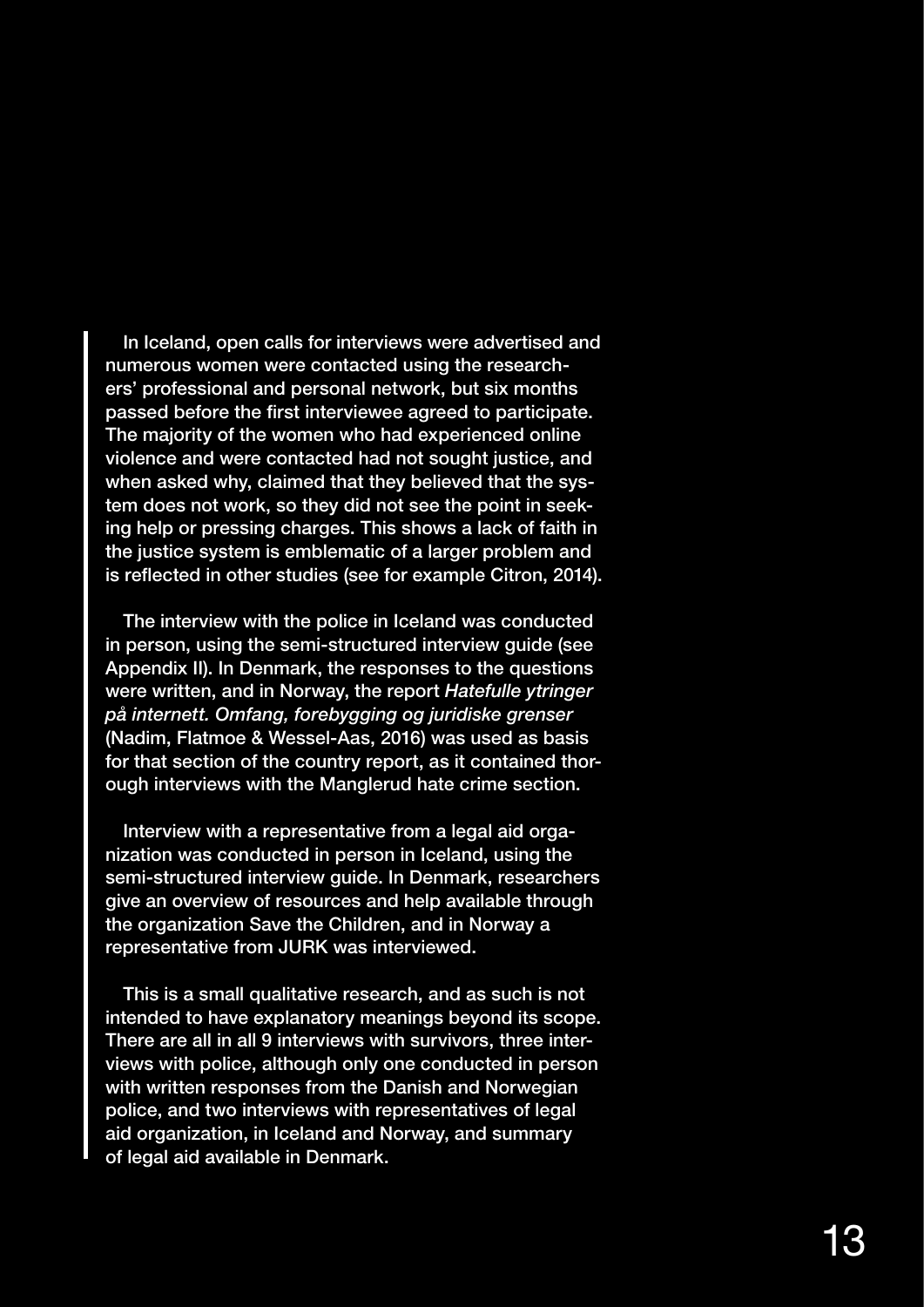# **Ⅱ.** SUMMARY

- 
- 
- -
	-
- 
-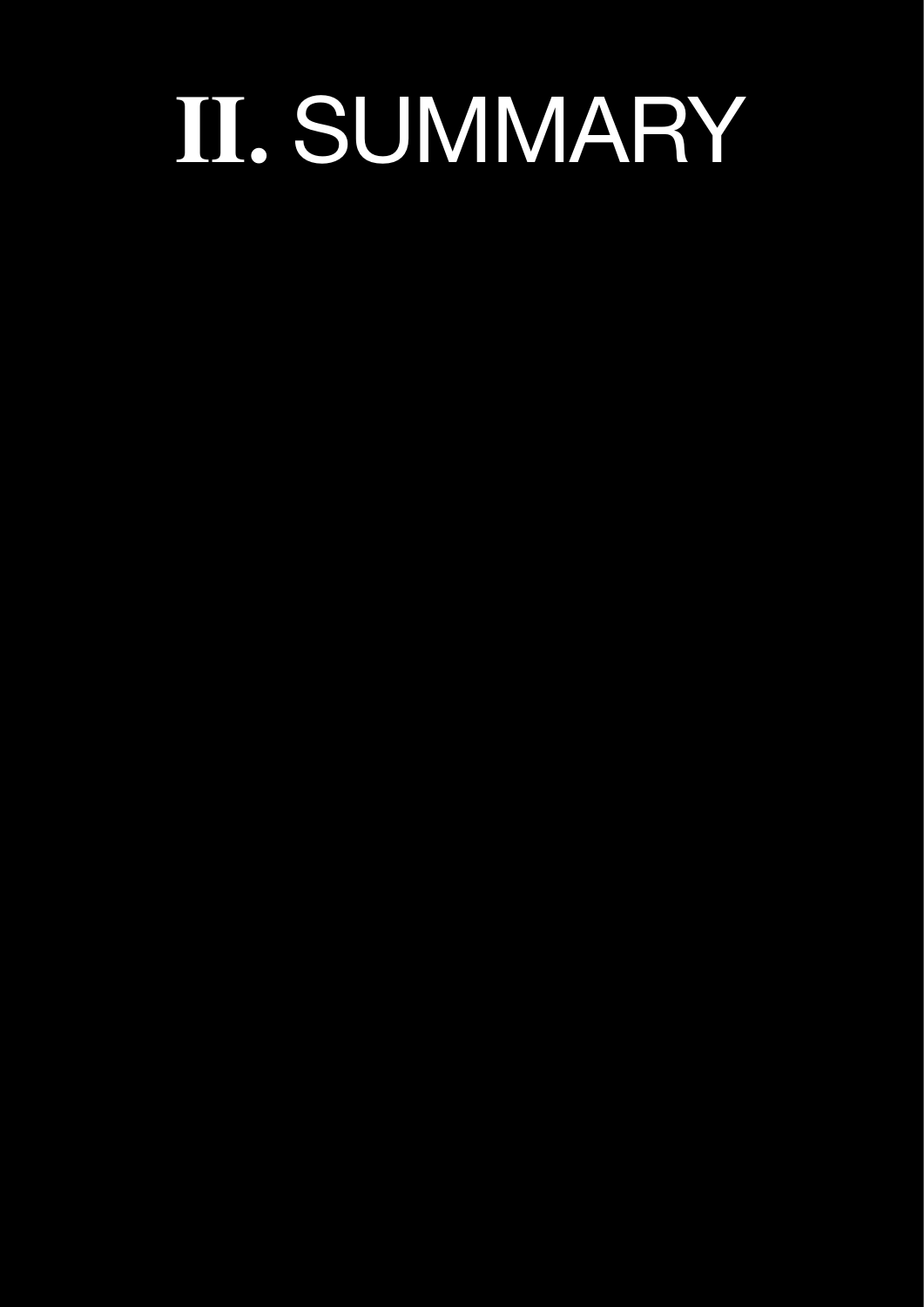### The Impact of Online Violence on Survivors

All the participants in the study experienced physical symptoms due to their experience with online violence. The consequences on their lives differed, depending on the nature of the violence. The participants who had experienced online sexual violence reported more severe consequences than survivors of other kinds of online violence. Participants of online sexual violence, whose images had been shared online without their consent, reported a fear of repetition of the crime, that photos or videos would materialize online again and again.

Participants in all countries reported physical symptoms, such as anxiety, unexplained pains, lack of energy and fatigue. One participant in Denmark shared that she had a nervous breakdown following her experiences, something that she had never experienced before, and another participant quit her job and isolated herself from the outside world. One participant in Norway reported fearing for her life and health for some time after her experience with online violence, glancing around when approaching her home, thinking about how she could defend herself in case of an attack.

These physical consequences are also known to occur with survivors of physical sexual violence (Bates, 2016). In the case of two Icelandic participants who had experienced online sexual violence, their experience of these symptoms came as a great surprise to them and they had difficulties in comparing their experience of online violence to sexual violence offline. They reported feeling that violence without touching should not affect them as much.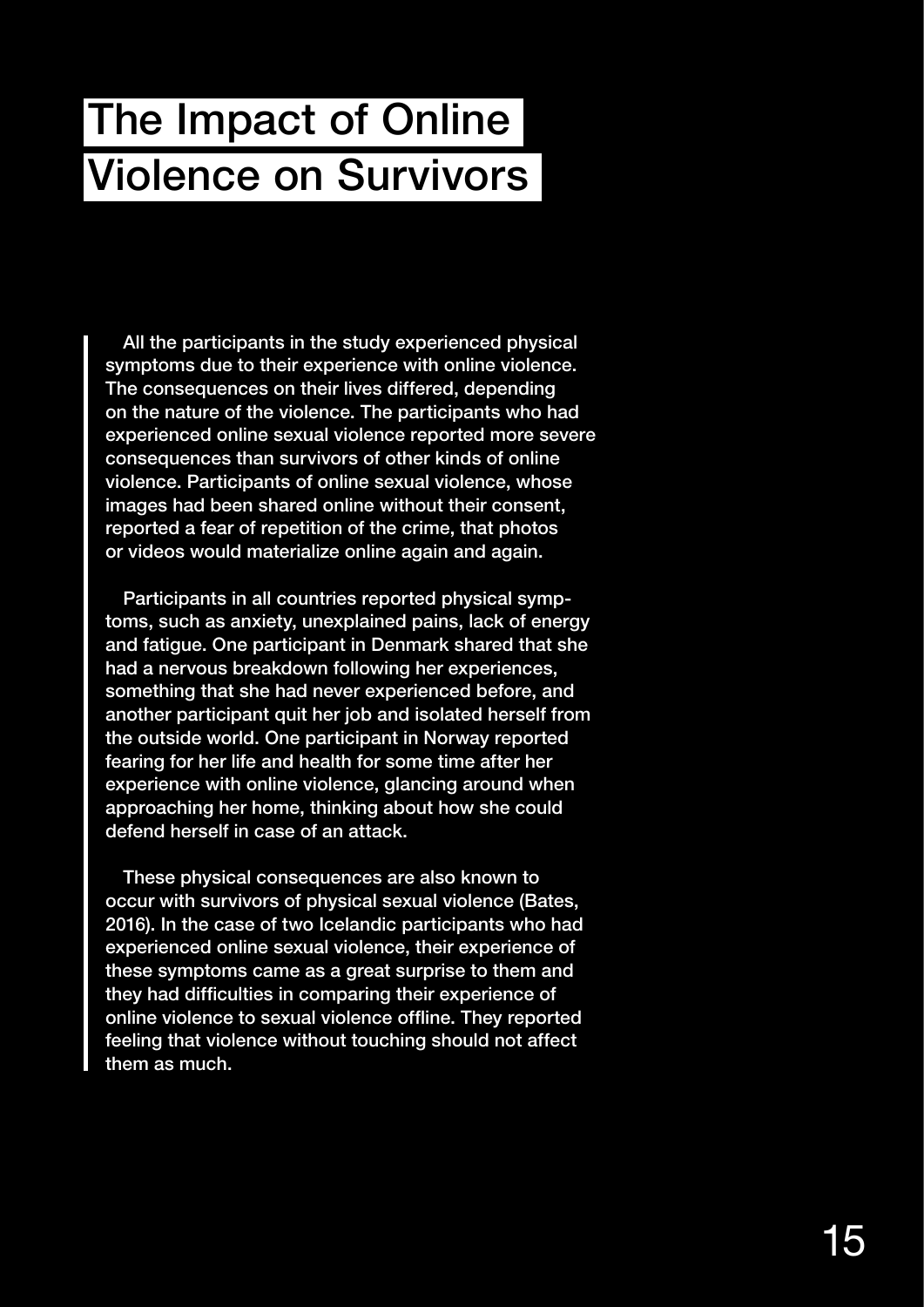In some cases, there were financial consequences to online violence, whether directly or indirectly. Indirect costs include survivors being forced to quit their jobs or school because of psychological issues. Direct costs include legal costs, the expenses for psychological treatment, and so forth.

Two participants in Iceland reported severe financial loss due to direct costs as a consequence of online violence, they had to pay legal fees and expenses for psychiatric treatments. One of them also faced the additional costs of being ordered to pay the legal fees of her extorter. Both participants experienced these financial liabilities as a great injustice.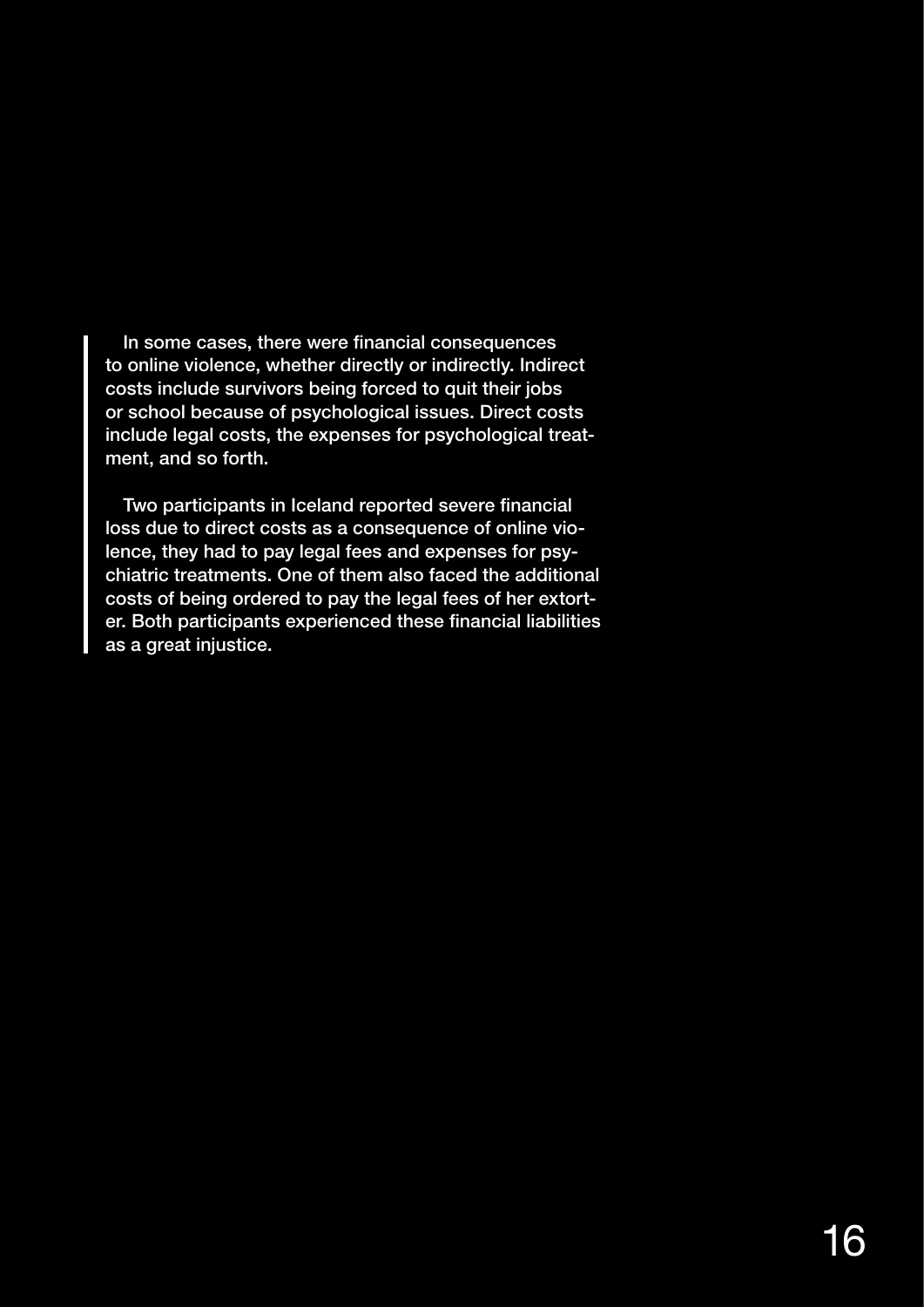### Survivors' **Experience** of Justice

The way the police handled their cases had a meaningful effect on survivors' experience, whether they felt that they gained control over the situation or not. Most of the participants did not experience that justice was being done in their cases.

Some participants described an ideal of what justice meant to them, while others talked about a lack of justice. When describing what they perceived as justice they simultaneously described injustice. For example, when describing how she wanted the police to show interest in her case, Anna from Iceland describes the feeling of being unjustly treated, feeling that she was not being heard. She mentions that she would have liked the police to show interest in who the person blackmailing her was, by asking the name of that person, which they never did. Anna also mentions that the police did not seem to know or refused to acknowledge that what had happened to her was online sexual violence, which she found unacceptable.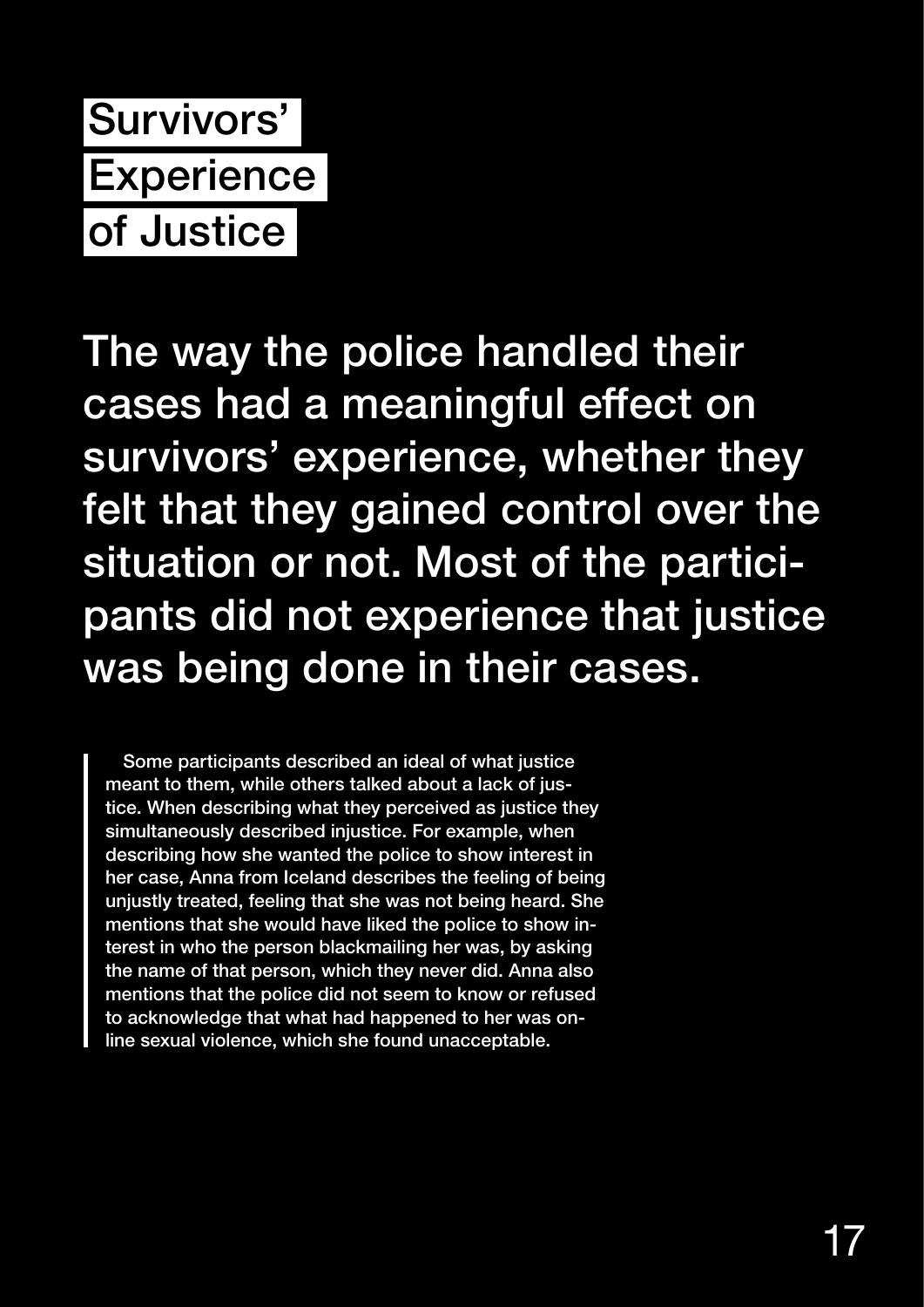The experiences of Vala in Iceland are similar. Talking to a lawyer at the police station, she was told that the police could not pinpoint what the violation was, that her case could be a violation against privacy laws or against modesty laws. These experiences indicate that a clear legal framework is necessary, for both survivors as well as the police and the judiciary.

Participants in Denmark reported similar feelings of injustice. They complained about the attitude of the police and reported feelings of not being heard or protected. Participants both in Iceland and Denmark described how the police asked them to gather evidence themselves instead of conducting their own investigation. This is in many ways problematic, and one survivor in Denmark described it as "being in hell again".

Some of the Norwegian participants described disappointment with the police, but many of them experienced that cases were being dealt with in a serious manner and that their appeals were being listened to. Even if their cases ended up unsolved, participants' feelings of being heard and taken seriously was evident. One of the informants who had positive experience had her case handled by the special hate crime section in Manglerud. The police in Manglerud stresses the importance of survivors being seen and heard, therefore some measures have been made in educating the police on the importance of these crimes.

Being in hell again.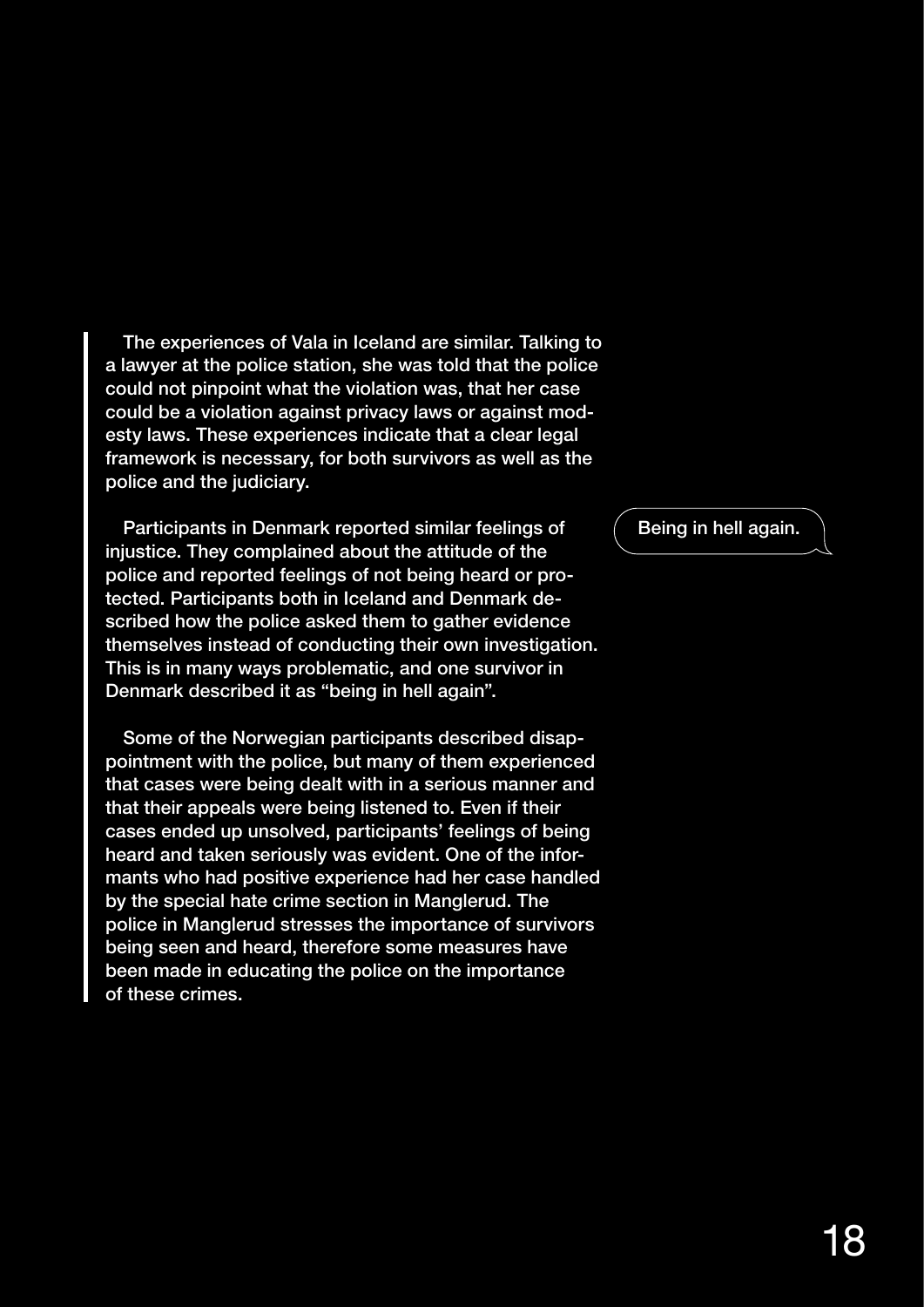## The Viewpoint of the Police

There is an increased awareness on online violence in all three countries. This raised awareness has increased pressure on the police and government in dealing with online violence. Representatives of the police in Denmark and Iceland report similar experiences of somehow feeling paralyzed, of not being able to do all they want in regard of issues of online violence. The director of the National Cyber Crime Center in Denmark states:

I do not hope that young girls feel rejected by the police. If you report a case, you are entitled to get the case processed. A server in Denmark is easier, but outside the borders of Denmark we do not have control of the servers. We work together with police in other countries. We are on terror alert in Denmark and have to prioritize differently. There are cases that have to wait, also this type of cases, I certainly admit that…

We continuously hear about new groups being established [for the purposes of sharing illegal photos]. If we find something illegal, we try to pursue it, according to the extent of time and resources. We have to consider our capacity. I'm sorry. That's reality. I can see such a page, but do not have any people – and then the case waits half a year. Those are the harsh realities.

(*Ung, nøgen og udstillet*, 2016)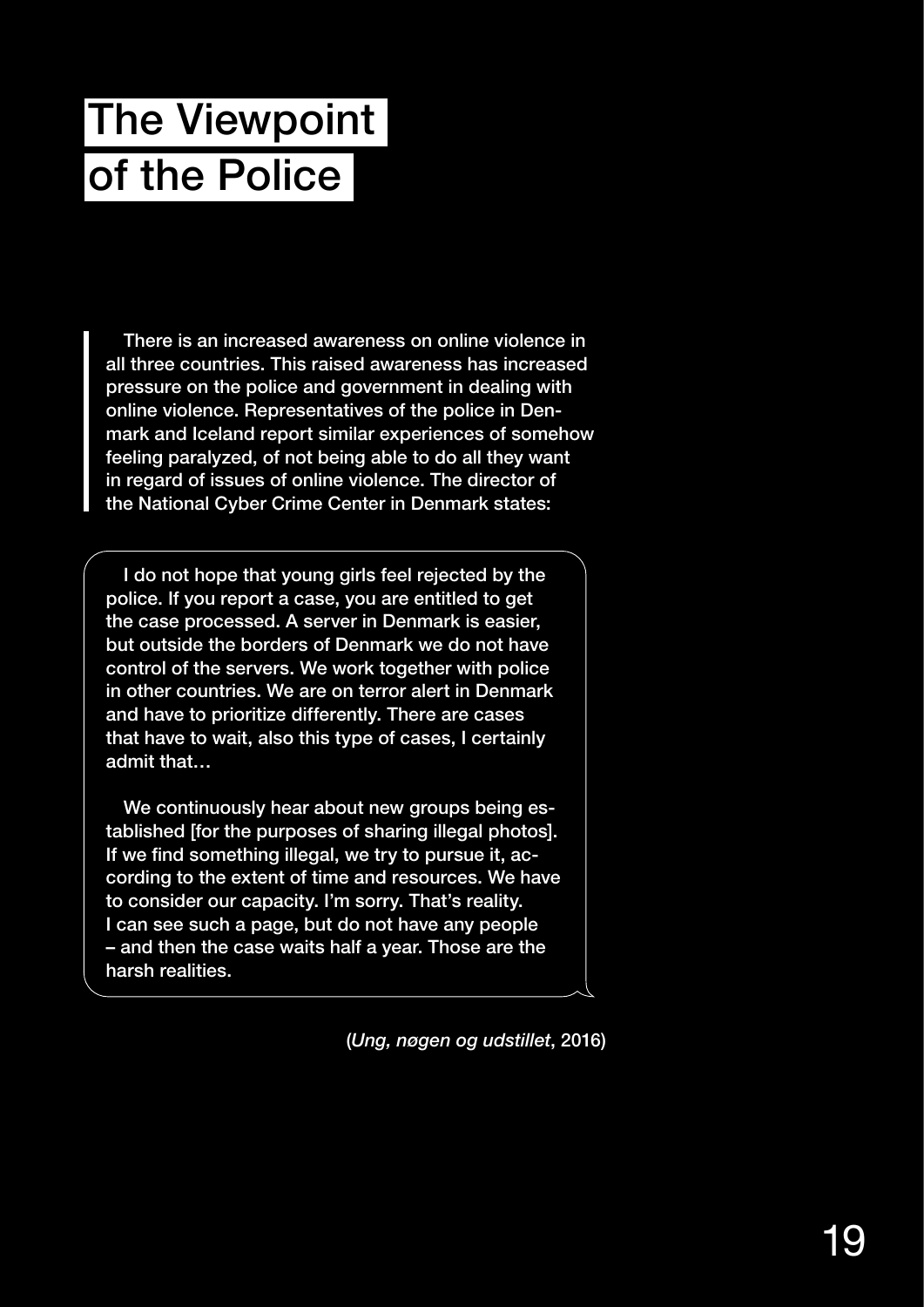The Danish police explain the lack of action in cases of online violence as a result of the terror alert, with the fight against terror being prioritized over cases of online violence. Representative of the police in Iceland reports a similar lack of priority in cases of online violence. However, in Iceland it is not terrorism which is prioritized, but rather that the police is drowning in physical sexual violence cases, which makes it hard to put the effort needed in cases of online violence.

Interviews with representatives of the police in Denmark and Iceland show that online violence is not taken as seriously as other crimes, and shows that there is great need for improvement in how the police view the severity of the crime. The lack of emphasis being placed on cases of online violence and harassment is not unique to Denmark and Iceland, as is indicated by other research (European Institute for Gender Equality, 2017). Online violence has serious consequences on its survivors, as both shown in this study and others (see for example, Bates, 2016), and there needs to be a change of attitudes within the police regarding these crimes.

The Norwegian police (at least the police department in Manglerud) sees the necessity in acknowledging the experience of survivors of online violence and that they experience that the police take these cases seriously. This approach is validated by the experience of the Norwegian participants in this study, as most of them feel that the police handle their cases relatively well. This is not the experience of the Danish and Icelandic participants, as noted in their country reports. However, it must be noted that the Manglerud police does state that more effort is needed in order for the police and the government to gain the public's trust in these matters. They say that these cases are not as hard to investigate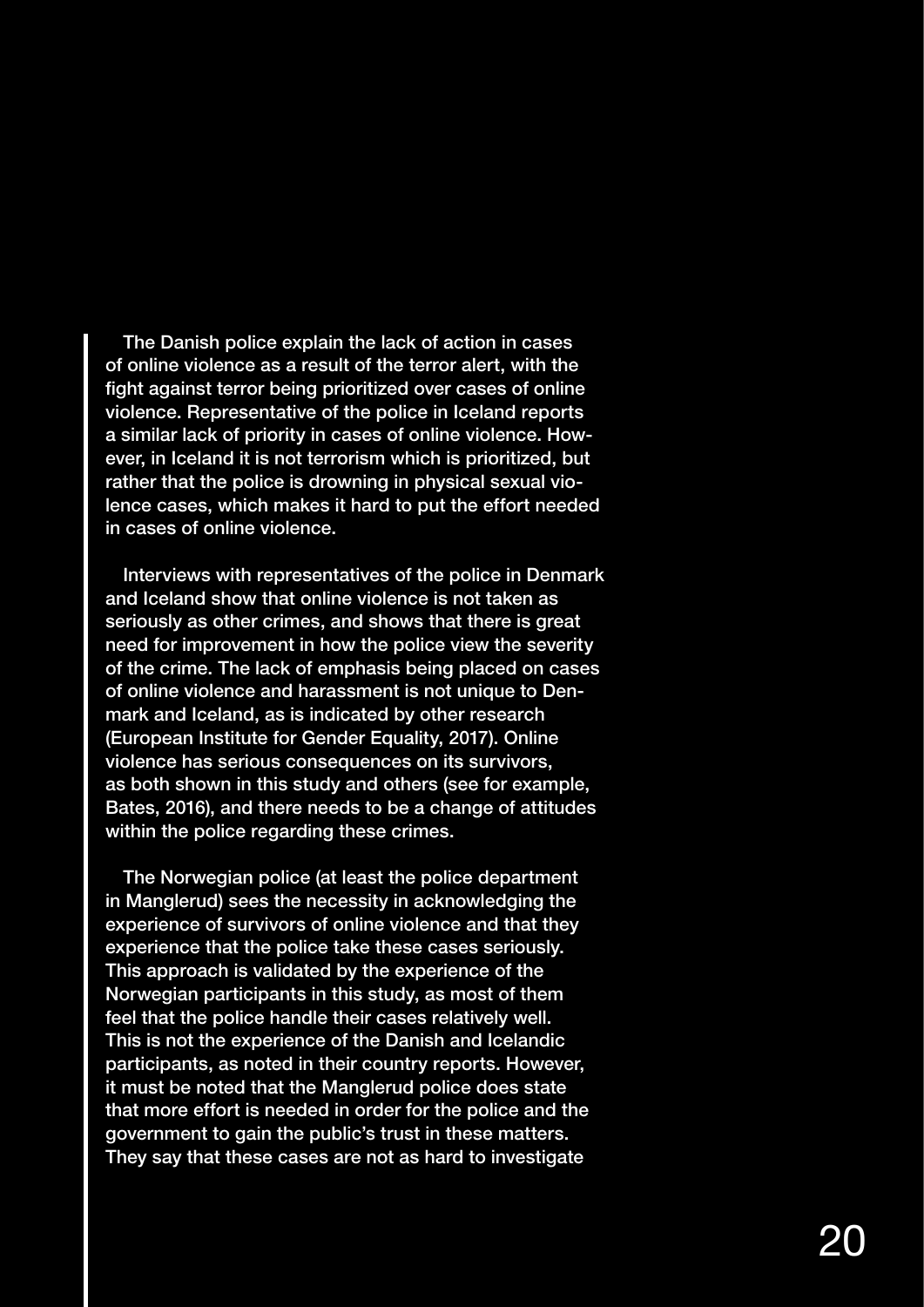nor to pursue legally as people would believe. However, to give this work priority does involve a fight for already scant resources that "real world crimes" feel habitually entitled to.

The police in Denmark has a section called the National Cyber Crime Center which specializes in investigating cybercrimes and serving as an expert advisor to other police sections. However, it is the local police which deal with most cases of online violence. This is similar in Norway, where they have a special hate crime section in Manglerud serving the entire police of the capital Oslo, but online violence cases are usually first reported to the local police, and then sometimes assigned to the special hate crime section. The same goes for Iceland, where a special hate crime section was only opened in 2016.

Police districts are not equally equipped to handle these kind of cases, and this is the situation in all countries. However, the police in Denmark has IT technicians in every police district to support the technical angle of investigations. Representatives of the police in Denmark and Iceland both complain of lack of manpower and funding, a lack which government of these countries should immediately look to address.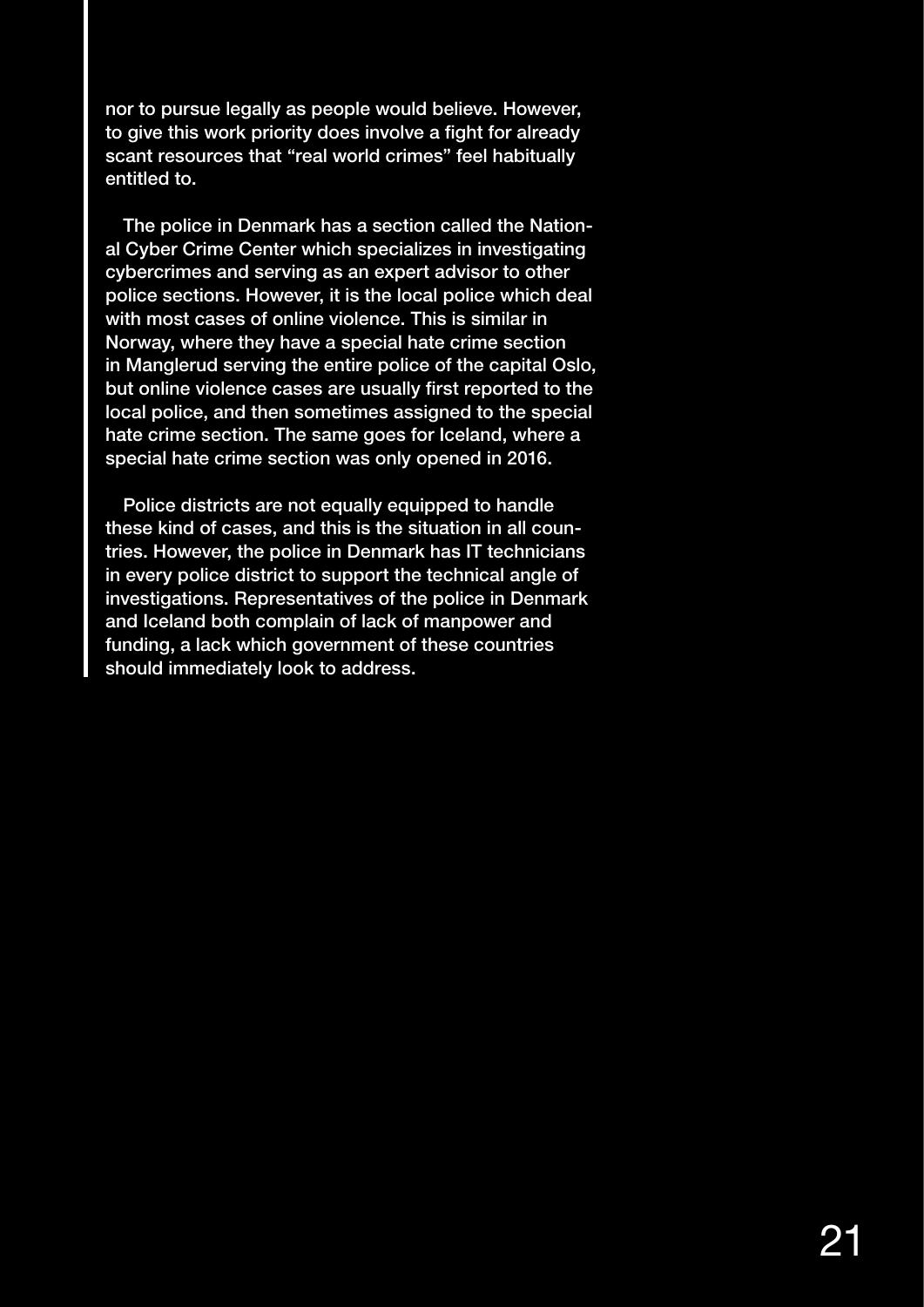# Cyber Misogyny and Gendered Hate Speech

Online violence and digital harassment are gendered phenomena where sexism and misogyny, the hatred against women for just being women, is manifested online as offline. As stated above, studies have shown women are disproportionately affected by digital harassment and hatred online, such as the study by APC showing where 69% of cases of online violence reported were perpetrated against women ("Analysis of incidents reported on the *Take Back the Tech!*", 2015), and similar statistics are also shared by the European Commission (*Digital Agenda*, 2017).

One survivor of online violence in Iceland described how women are treated differently than men online, with a batch of sexism – not to mention the threats of violence women in the gamer society who dare discuss the representation of women in computer games. Her experience is supported by other research, which shows that women who talk about video games on social media face criticism, harassment, even threats, while men largely don't (Dougherty & Isaac, 2016).

The representative from the Icelandic police describes seeing online misogyny in their work and shared concerns about the sexism and the dehumanizing of women, the effects of porn on society, and worries that with the internet, there is greater supply of pornographic material. The representative states that the demand for rape videos and other violent videos "actuates impulses that would otherwise just have dozed […] I can see that porn has a significant effect on sexual behavior". The representative of the police in Iceland speculated that dehumanization of women online might be a part of another problem, how people use the internet, for example in the comment section in online media, to communicate in a way they would not face to face. What compounds the problem

I can see that porn has a significant effect on sexual behavior.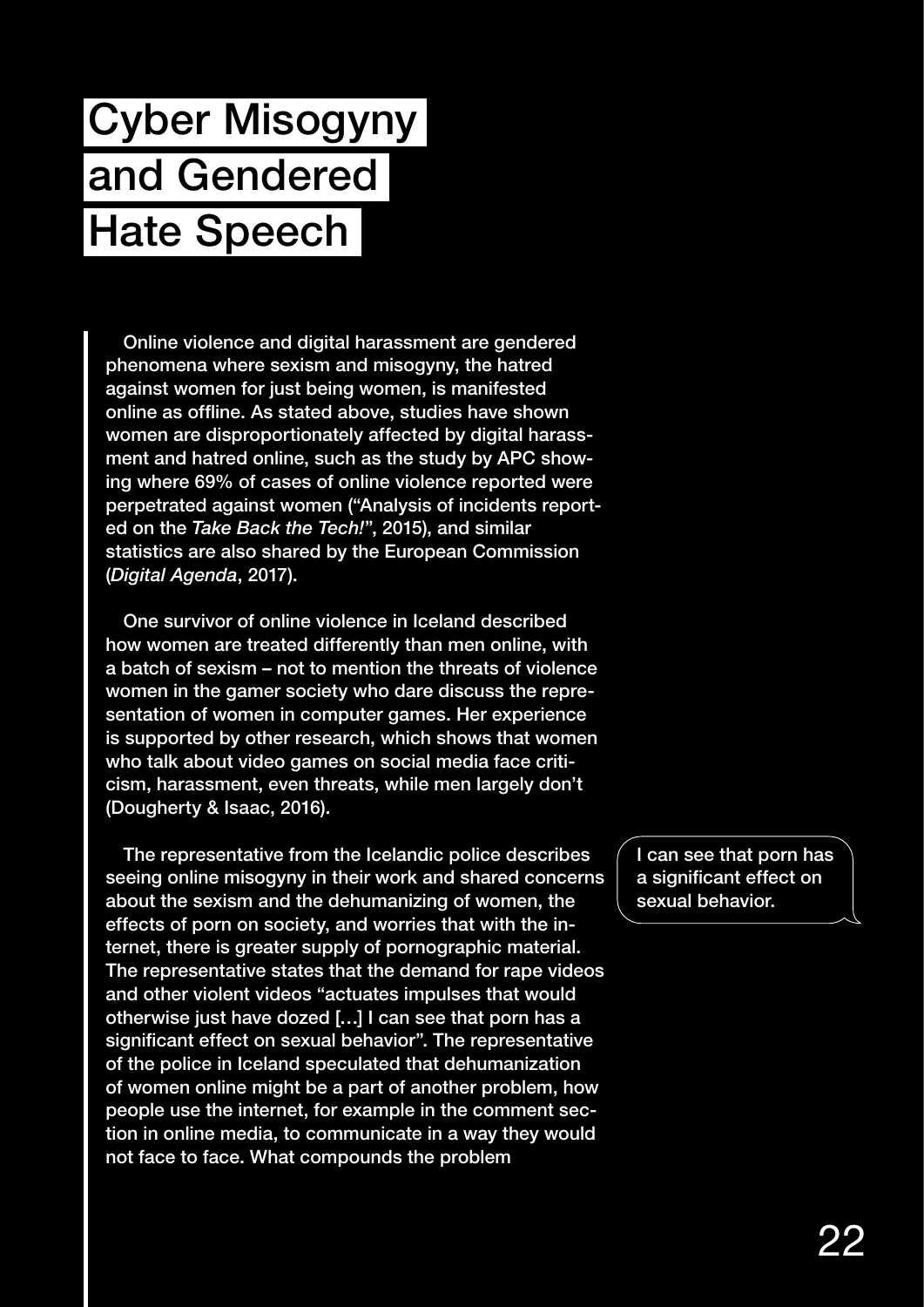is the sexualization of the non-consent, which the Icelandic representative of the police claims is manifested in the excitement for matching names with photos of girls;

"It's finding the name and that seems to give someone some… I don't know, stimulation or something… this act… if you connect a name [...] and it is someone you know".

The Danish and Norwegian police did not discuss misogyny and the reason for that might be the fact that their responses were in the forms of written statements, and therefore more formal, while the Icelandic police was interviewed personally, and the things could be discussed at length.

What seems to occur in cases of online violence is both the dehumanizing of women and a blatant sexism, which enables men to feel powerful as well as sexually excited. The concerns of the representative from the Icelandic police about the link between online violence and sexism are echoed by international studies. Citron (2014) has drawn attention to the problem of cyber misogyny and online violence against women. These concerns were also stressed in a UN Broadband discussion paper about online violence against women and girls (*Cyber Violence against Women and Girls: A World-Wide Wake-Up Call*, 2015) where the scope of these crimes was highlighted, suggesting that 57% of Americans experiencing online harassment are women.

Online violence against women and girls is emerging as a global problem with serious implications for societies and economies around the world.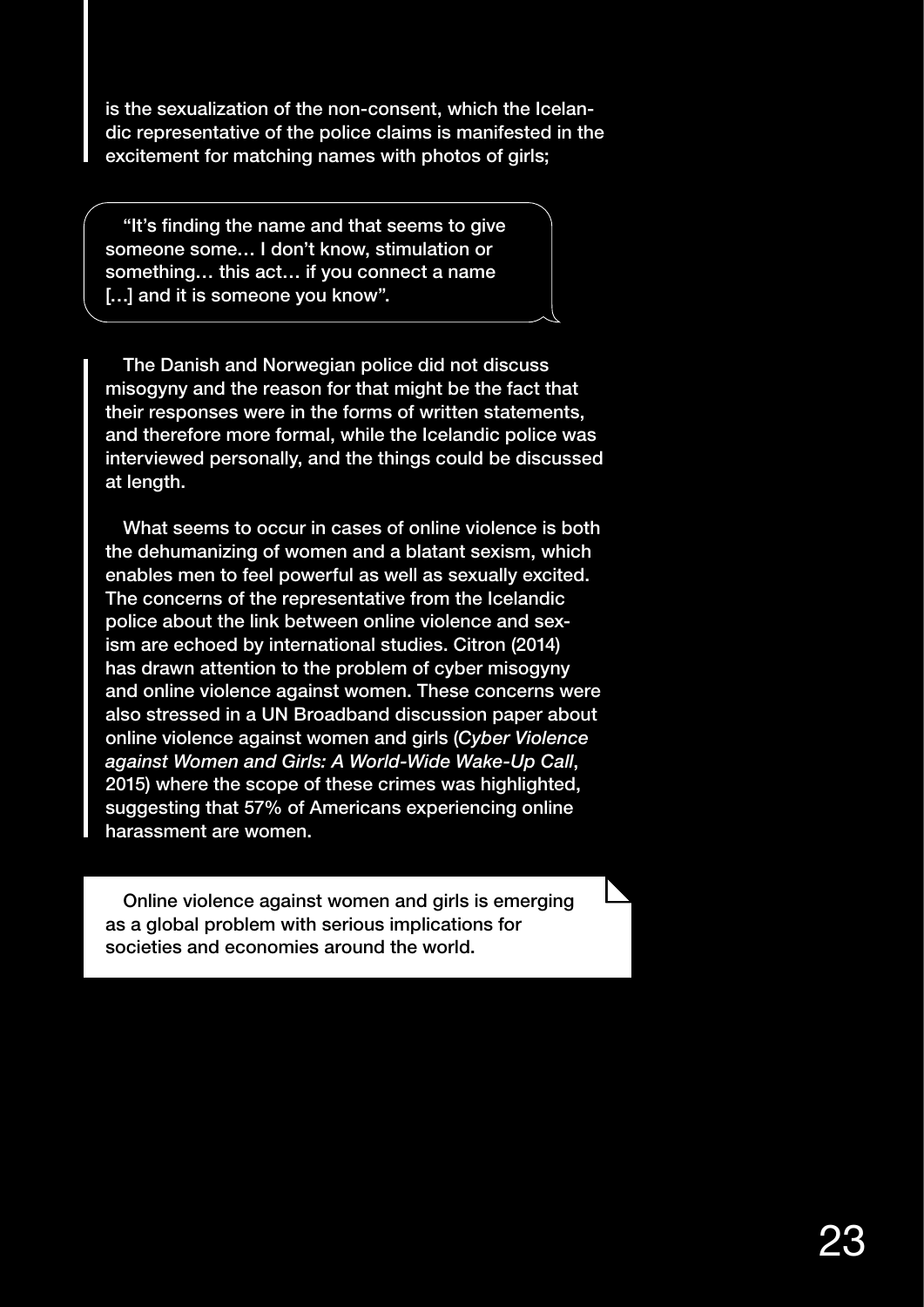# **Legislations** Dealing with Online Violence

No legislation which specifically addresses online violence has been passed in Denmark, Iceland or Norway. However, cases of online violence have been successfully prosecuted in all three countries.

In Denmark, cases of online violence have been prosecuted using legislation in the Danish penal code, specifically the penal code on disclosure of private photos, penal code on indecent exposure, and the Penal code section 235 on distribution and possession of child pornography. In January 2017, the Danish government launched new initiatives on digital sex violations. These included a range of initiatives regarding prevention and knowledge aimed at teachers, parents and students; initiatives to improve survivor support by offering police training on how to meet the survivors, and making it easier for them to file a complaint; and initiatives to improve the prosecution's handling of cases and higher penalty. Not all of these initiatives have yet been carried out (Justitsministeriet, 2017).

In Iceland, there is no specific legislation which deals with online violence. Cases of online violence have, however, been prosecuted and other laws are used to bridge the gap. The law used in those cases is criminal law regarding sexual assaults and violation of privacy (Benediktsdóttir & Gunnlaugsdóttir, 2015).

In Norway, the relevant legal framework for online harassment and violence are the Norwegian penal code paragraphs "Defamations", "Violation of privacy", "Threats", "Hate speech", "Sexual abuse", and "Forgery of identity and documents" (Eggebø et al., 2016).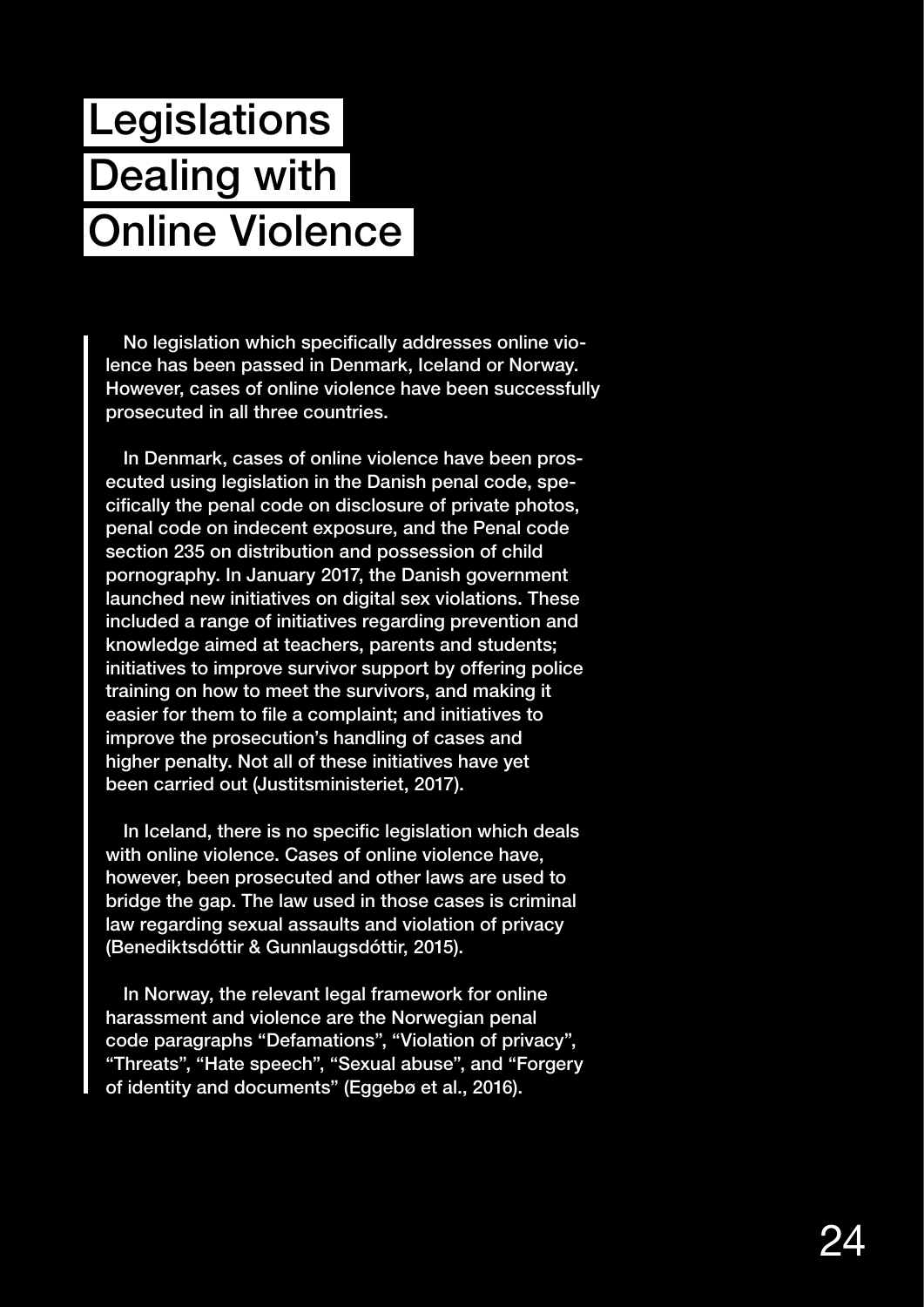# **Propositions** for Change

### Online violence is a gendered problem and should be regarded as such.

What is at stake is that the democratic participation of women in online discussions is being undermined and women are being silenced. Online violence is a threat to the civic participation of women and needs to be regarded as such.

All participants, in all three countries state that change is needed regarding legislation on online violence against women. Even though there has been awakening as to the significance of online violence, and a legislative change is being lobbied in Norway, there is still a long way to go. A more clear legislation would help the police recognizing the online violence as well as helping them build a case. This would also be beneficial to the court and prosecutors in prosecuting these crimes.

Cases of online violence need to be given priority within the political system, the judicial system and with the police. There needs to be a guaranteed funding to combat online violence, both to public authorities to investigate these crimes and to independent actors to offer guidance and legal aid to survivors.

As is evident in our study, there is a need for change in attitudes among the police. The successful education of the Manglerud department in Norway shows that these changes are possible.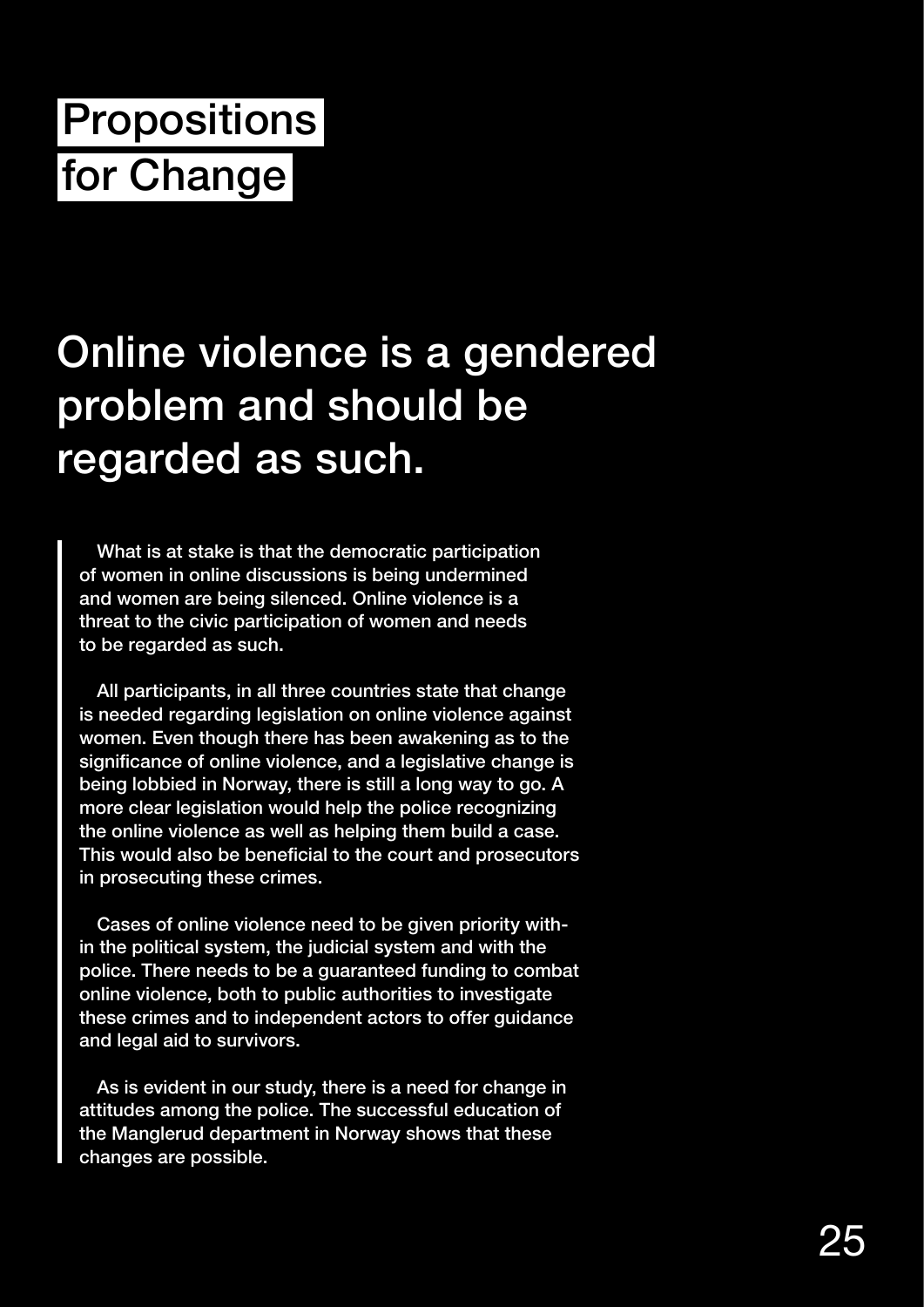Education is perhaps the most effective means to fight injustice such as online violence, and to help people realize the seriousness of those crimes as well as the impact it has on women's participation in online spaces. Educating young people in gender studies and computer literacy would serve as useful in changing misogynistic attitudes and increasing awareness in how to behave online. Educating the general public about online violence, cyber harassment, and how to act online while respecting other people's autonomy is also essential and could work as a preventive measure. By committing resources to education and awareness raising, we could change social attitudes that trivialize cyber harassment and online violence, preventing them from becoming rooted. In the future, online violence could then conceivably be regarded as a disgraceful remainder from the early history of the internet.

Online violence and online sexual violence is a relatively new phenomenon, and knowledge about its scope and effects is greatly lacking. More research is needed to examine the scope and effects of online violence, both quantitative and qualitative research that sheds light on the system responses, based on the perspectives of survivors.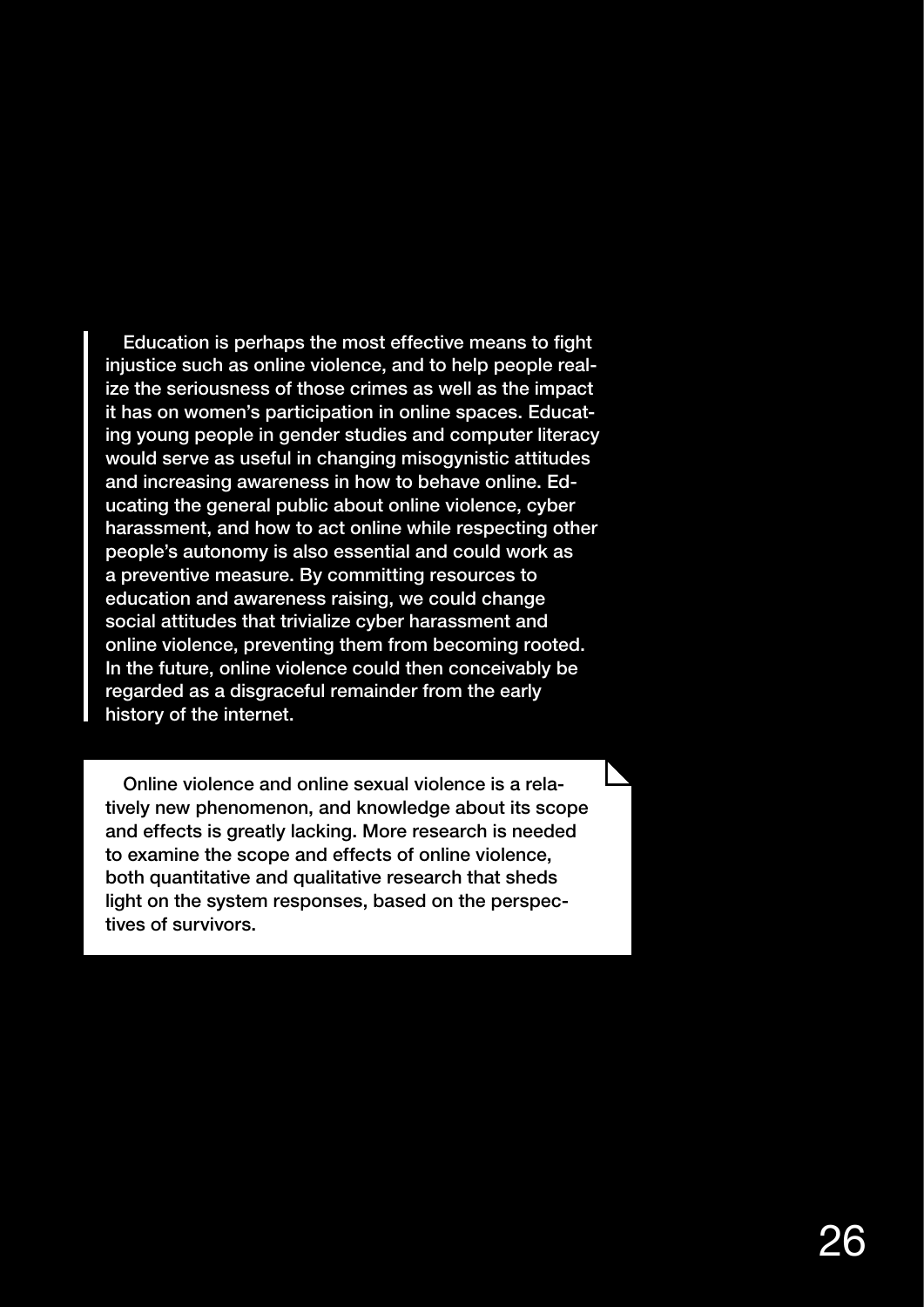# **Ⅲ.** DENMARK

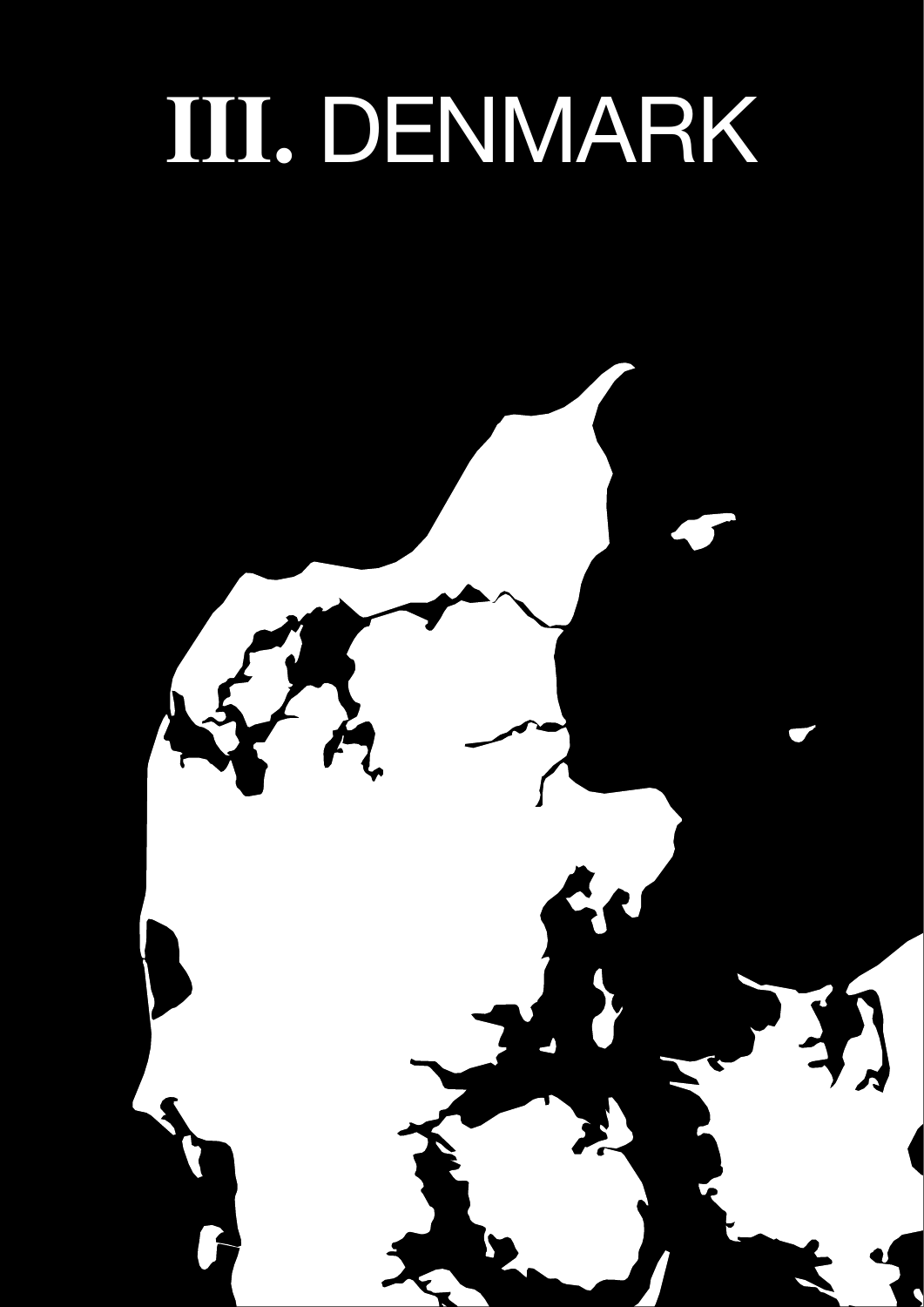### **Context**

In recent years, the focus on sexism has increased in Denmark, especially the focus on everyday sexism, including sexism in nightlife and sexism on the internet (digital sexism, cyber violence) in particular. Several incidences on social media have received public attention and websites have been established where sexism is debated and where people can report their experiences anonymously. Examples of such websites are *http://everydaysexism.com/country/dk* and the closed Facebook group *Stop Sexism*. In addition, the sharing of private photos without consent, or so-called "revenge porn", has caused public attention, not least thanks to the activist Emma Holten's project "Consent" which created enormous public attention. Pressure from activists, combined with a great deal of media attention, has contributed to everyday sexism becoming a focus area in the government's gender equality action plan:

Everyone, regardless of gender, should be free to participate in society, be out in the public space and participate in the debate without fearing threats and assaults. Sexism and online sharing of intimate pictures without consent, also known as 'revenge porn', is a problem. Furthermore, it seems that women are overrepresented when it comes to crime and harassment on grounds of gender. At work, five times as many women as men experience sexual harassment. Especially women's autonomy and basic democratic rights such as freedom of expression are put under pressure when those who engage in public debate are facing attacks or harassment on grounds of their gender. There is a need to focus more on and to prevent sexism and hate speech on grounds of gender.

> (Minister for Children, Education and Gender Equality, 2016, 5).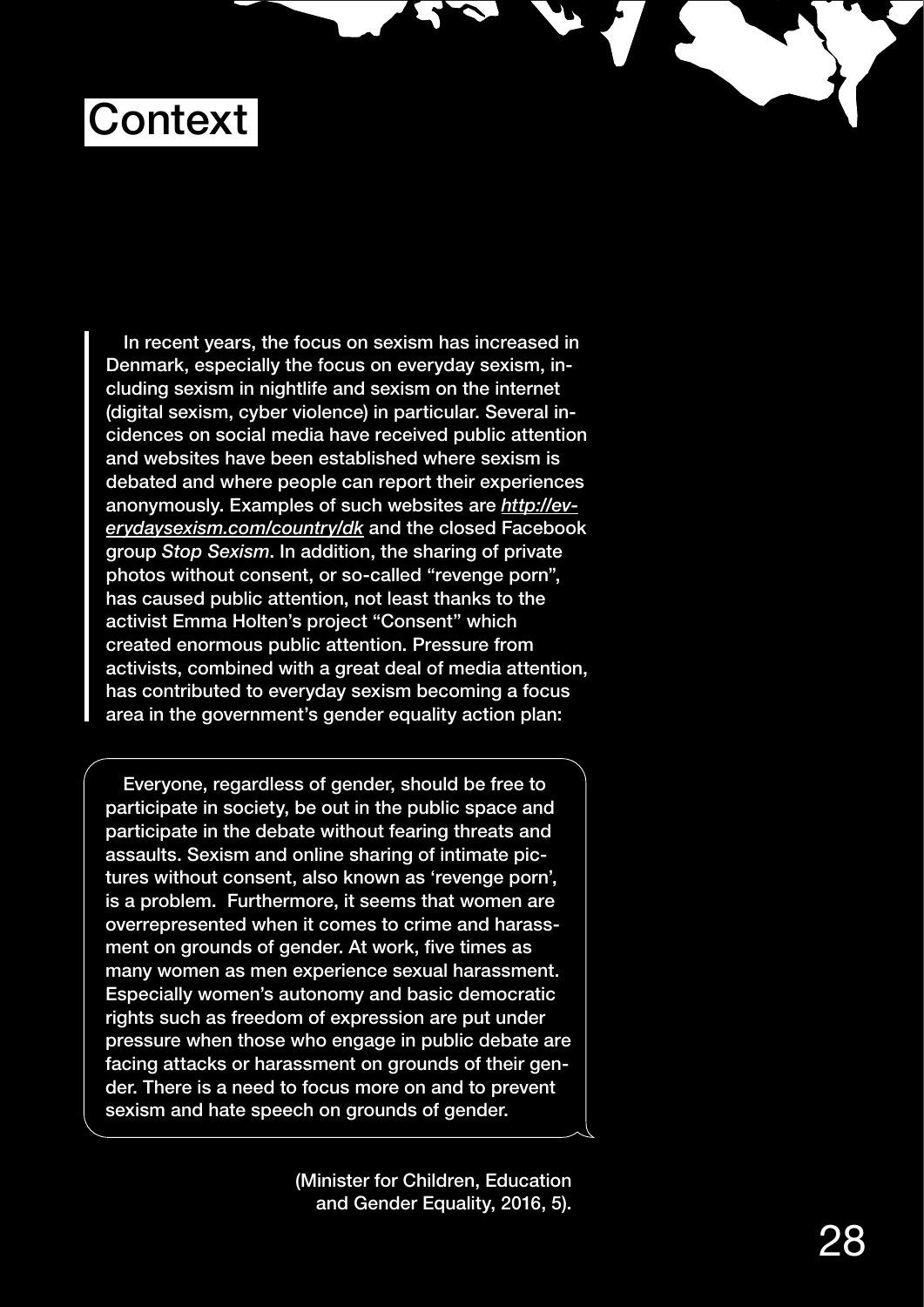In 2014, the television station DR2 aired the documentary *Ti Stille, Kvinde* (Shut up, Woman) where famous female politicians told about how they are harassed. In September 2016, the television station DR aired the documentary *Ung, nøgen og udstillet* (Young, naked and exposed), where survivors, perpetrators and police spoke about illegal sharing of photos.

During 2016, the minister for gender equality as well as the minister for justice commenced various initiatives including development of an ethical code for postcompulsory education. On 25th January 2017, there was a public hearing organized by the Gender Equality committee in Parliament on online harassment.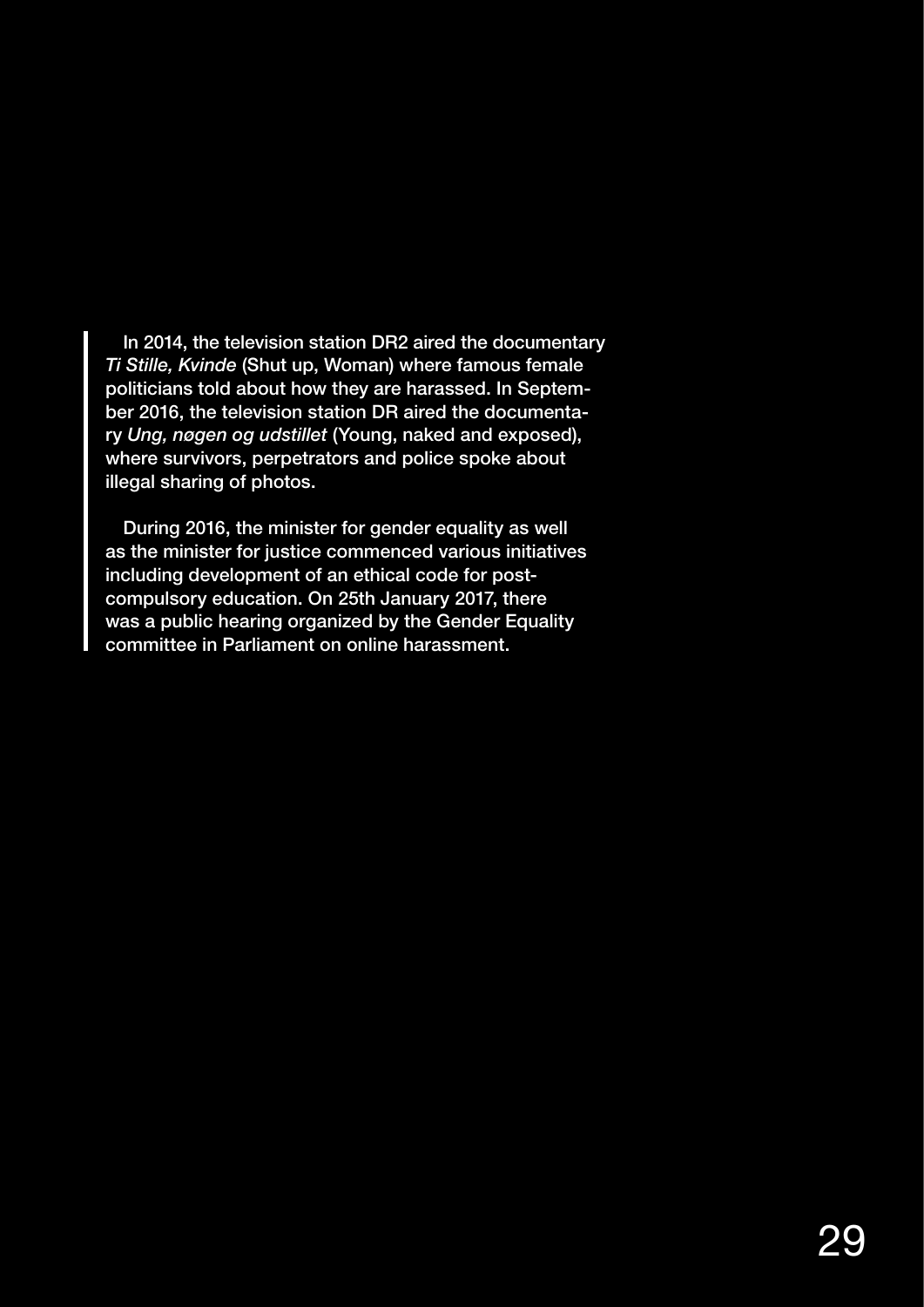### The Process

On the basis of the increased public interest in the subject of online harassment and violence, we were hopeful at the start of the study that we would be able to locate a reasonable number of informants through some of the networks mentioned above and our contacts in the feminist sector. However, it turned out to be extremely difficult to locate suitable persons to interview. Some cases were too old and would thus not be able to contribute to our study, with a relevant picture of their encounter with the police. The main problem, however, was that the study was limited to persons who had reported their case to the police, which few people do. Other possible reasons for our difficulties finding suitable candidates to interview could be that survivors of this type of violation do not wish to revisit the events but rather wish to forget what has happened.

We found one person to interview through Emma Holten's Facebook followers and two through our contacts in the *Stop sexism* network. A Facebook post on Kvinderådet's open Facebook page posted in relation to the airing of the documentary *Ung, nøgen og udstillet* resulted in many shares but no concrete requests. We chose to use the mentioned documentary to supplement the two interviews.

We contacted the Institut for Menneskerettigheder as possible informant on the section of our study dealing with counseling following online violence. The institute has mandate to carry out counseling. The Institute stated that they have not received any requests of this sort.

We subsequently contacted the organization Red Barnet, who for a number of years, among other things, has been occupied with stopping child pornography, and for several years have had a letterbox on the website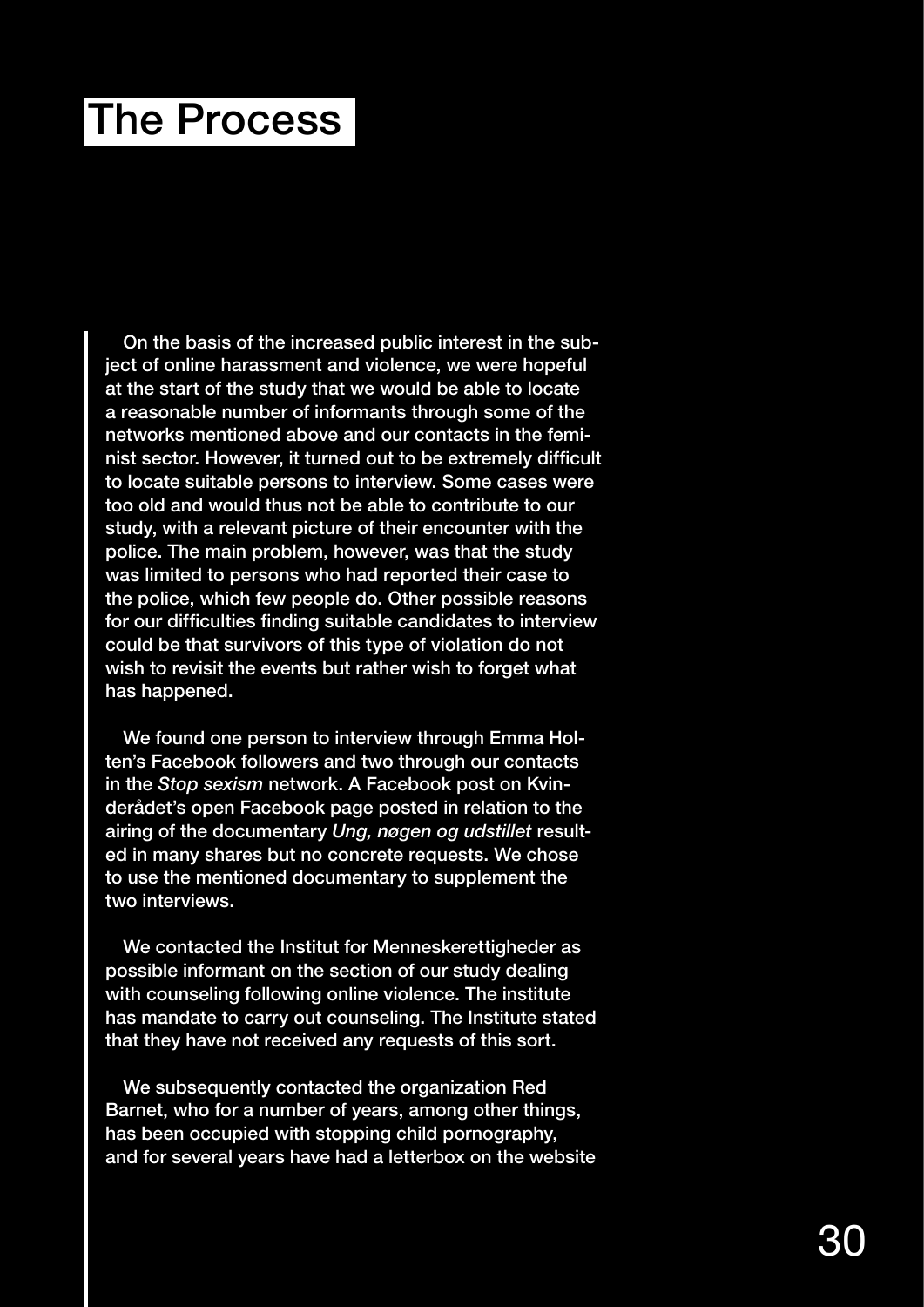*www.sikkerchat.dk* and, since the spring of 2016, have developed a more focused section, *www.sletdet.dk*, on *www.sikkerchat.dk* about sharing of private photos, etc. We interviewed Red Barnet for this study.

We contacted the National Police in September 2016 in order to request them to answer questions for this report. We wanted to get in touch with NC3 (National Cyber Crime Centre) or another relevant department or person. This request was submitted to the National Police communication department, which is the way of communication that we were told to use. After several reminders for the subsequent two month period, we finally succeeded in getting in touch with a legal supervisor in NC3, and her written reply contributes to this report.

The police justified our long wait for an answer to our request with significant activity within the police and that we therefore "had been at the bottom of the pile". During the process, we were offered an interview with a police employee who would be able to inform us about police work regarding stalking. But it was too late in the process for us to be able to schedule time for an interview. It is our opinion that it has been outrageously difficult to get through to the right person within the police.

Two interviews with survivors were completed orally (semi-structured interviews in accordance with the interview guide), two interviews with police and counseling have been completed in written format (in accordance with the interview guide), one interview with survivor, perpetrator and police is a provided via a transcript from the TV documentary *Ung, nøgen og udstillet.*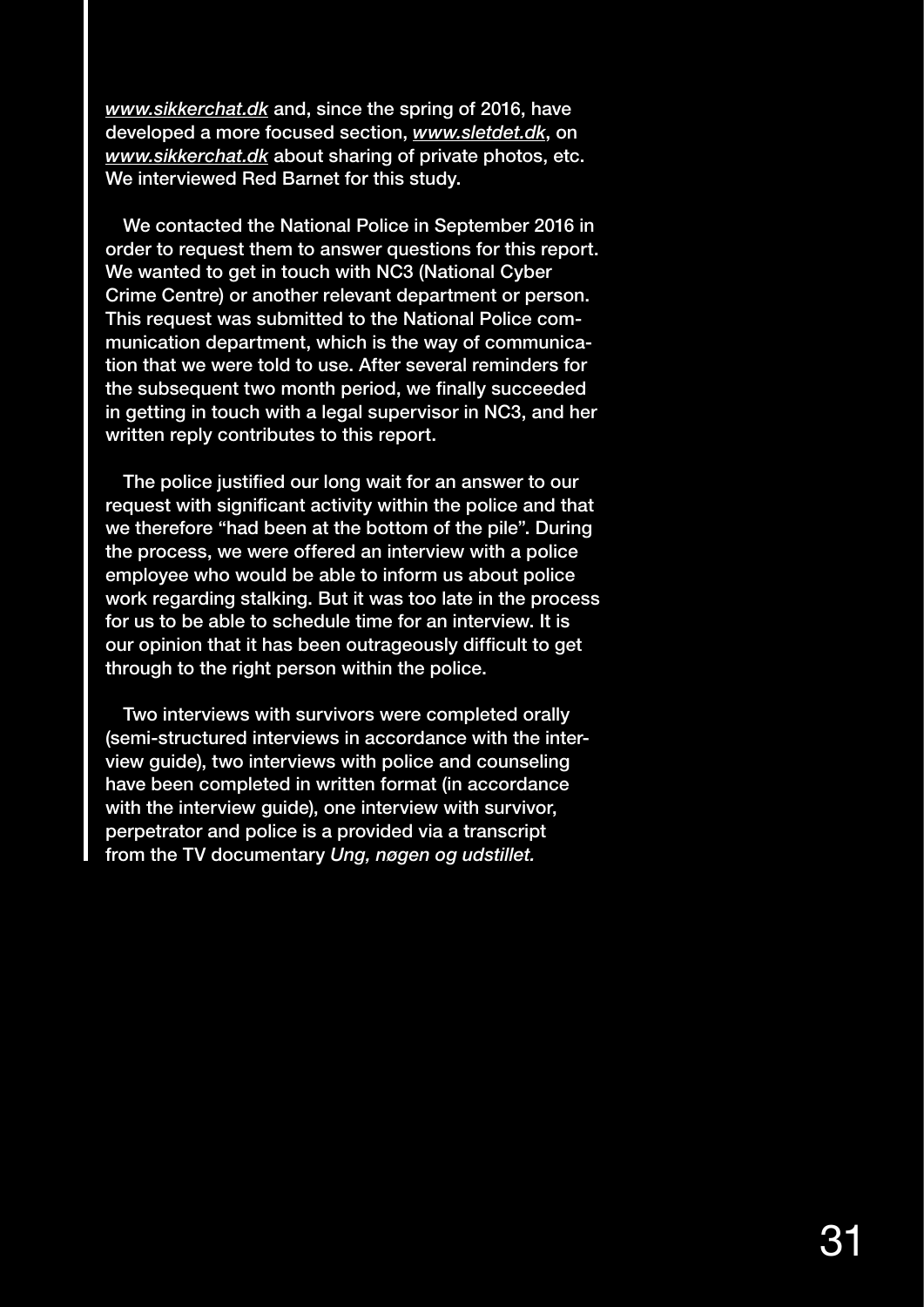#### Interviews with Survivors of Online Violence

|            | Interview<br>1 $\vee$ |    |   |                |   |                |      |                |    |     |  |     |           |   |    |    |    |  |
|------------|-----------------------|----|---|----------------|---|----------------|------|----------------|----|-----|--|-----|-----------|---|----|----|----|--|
| $\sqrt{1}$ |                       |    |   |                |   | Medium Italic  | 1l 9 | $\checkmark$   |    | ær  |  | B   | 1 = 1 = 1 | − |    |    |    |  |
| l.         |                       |    | N | ı.             | N | N              | ь    | Þ              | 13 |     |  |     |           |   |    |    |    |  |
| П٥         |                       | I۰ |   | $\overline{A}$ |   | l <sub>6</sub> |      | $\overline{8}$ |    | 110 |  | 112 | 14        |   | 16 | 18 | 20 |  |

also the father of her child, she discovered that her  $\hskip1cm \Big| \qquad \Big|$ Facebook profile. She was not aware that he had **Frank 18** woman. After breaking up with her partner, who is The survivor is an approximately 40-year old ex-boyfriend had put a nude photo of her on his taken the nude photo of her while she was asleep. She assessed that the photo was to be used to pressure her into letting him see his daughter. Besides the photo, there were threats from his friends.

She is already in contact with the police, as she has an ongoing violence case against the ex-partner, and, in relation to a questioning, she told the police about the photos on Facebook. The police told her to gather evidence consisting of screenshots and dates. She made a false profile, as she was not already Facebook friends with the ex-partner.

During the process, she was in contact with the Retshælpen, Mødrehjælpen and some women from the feminist sector, besides the police. 3 years after the photo was put on Facebook, these women succeeded in getting Facebook to shut down the ex-partner's page.

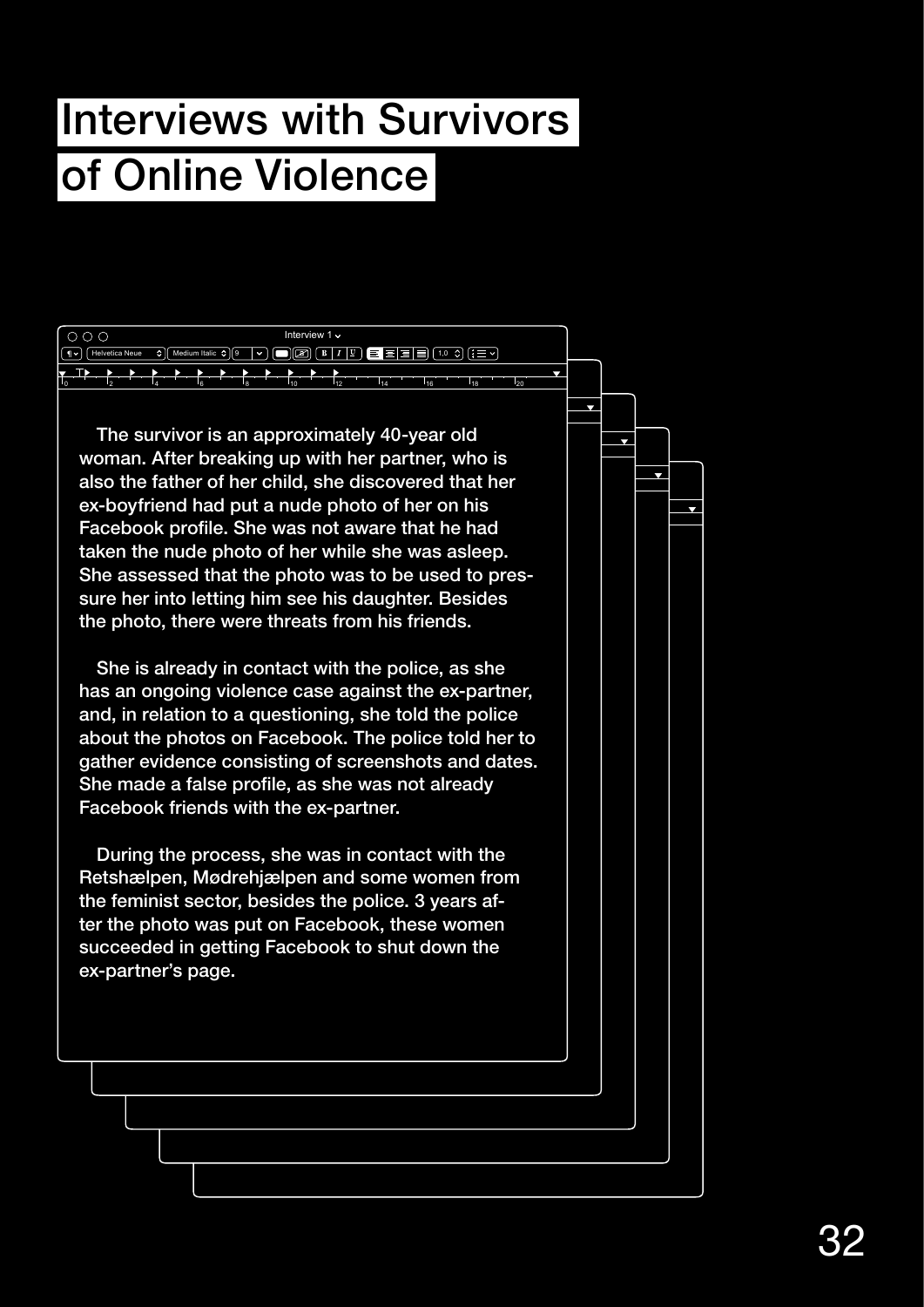| $\circ \circ \circ$<br>Interview $2 \times$                                                                                                                                                                                                                                                                                                                                                                                                                                                                                                         |   |  |  |
|-----------------------------------------------------------------------------------------------------------------------------------------------------------------------------------------------------------------------------------------------------------------------------------------------------------------------------------------------------------------------------------------------------------------------------------------------------------------------------------------------------------------------------------------------------|---|--|--|
| $\begin{array}{l} \hline \textcolor{red}{\textbf{[2]} \textbf{[3]} \textbf{[4]}} \textcolor{red}{\textbf{[3]}} \textcolor{red}{\textbf{[4]}} \textcolor{red}{\textbf{[5]}} \textcolor{red}{\textbf{[6]}} \textcolor{red}{\textbf{[6]}} \textcolor{red}{\textbf{[7]}} \textcolor{red}{\textbf{[6]}} \textcolor{red}{\textbf{[6]}} \textcolor{red}{\textbf{[6]}} \textcolor{red}{\textbf{[7]}} \textcolor{red}{\textbf{[8]}} \textcolor{red}{\textbf{[6]}} \textcolor{red}{\textbf{[6]}}$<br>$\circ$ Medium Italic $\circ$ 9 $\vee$<br>Helvetica Neue |   |  |  |
|                                                                                                                                                                                                                                                                                                                                                                                                                                                                                                                                                     |   |  |  |
|                                                                                                                                                                                                                                                                                                                                                                                                                                                                                                                                                     | Δ |  |  |
|                                                                                                                                                                                                                                                                                                                                                                                                                                                                                                                                                     |   |  |  |
| The survivor is a woman, age unknown. The case                                                                                                                                                                                                                                                                                                                                                                                                                                                                                                      |   |  |  |
| started in July 2015 and lasted a couple of months.                                                                                                                                                                                                                                                                                                                                                                                                                                                                                                 |   |  |  |
| She had placed a sales ad for her apartment in a                                                                                                                                                                                                                                                                                                                                                                                                                                                                                                    |   |  |  |
| public post on Facebook. Immediately afterwards,                                                                                                                                                                                                                                                                                                                                                                                                                                                                                                    |   |  |  |
| she starts to get harassed.                                                                                                                                                                                                                                                                                                                                                                                                                                                                                                                         |   |  |  |
|                                                                                                                                                                                                                                                                                                                                                                                                                                                                                                                                                     |   |  |  |
| The harassment consists of there being ordered                                                                                                                                                                                                                                                                                                                                                                                                                                                                                                      |   |  |  |
| a male stripper in her name, subsequently there                                                                                                                                                                                                                                                                                                                                                                                                                                                                                                     |   |  |  |
|                                                                                                                                                                                                                                                                                                                                                                                                                                                                                                                                                     |   |  |  |
| is ordered spa treatment, food delivery at night,                                                                                                                                                                                                                                                                                                                                                                                                                                                                                                   |   |  |  |
| subscriptions for magazines, etc.                                                                                                                                                                                                                                                                                                                                                                                                                                                                                                                   |   |  |  |
|                                                                                                                                                                                                                                                                                                                                                                                                                                                                                                                                                     |   |  |  |
| The woman contacted the police after having a                                                                                                                                                                                                                                                                                                                                                                                                                                                                                                       |   |  |  |
| nervous breakdown. They informed her that as a                                                                                                                                                                                                                                                                                                                                                                                                                                                                                                      |   |  |  |
| starting point, it is not illegal to order something                                                                                                                                                                                                                                                                                                                                                                                                                                                                                                |   |  |  |
| for others. When the woman moved, she got a pro-                                                                                                                                                                                                                                                                                                                                                                                                                                                                                                    |   |  |  |
| tected address and new phone number. The police                                                                                                                                                                                                                                                                                                                                                                                                                                                                                                     |   |  |  |
| informed her that they closed the case, as nothing                                                                                                                                                                                                                                                                                                                                                                                                                                                                                                  |   |  |  |
| had happened since she had moved and since                                                                                                                                                                                                                                                                                                                                                                                                                                                                                                          |   |  |  |
|                                                                                                                                                                                                                                                                                                                                                                                                                                                                                                                                                     |   |  |  |
| what had happened was not punishable.                                                                                                                                                                                                                                                                                                                                                                                                                                                                                                               |   |  |  |
|                                                                                                                                                                                                                                                                                                                                                                                                                                                                                                                                                     |   |  |  |
|                                                                                                                                                                                                                                                                                                                                                                                                                                                                                                                                                     |   |  |  |
|                                                                                                                                                                                                                                                                                                                                                                                                                                                                                                                                                     |   |  |  |
|                                                                                                                                                                                                                                                                                                                                                                                                                                                                                                                                                     |   |  |  |
|                                                                                                                                                                                                                                                                                                                                                                                                                                                                                                                                                     |   |  |  |
|                                                                                                                                                                                                                                                                                                                                                                                                                                                                                                                                                     |   |  |  |
|                                                                                                                                                                                                                                                                                                                                                                                                                                                                                                                                                     |   |  |  |
|                                                                                                                                                                                                                                                                                                                                                                                                                                                                                                                                                     |   |  |  |
|                                                                                                                                                                                                                                                                                                                                                                                                                                                                                                                                                     |   |  |  |
|                                                                                                                                                                                                                                                                                                                                                                                                                                                                                                                                                     |   |  |  |
|                                                                                                                                                                                                                                                                                                                                                                                                                                                                                                                                                     |   |  |  |
|                                                                                                                                                                                                                                                                                                                                                                                                                                                                                                                                                     |   |  |  |
|                                                                                                                                                                                                                                                                                                                                                                                                                                                                                                                                                     |   |  |  |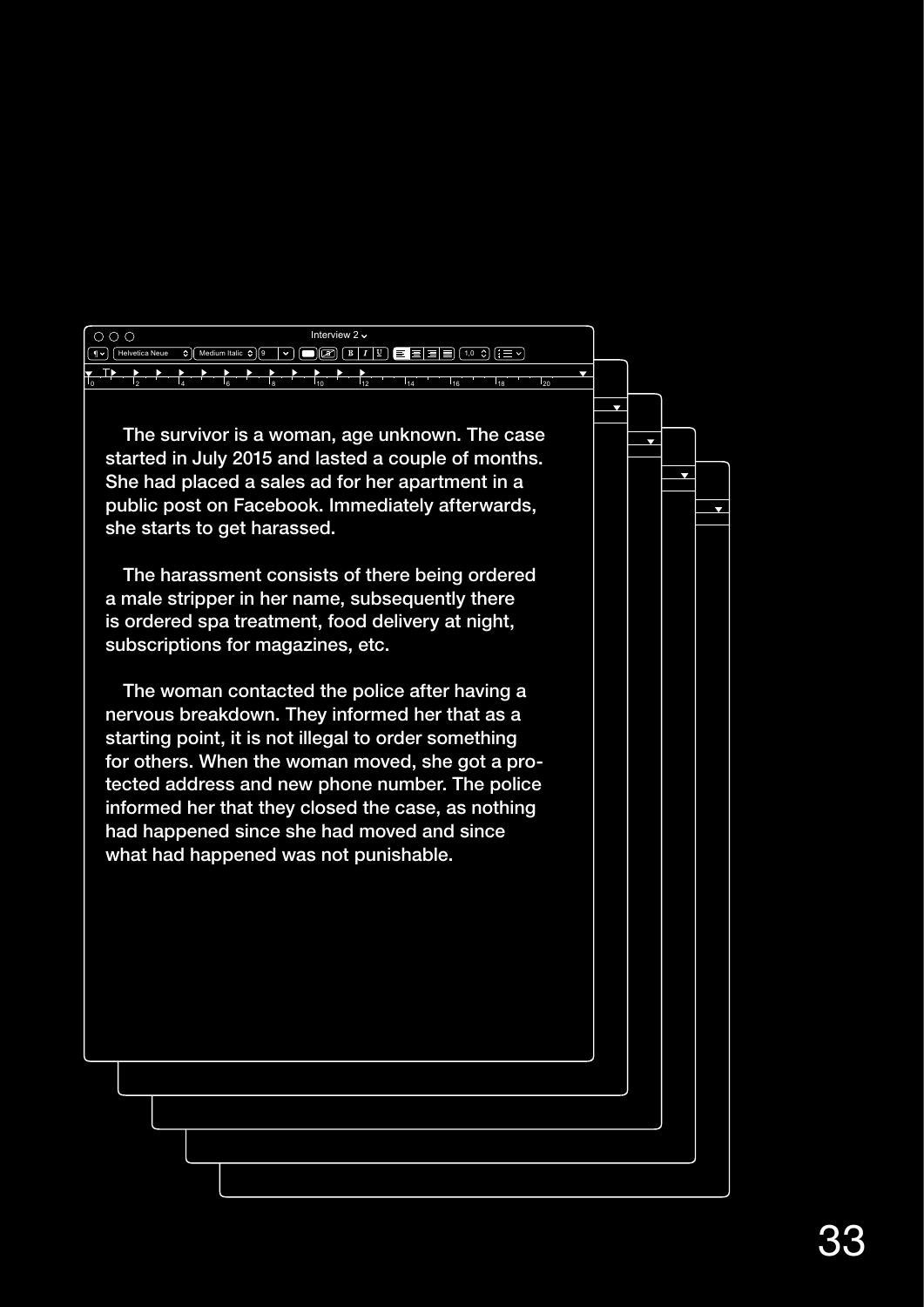(<sup>from</sup> the documentar<br>Unc *Ung, nøgen og udstillet)* 

| $\circ\circ\circ$<br>Helvetica Neue<br>≎ ‼ | Interview $3 \times$<br>OØFILEEI<br>$1,0$ $\Diamond$ $\Box$ $\Box$ $\Diamond$<br>Medium Italic $\Diamond$   9<br>$\checkmark$                                                                                                                                                                                                                                                                                                                                                                                                                                                                                                                                                                                                                                                                                                                                                                                                                                                   |  |  |
|--------------------------------------------|---------------------------------------------------------------------------------------------------------------------------------------------------------------------------------------------------------------------------------------------------------------------------------------------------------------------------------------------------------------------------------------------------------------------------------------------------------------------------------------------------------------------------------------------------------------------------------------------------------------------------------------------------------------------------------------------------------------------------------------------------------------------------------------------------------------------------------------------------------------------------------------------------------------------------------------------------------------------------------|--|--|
|                                            |                                                                                                                                                                                                                                                                                                                                                                                                                                                                                                                                                                                                                                                                                                                                                                                                                                                                                                                                                                                 |  |  |
|                                            |                                                                                                                                                                                                                                                                                                                                                                                                                                                                                                                                                                                                                                                                                                                                                                                                                                                                                                                                                                                 |  |  |
| of the process.                            | A young woman explains that she was contacted<br>on Facebook by an unknown person who told her<br>that there were photos of her on the internet together<br>with information about her name, age and hometown.<br>She gets the person to send her the photo of her,<br>and they were photos taken together with her<br>ex-boyfriend. She reacted by losing the will to<br>live and went to mental hospital at night.<br>Another young woman has also been exposed<br>to sharing of photos without consent. She discovers<br>this when she starts receiving friend requests from<br>many men, among others, one with an attached<br>photo. She reports this to the police, and is informed<br>that it has to be directed to a different police district,<br>and later she discovers that it has been forwarded<br>to a third police district. She attempts to contact<br>the police NC3 unit (National Cyber Crime Centre).<br>They did not respond to her mail with description |  |  |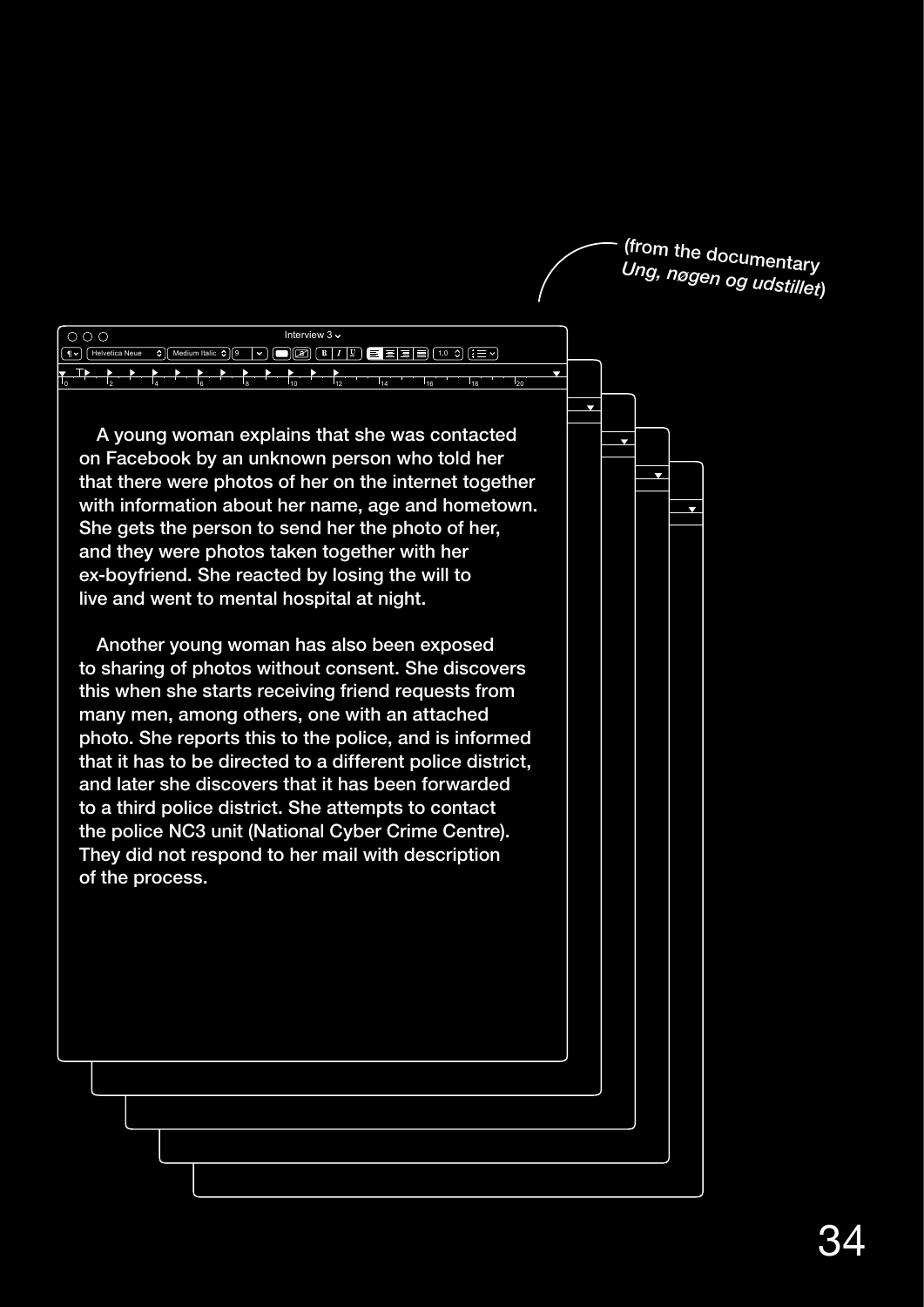#### Analysis and Summary of Interviews with Survivors

#### LOSS OF CONTROL

The informants' description of personal feelings in connection to the incidents stresses that being unintentionally exposed nude on the internet is experienced as a loss of authority, that the picture you wish to convey of yourself as a woman is contested by others who you cannot control. Survivors lose the self-determination of how they want to appear. At the same time, it is especially offensive that survivors do not know how many people see the photos. To be portrayed nude is perceived by the survivors as something that takes away their ability to show who they are. It is associated with shame:

I fear to walk on my own. I feel that people look and judge me. I felt empty and weak in my body.

(Interview 3)

It felt as bad as walking naked down Strøget. And worse, because then it would be limited who saw it. On the internet, everyone can find it.

(Interview 3)

I did not feel like I had any authority as a woman when my nude photo was on the internet so everyone could see it.

(Interview 1)

"What if they have seen the photos? Then they might have an impression of me that isn't correct – and that is very far from what I have to offer as a human being with personality."

(Interview 3)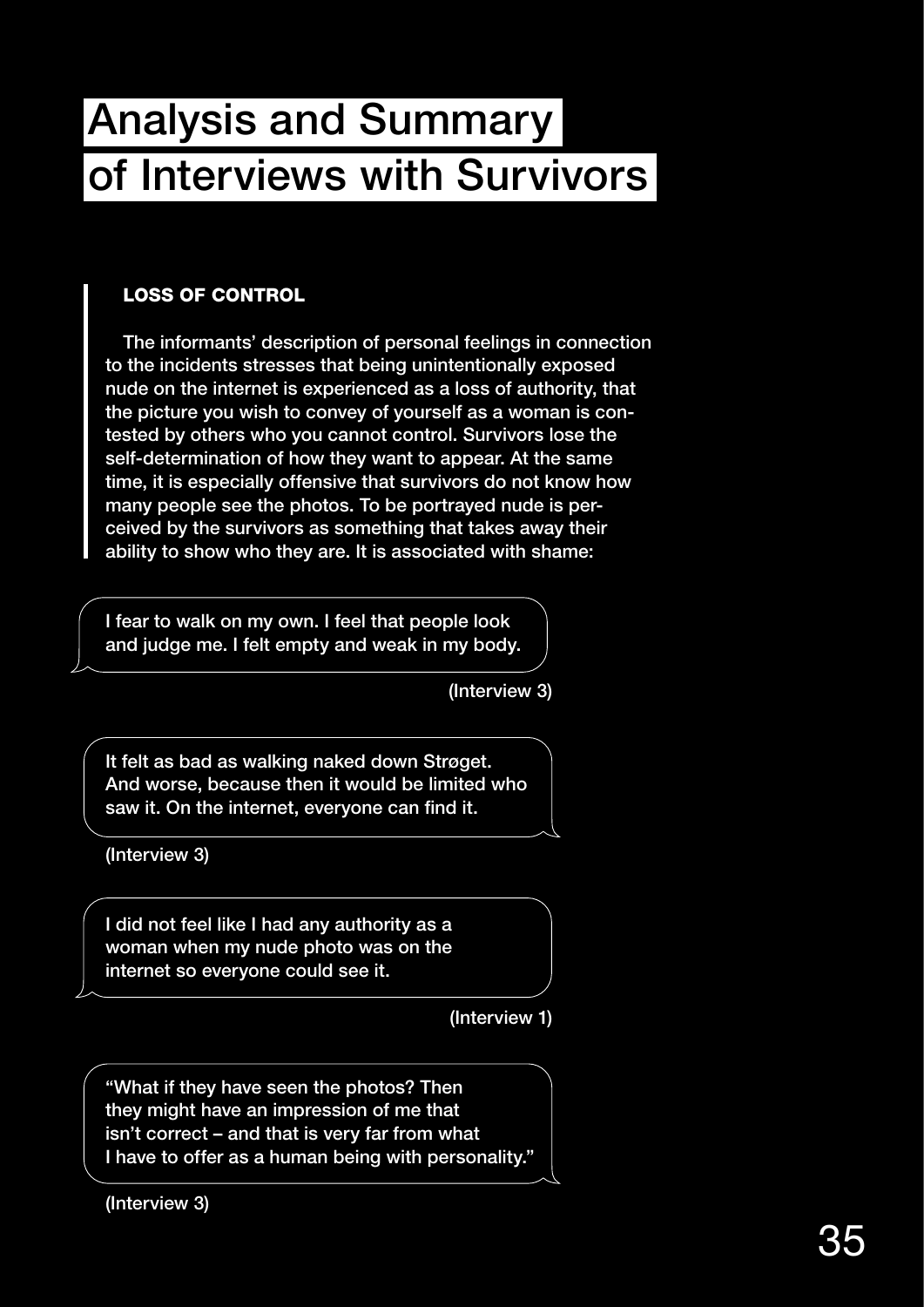The uncertainty of the surroundings, i.e. one's own relation to the people one knows, also plays a role in the example of harassment, which does not involve the sharing of nude photos:

I had a nervous breakdown, something that I had never experienced before. I am not in conflict with anyone and I cannot think of anyone it could be, I began to cast suspicion on everyone around me.

(Interview 2)

The loss of control is also apparent in regards to the informants being afraid that the photos might appear again:

It is dormancy; the photo can always appear again.

(Interview 1)

#### CONSEQUENCES FOR WORK, EDUCATION, DAILY LIFE

Digital harassment and violence can have very concrete consequences on survivors' education and work. One of our informants had to quit her job because the nude photos were incompatible with the role she plays in her job with young girls and boys. Another stated that she felt so bad that she had to quit her education. She has isolated herself from the outside world and cannot go shopping by herself.

#### SURVIVORS' EXPERIENCES WITH THE POLICE

The informants express that the way the police deals with the reports are unsatisfactory, and that the help the police provides does not correspond to the help the informants need. Directly questioned if she received decent help from the police, one informant replies:

"The police cares a lot about why I, 'a woman like you, a social worker' could fall for him. There wasn't any help with how I move on"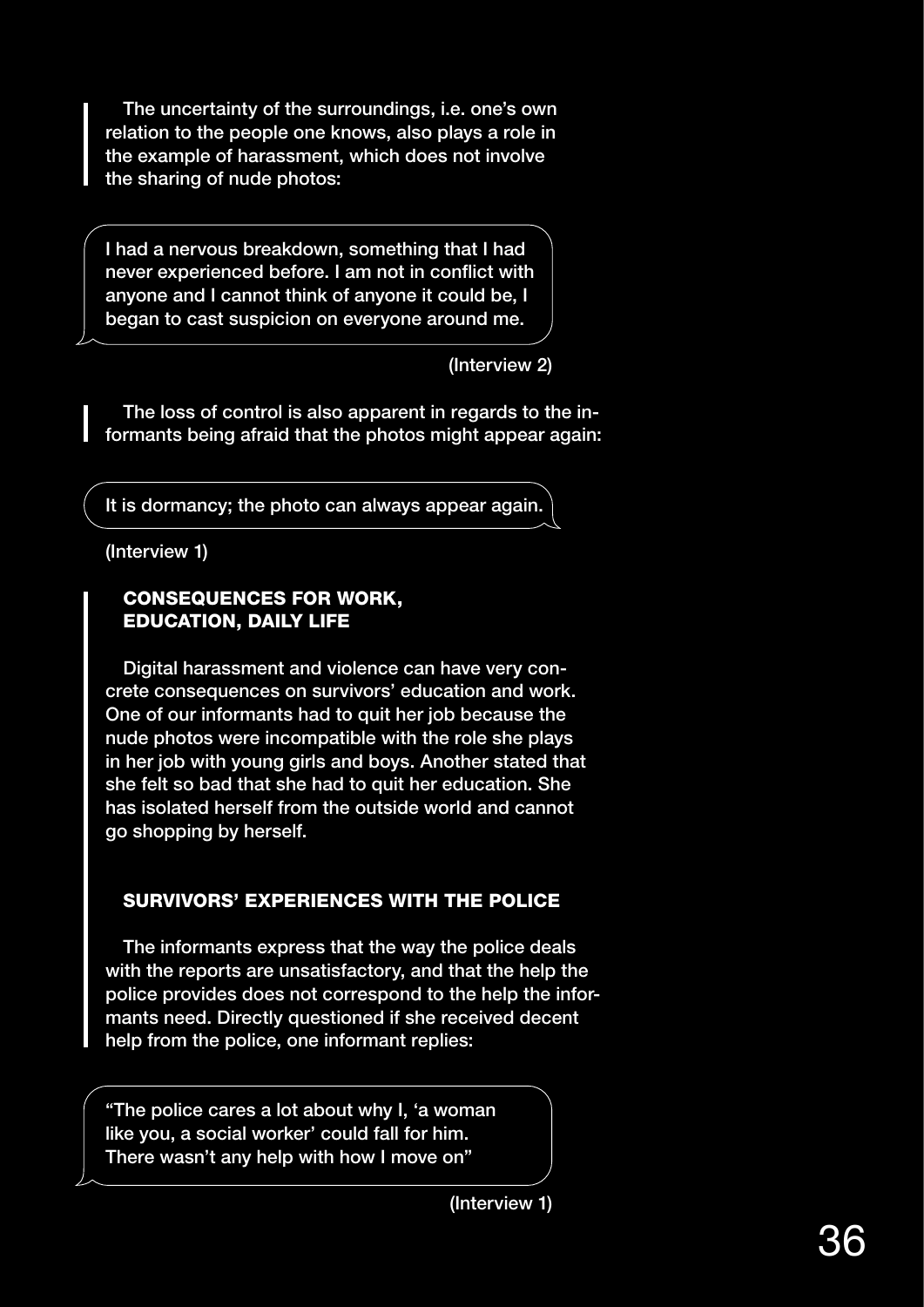Another informant replied to the question about whether the police took her request seriously:

No they did not, I understand, we always hear that the police are being pressured, so many things happen, it might be sort of trivial for them. They were sympathetic and said that it was really tough.

(Interview 2)

П A third informant stated:

I reported it to the police, then I was told that it had to be sent on to a different police district because that was where I belonged. I don't hear anything for a long time. Then it was sent on to a third police district. I don't hear anything.

(Interview 3)

And in relation to her trying to get in touch with the police department for Cyber Crime (NC3):

I investigate who might know about such a matter. I call the police and ask for the number to the NC3-unit. They can't give me that. I get an e-mail address. I write a long e-mail and explain the whole process. I would like to get in touch with them, but never receive a reply. Not even a receipt that they received it. Nothing whatsoever. You lose faith in the whole system. You lose faith that anyone can help you.

(Interview 3)

The problems that are emphasized by survivors in relation to reporting these cases to the police are as such:

- The police are lacking in giving feed-back about the course of the case to the ones reporting the case
- The focus is placed on the responsibility of the one reporting the case
- Trivialization of the case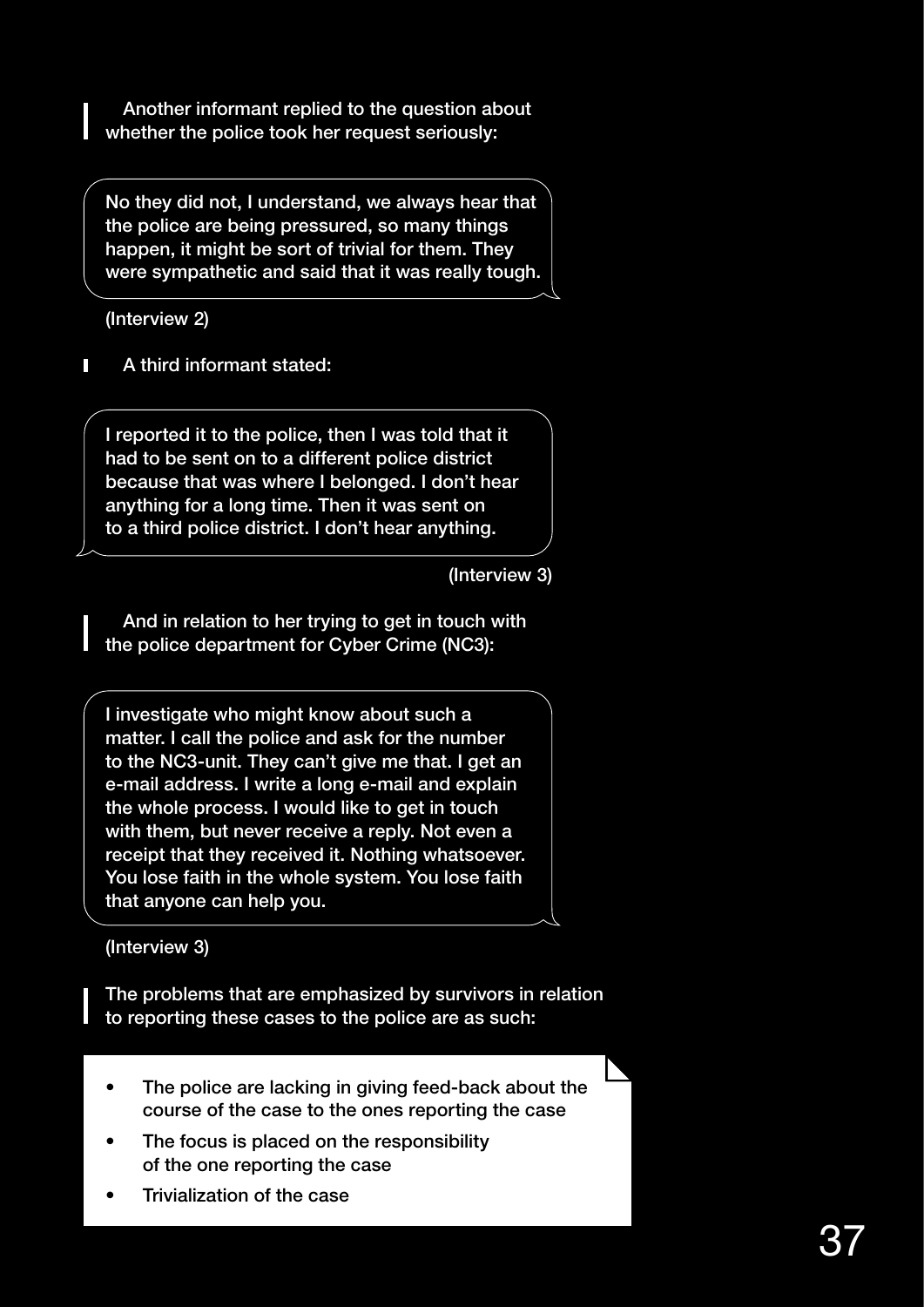This indicates that management of the reporting situation is not good enough.

The concrete help that is offered to the women is also experienced as unsatisfactory. In two cases, the police urged the one reporting the case to gather evidence, but there is no concrete help to stop the violence or harassment that is at the basis of the reports. The police help seems to be directed towards getting the survivors to protect themselves through address protection and a secret phone number, along with handout of written material on how to protect oneself. The women, on the other hand, wish that the police would use the funds they have (or the funds the women believe the police have) to stop the harassment. This gives the feeling of "not being heard, not being protected".

For one participant, the appeal to protect oneself through secret address and a new phone number is an advice which is problematic, because she, because of her job, is dependent on being easy to get in touch with. The same informant also indicates that having to gather evidence was "like being in hell again". She could not cope with being confronted with the photos of herself on Facebook, and she gave up gathering evidence.

Summarizing the women's experiences with the help offered by the police, the women's answers indicate that:

- The police is doing too little to stop the assaults
- It entails that the perpetrators are not punished
- The police leaves evidence gathering to the ones reporting the case
- Thus, the police put strain on the ones reporting the case
- It may entail that some cases are never dealt with

In none of the cases of the women in this study, did contact with police lead to a lawsuit. In one case, the police said that the offence was not criminal. In one case it seems that the case was not followed up by police, except by advising the survivor how to gather evidence herself.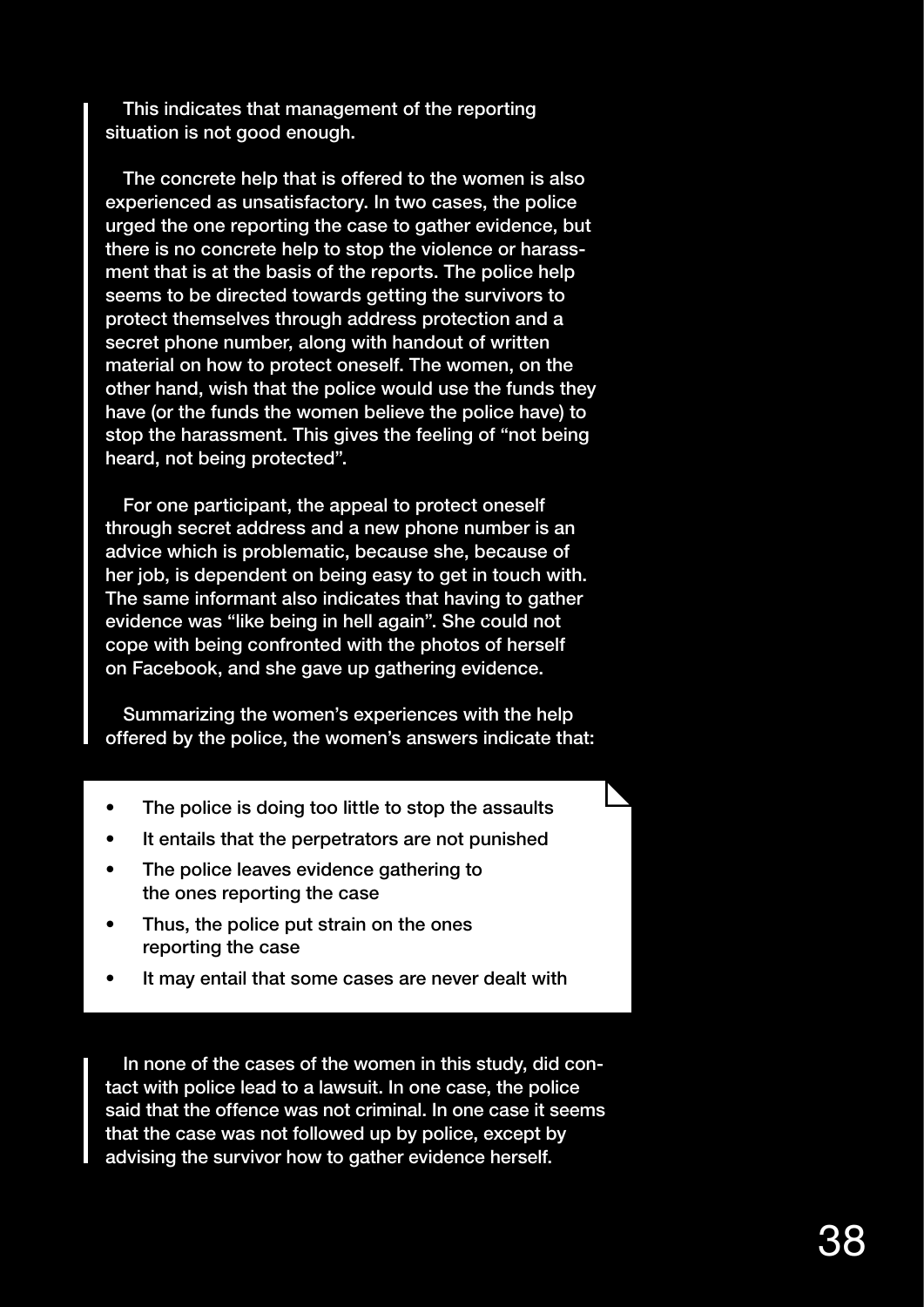# Interview with the Police

For this report report, we submitted questions to NC3 (National Cyber Crime Centre) that falls under the National Police.

We chose this department, among other things because of a statement made by the director of NC3 in the documentary *Ung, nøgen og udstillet*, where the director was confronted with a young woman's critical of the fact that NC3 did not react to an e-mail she sent them. In response, the director said:

I do not hope that young girls feel rejected by the police. If you report a case, you are entitled to get the case processed. A server in Denmark is easier, but outside the borders of Denmark we do not have control of the servers. We work together with police in other countries. We are on terror alert in Denmark and have to prioritize differently. There are cases that have to wait, also this type of cases, I certainly admit that…

We continuously hear about new groups being established [for the purposes of sharing illegal photos]. If we find something illegal, we try to pursue it, according to the extent of time and resources. We have to consider our capacity. I'm sorry. That's reality. I can see such a page, but do not have any people – and then the case waits half a year. Those are the harsh realities.

The answers to our questions to NC3 are related to the "illegitimate sharing of nude photos", i.e. the answers do not relate to the whole spectrum of online violence against women.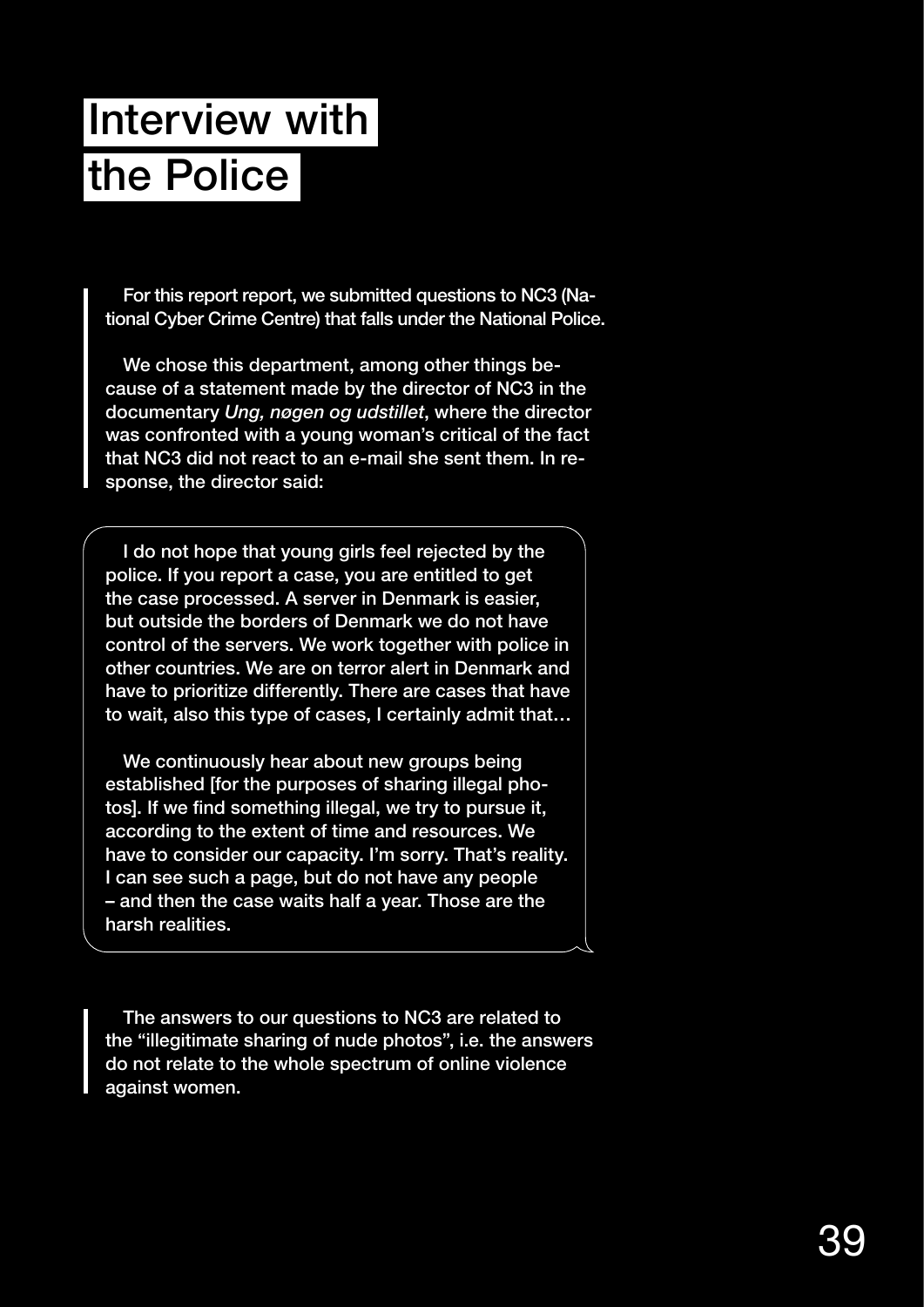#### REPORTED CASES OF ONLINE VIOLENCE INCREASING

Regarding the extent of this type of online violence, the police states that:

The crime phenomenon is a growing area and where there can be significantly underreporting. The aggrieved are typically young women between 15–35 years. The perpetrators are typically men. There is a big difference in the severity of the material… The perpetrators are getting better and better at covering their identity, and the placement of the photos on the internet is blurred and changed continuously.

During the first half of 2016, there were lodged twice as many reports compared to the same period the year before, and the National Police consider that it is both a growing criminal area and that it, to a certain extent, can be ascribed to an increased tendency to report, because of the enormous media attention during the past year.

Besides their own internal date, the police refers to two outside studies conducted in Denmark, and from these studies, the NC3 consider that the sharing of intimate photos has become part of the youth culture.

The police states that, during the past six months, they have increased work regarding unjustified sharing of sexually abusive photo material. The unit had previously only had to handle work in relation to online sexual abuse of children.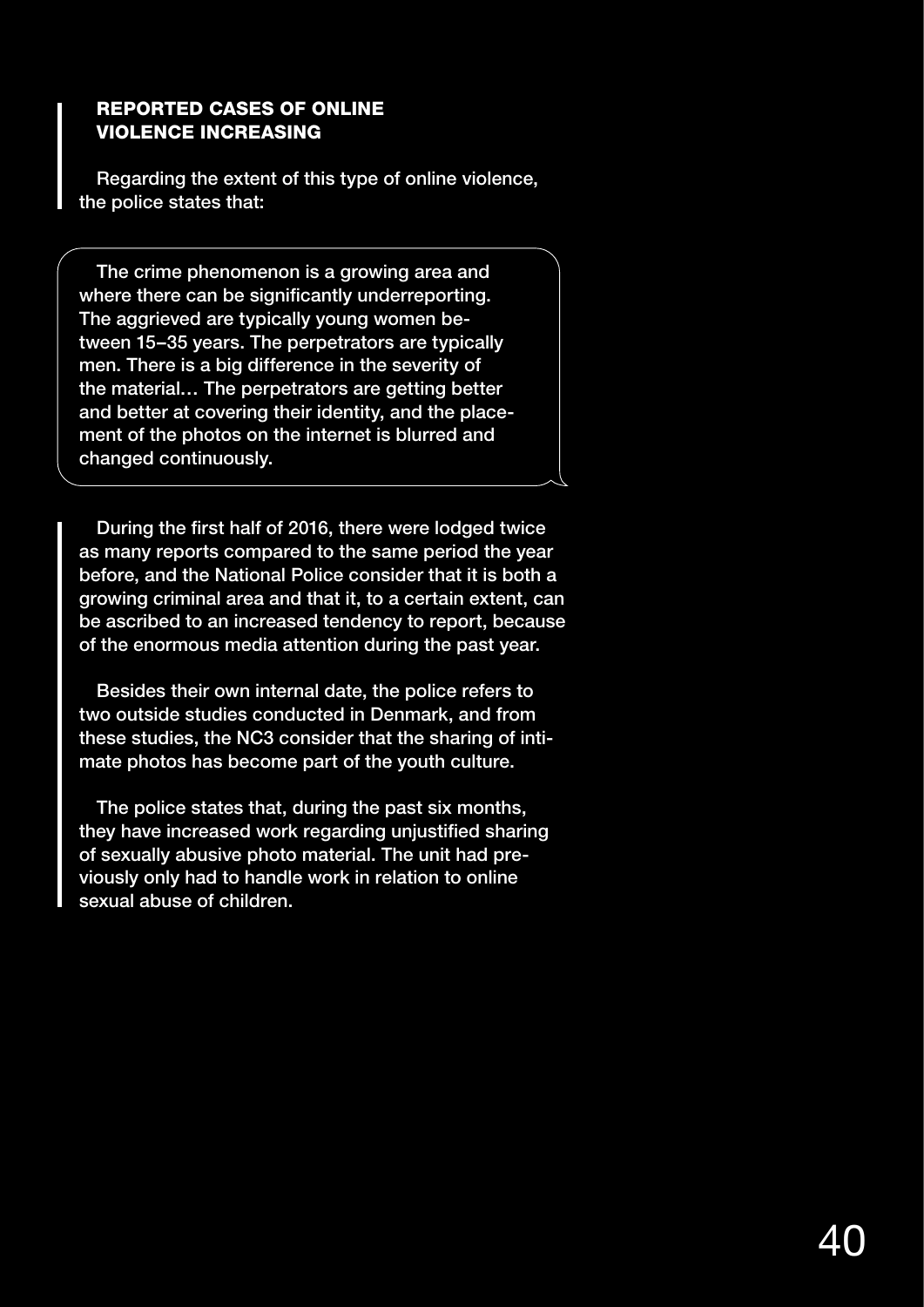#### NC3 WORK ON CASES OF ONLINE VIOLENCE

The police states that the work of NC3 consists of developing preventive measures along with various forms of damage control or disruptive activities, monitoring of development in the area, preparation of investigation presentations for political committees, and participation in international police cooperation. When the National Police becomes aware of sexually abusive photo material on the internet, they seek to cooperate with internet providers in Denmark as well as abroad to the widest extent possible, in order to get the material blocked or removed, so the continuous abusiveness can be minimized as much as possible.

The employees in the police service center have gone through an education course training them to handle reports and requests about IT crimes correctly, including securing digital traces as fast as possible.

The police states that each police district has been provided an IT engineer who can support the investigation of cases IT, including, for instance, unjustified sharing of sexually abusive photo material on the internet.

The police states that, through education, improved registration possibilities in the police systems, and an improved and extended reporting portal for IT crime on the police website, they are now working on enabling the police to receive and process reports more professionally, thus ensuring that reports are recorded and registered correctly. These efforts are meant to ensure a better basis for identifying perpetrators. They will furthermore ensure that people reporting cases are better informed on what they can do themselves in order to minimize the consequences of the crime.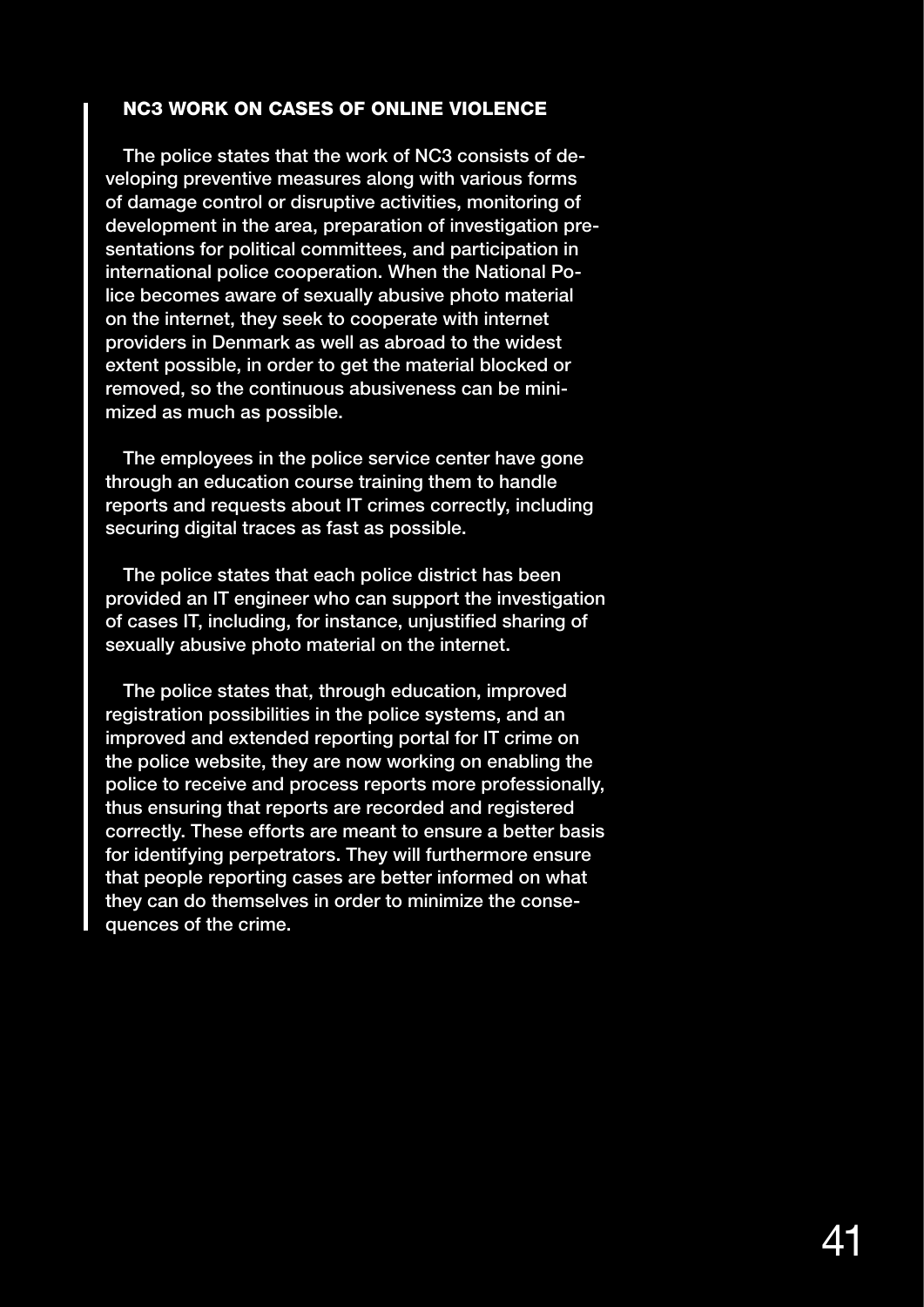## Summary of Interview with the Police

Recognition of the fact that these types of cases are not being treated well enough within the police is implicit in the responses offered by NC3 to our questions. From the perspective of the survivors, it is important that the police can gather evidence and secure digital traces so this is work not left for the survivors. It is also important that the cases are processed quickly and that harassment is stopped quickly by removing photos and ensuring that they do not pop-up in new places. It is furthermore important that the perpetrator is prosecuted. Some of the improvements that NC3 is now working on corresponds to the survivor's wishes of an improved effort.

From the answers offered by NC3 to our questions, we are not able to see how many resources will be devoted to these types of crimes, and when resources are crucial for the work, both centrally in NC3 and within the individual police districts, we must establish that it is uncertain whether police efforts will be significantly improved. This uncertainty is underlined by the police often referring to not having enough resources because of terror alert and border control. But there is no doubt that the public debate about online harassment has had an effect on the police.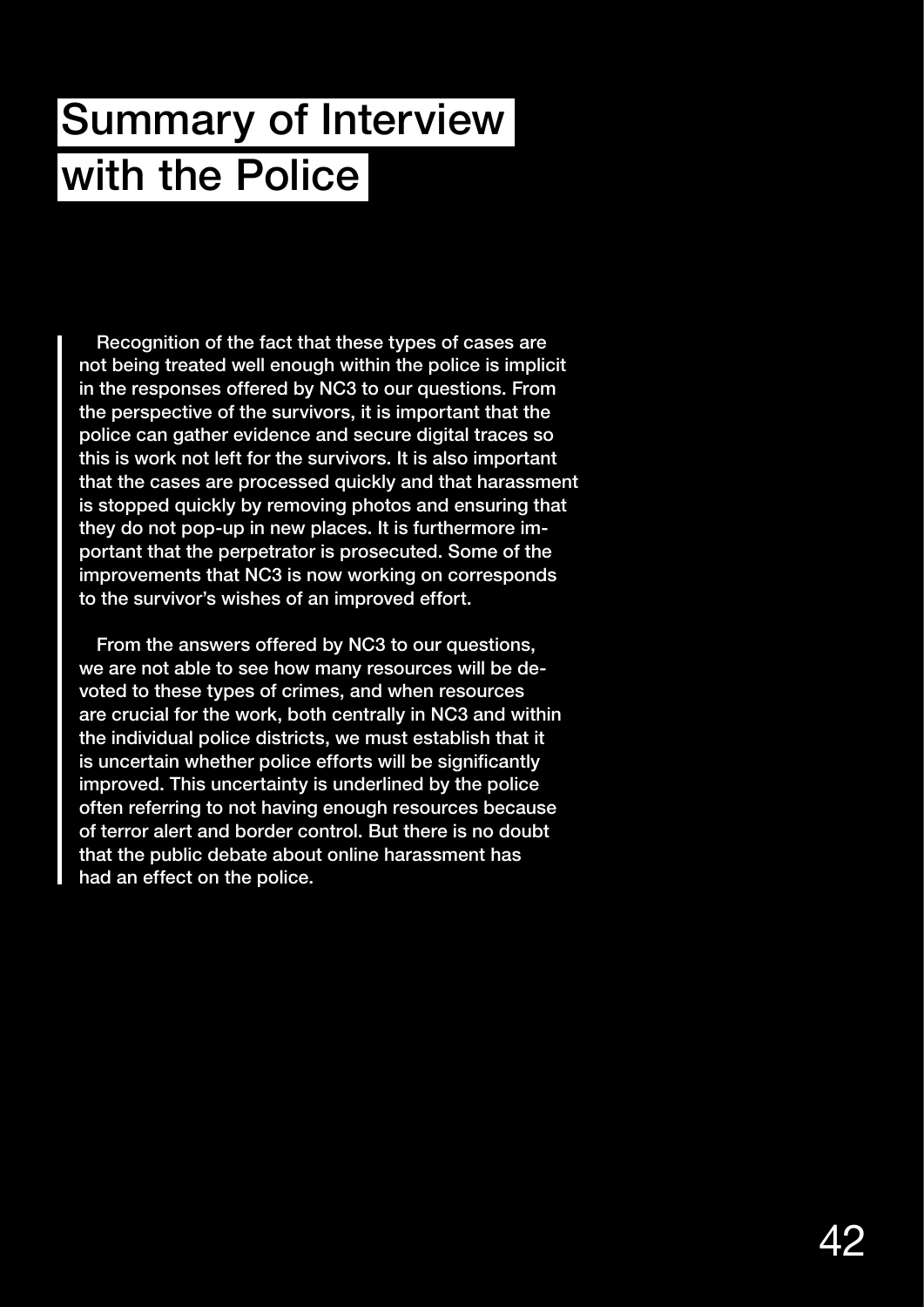### Interview with Red Barnet (Save the Children)

Since 2001, the organization Save the Children has worked in close cooperation with the National Police and an international network on collecting reports about photos and films of the sexual abuse of children (child pornography). For several years, Save the Children has had a letterbox on the website sikkerchat.dk, where children and youth can address online-related problems, including bullying, sexual abuse, but also questions of a technical character.

During the last couple of years, there have been more and more requests submitted about the sharing of private or intimate photos without consent. Save the Children has sent out material on this subject, targeted to children, youth and professionals. During the spring of 2016, they chose to develop a more focused section, *www.sletdet. dk*, on *www.sikkerchat.dk*, which offers advice and guidance for those who have experienced that private, personal or intimate content has been shared without consent. The website also gives out a phone number.

Save the Children advise children and youth to involve their parents (if they are not under suspicion) or other trusted persons. Where required and possible, Save the Children ensures that there is a notification. They also give advice in relation to the possibility of filing a report with the police.

Save the Children's data confirms an increase in the number of requests. They explain the increase, because they began to have a special focus on non-consensual sharing of images, and therefore receive more reports of those types of harassment. They also confirm that there is a gender disparity when it comes to who are exposed to harassment, with more women contacting them than men.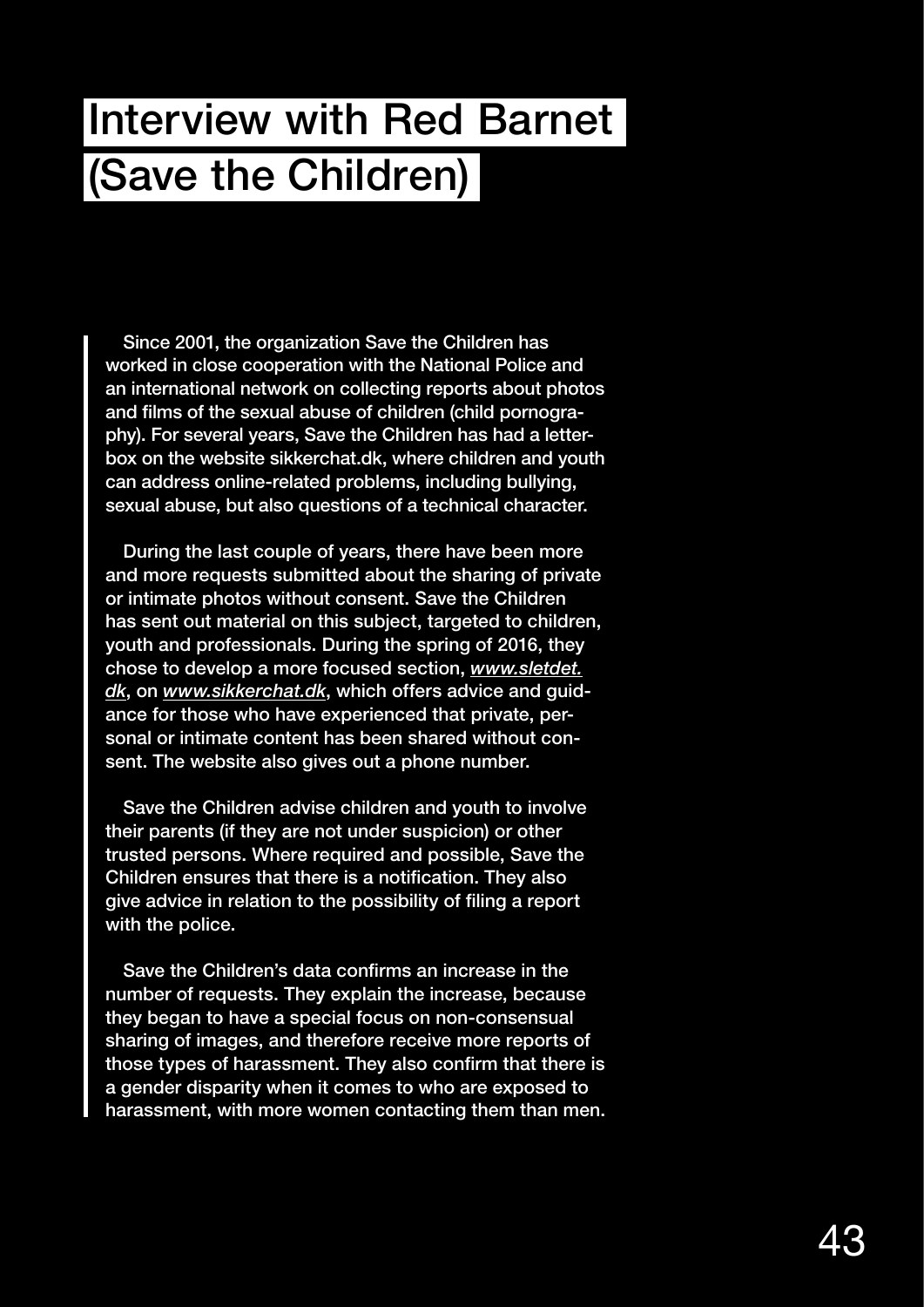# **Ⅳ.** ICELAND

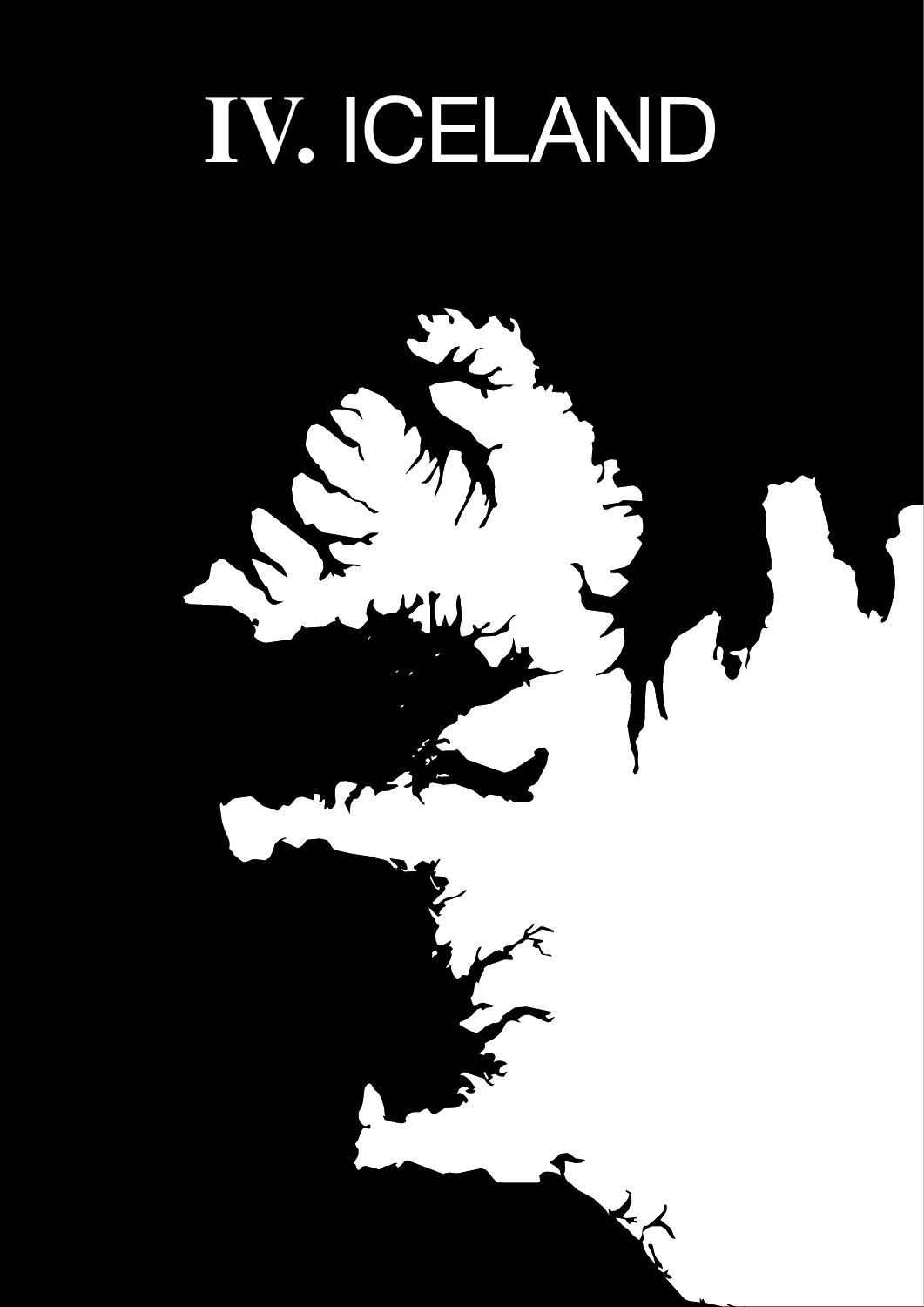Three women who are survivors of online violence were interviewed in Iceland. Two out of three participants had experienced online sexual violence.

Ū

It proved hard finding participants for the study. Open calls for interviews were advertised and numerous women were contacted using the researchers' professional and personal network, but six months passed before the first interviewee agreed to participate. The majority of the women who had experienced online violence and were contacted had not sought justice, and when asked why, claimed that they believed that the system does not work, so they did not see the point in seeking help or pressing charges.

A representative from a legal aid organization was interviewed conducted in person in Iceland, using the semi-structured interview guide, as well as a representative from the Reykjavík Police.

This Icelandic report, unlike the reports from Denmark and Norway, does not include a summary of each interview. This is done for the protection of the participants, due to the small population of Iceland. The survivors of online violence are anonymous and have been given pseudonyms, Anna, Rebekka and Vala.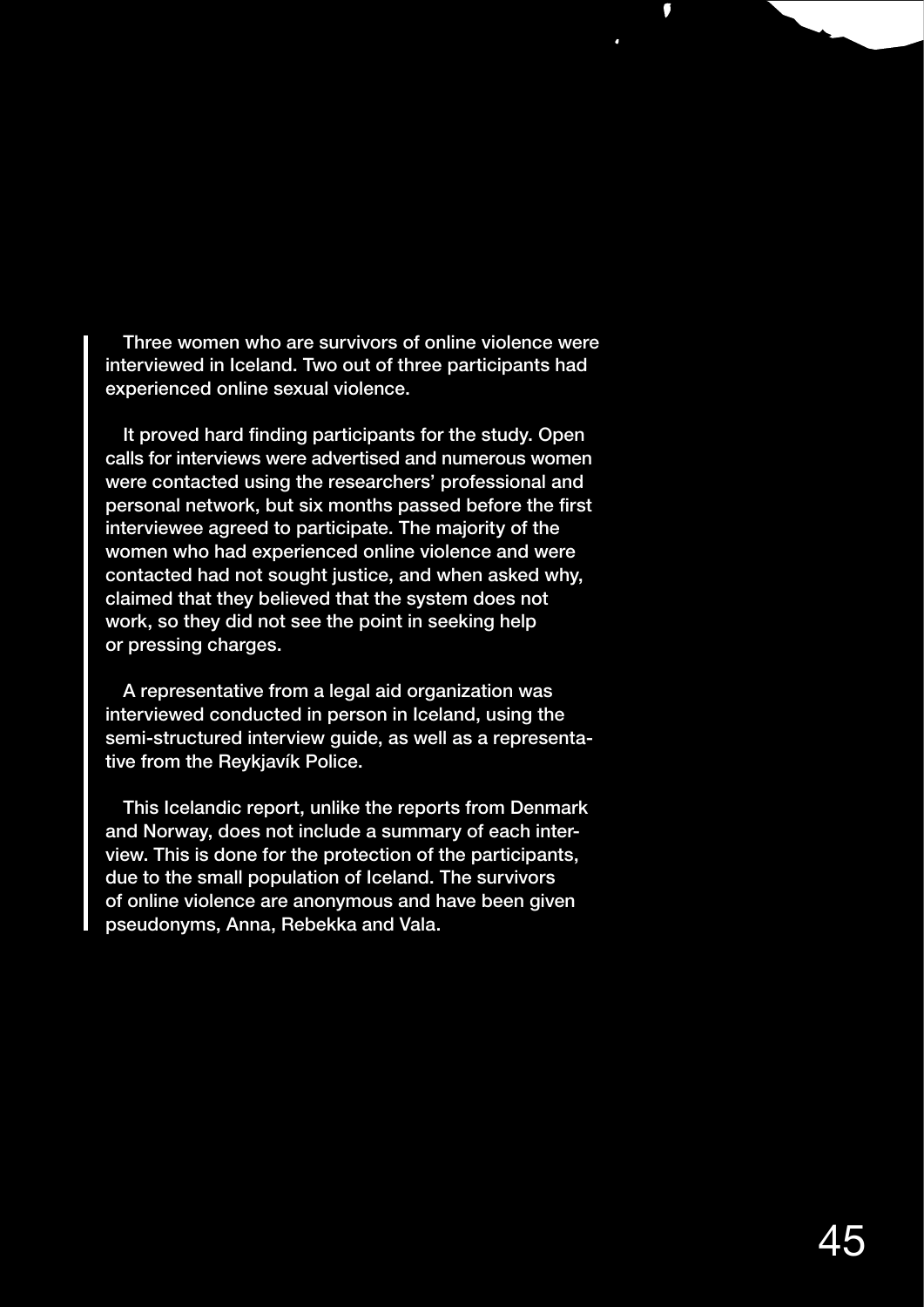# Online Violence Cases in Iceland

The representative from the Reykjavík Police estimates that they get around 3 to 4 notifications a week of online violence. Most of the reports of online sexual violence come from young women between the age 15 to 25 years old and very few of those notifications end in prosecution.

Both the representative from the police and representative from a legal aid organization say online crimes are often a part of other sexual violence cases. The violence is for example recorded and used to threaten the person under attack. They also state that these kind of cases can linked to a breakup, where jealousy or revenge dominates the act (i.e. "revenge porn"), but also that the main drive is just plain old sexism, objectification of women and the sexualization of the non-consent.

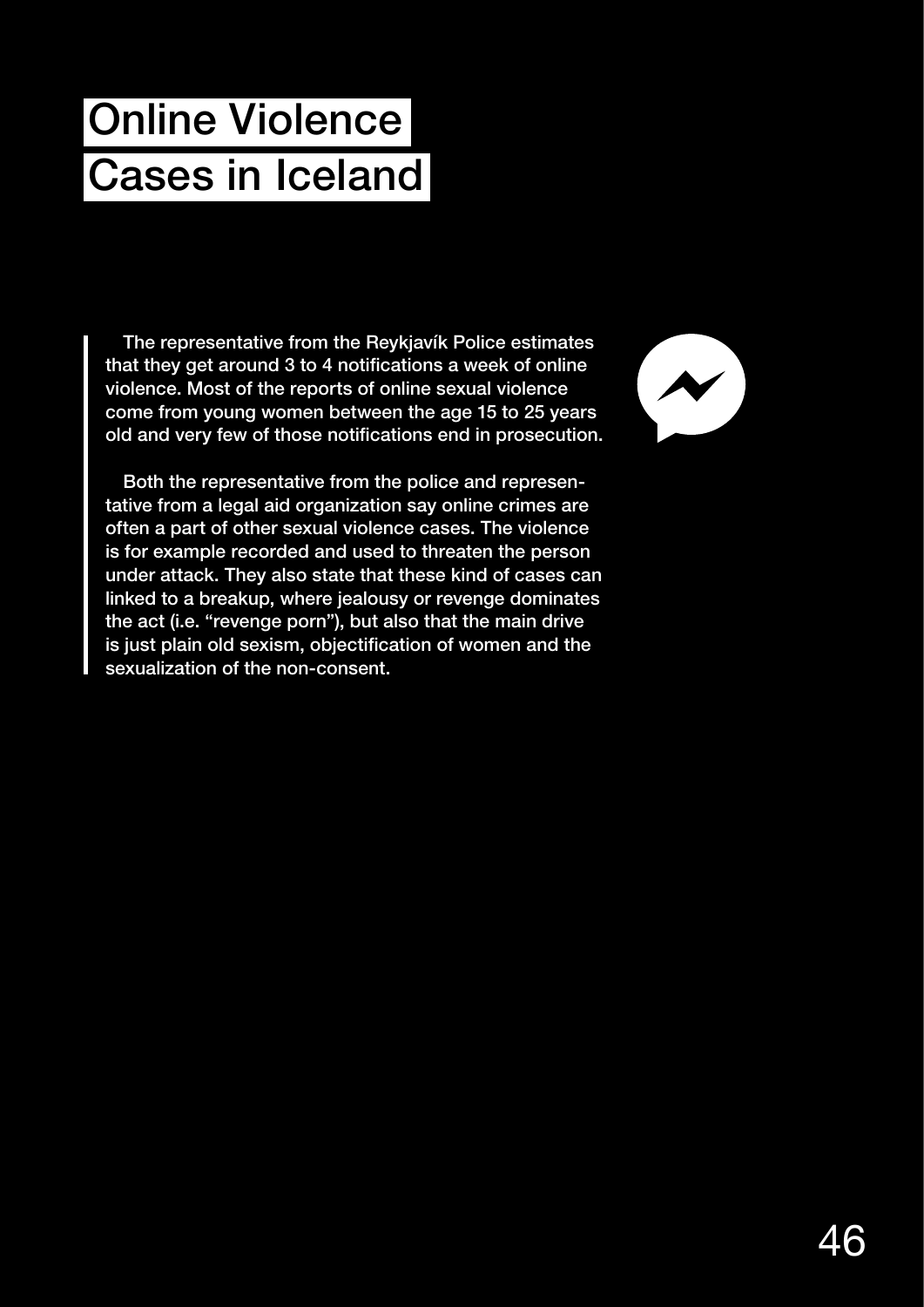### Online Sexual Violence as Manifestation of Sexism

Online sexism is common and Rebekka says that this is evident in how, when stating a question online, women or men are answered. For example, if a woman asks when the next season of a television show is aired, a typical answer would be: "shut up you dumb bitch, go google it". Rebekka also mentions the situation in the gamer society, where women who discuss the representation of women in computer games are under constant treats of violent acts.

The representative from the police expresses worry about the sexism and the dehumanizing of women online, the effects of porn on society, and worries that with the internet, there is much more supply of various pornographic stuff. The representative says that the demand for rape videos and other violent videos "actuates impulses that would otherwise just have dozed […] I can see that porn has a significant effect on sexual behavior".

This dehumanization on women online might be a part of another problem, how people use the internet and comment sections to communicate in a way they would not face to face. What adds to the problem is the sexualization of the non-consent, which according to the representative from the police manifests in the great excitement for matching names with photos of girls: "It's finding the name and that seems to give someone some… I don't know, stimulation or something. This act… if you connect a name […] and it is someone you know". The representative from the police continues:

Then there is this massive discussion online and on the social media sites […] there the connection of names to photos might happen and there seems to be a whole lot of excitement for men to find out who is on what photo and linking the two.

Shut up you dumb bitch, go google it

I can see that porn has a significant effect on sexual behavior.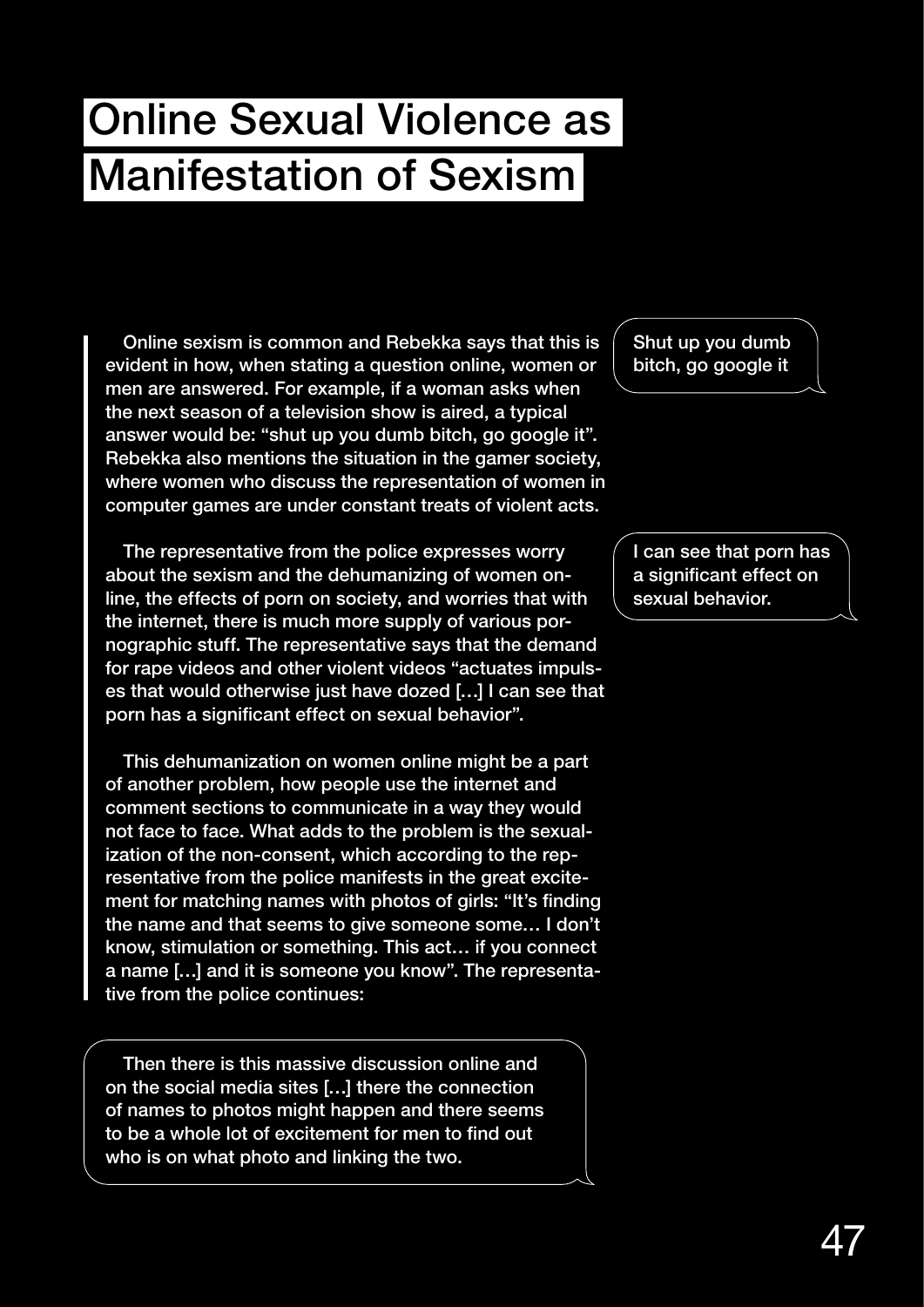What seems to occur is both the dehumanizing of women and a blatant sexism, which enables men to feel powerful as well as sexually excited.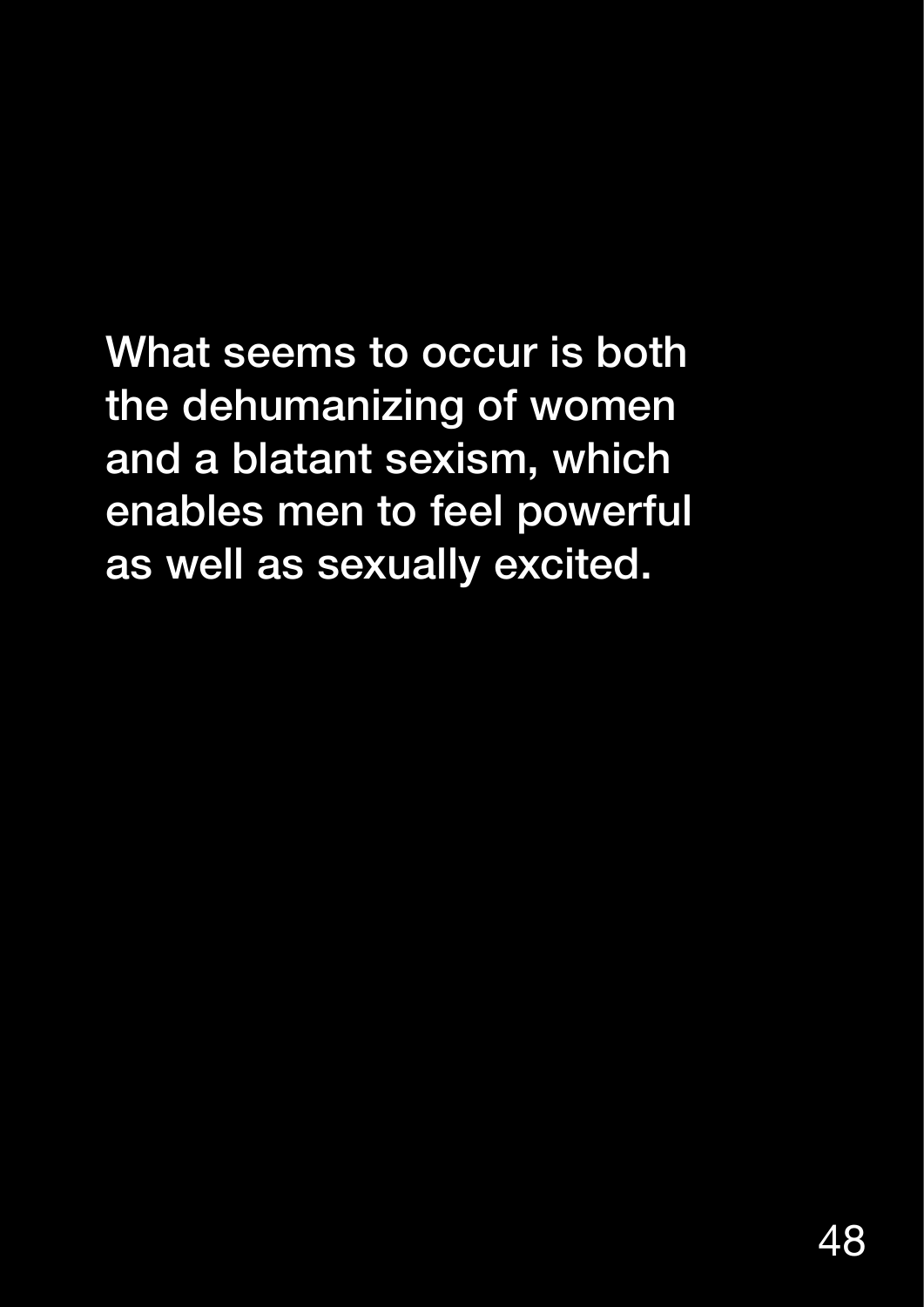### Slut Shaming of Survivors of Online Sexual Violence

It seems to be difficult for survivors of online sexual violence, the non-consensual distribution of intimate images, to step forward. One reason might be, as Vala mentions, that women fear that the violence will increase if they come forward. That is, people start to look for the video or photo and it gets distributed more. This echoes the concern of the representative of the police.

When looking for participants, it became clear exactly how hard it is for survivors to step forward. Despite the anonymity of the research and despite the number of reports to the police, it was extremely difficult to find participants in this study.

Anna mentions slut shaming as the biggest reason women will to not talk openly about this experience. Girls and women are condemned for "being so stupid to let someone take their photo" or for sending their photo to their boyfriend. Both Vala and Rebekka agree. Even though Rebekka's experience was not a sexual violence, she did experience feeling a victim's responsibility, i.e. "why is she talking to a strange man the internet".

All three survivors feel that society has come a long way in rejecting slut shame in other sexual violence cases, but society has still not reached that point in cases of online sexual violence cases. The representative from a legal aid organization agrees and states that the focus is rarely placed on the one distributing the material, but on the person who is portrayed in the images.

…being so stupid to let someone take their photo.

Why is she talking to a strange man on the internet?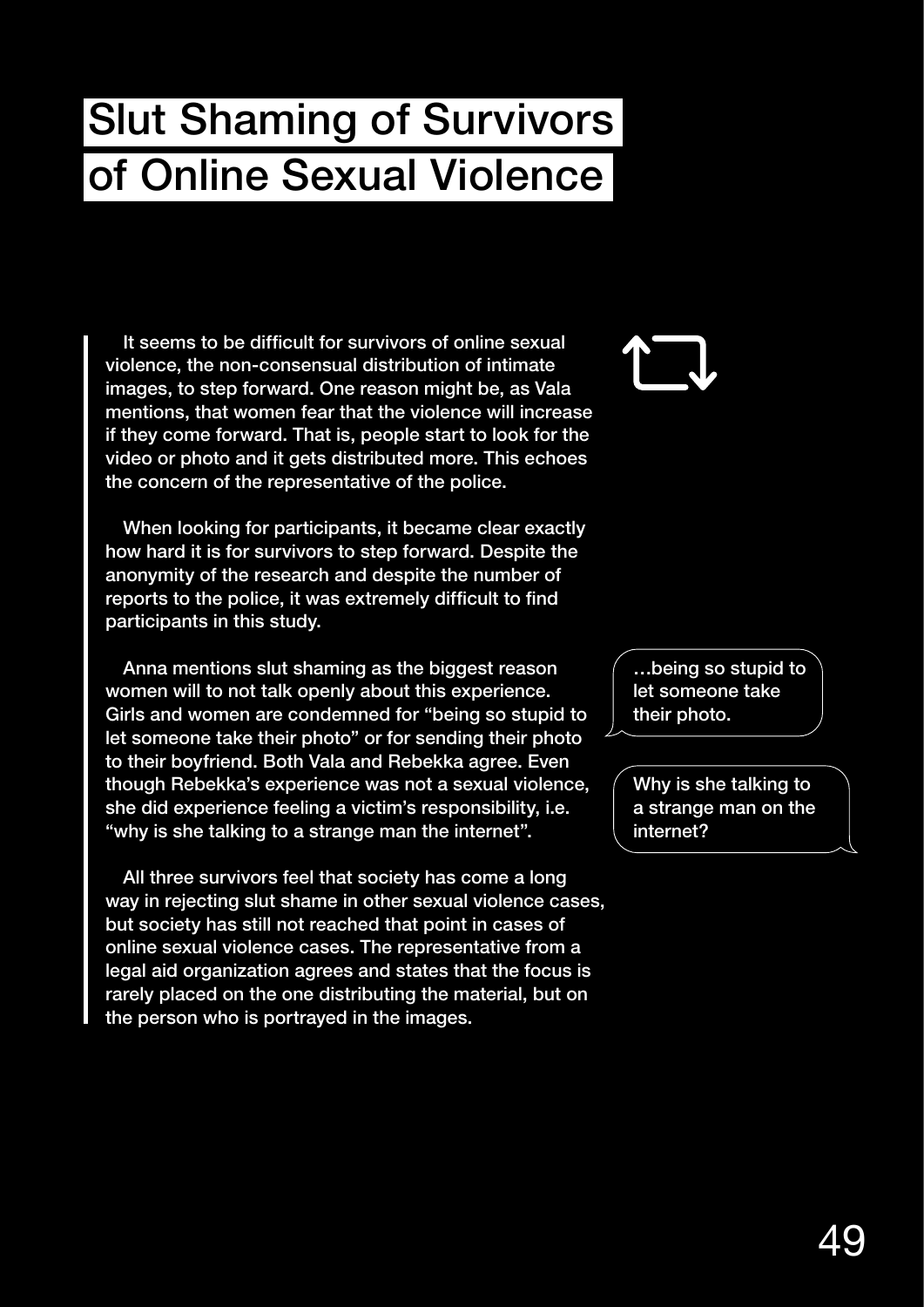### Psychological and Physical Consequences in Survivors of Online Sexual Violence

Psychological and physical consequences of physical sexual violence are reflected in, for example, unexplained pain, lack of energy, fatigue and great anxiety. These consequences are known to occur with other survivors of online sexual violence.

The two participants in this study who suffered online sexual violence reported similar psychological and physical consequences. These consequences came as a great surprise to them and they had difficulties in comparing their experience of violence without touch, to physical sexual violence offline.

Self-blame is a big factor in the experience of survivors of online sexual violence. Anna describes how she blamed herself:

I am such an ass you know, why did I allow him to take those… this is all my fault […] why did I let him do this and why… why didn't I try to break into his computer.

This description from Anna fits well with the experience of Vala, who also suffered online sexual violence.

Self-blame did not seem to bother Rebekka (even though people tried to blame her for her harassment), but she did not encounter sexual online violence.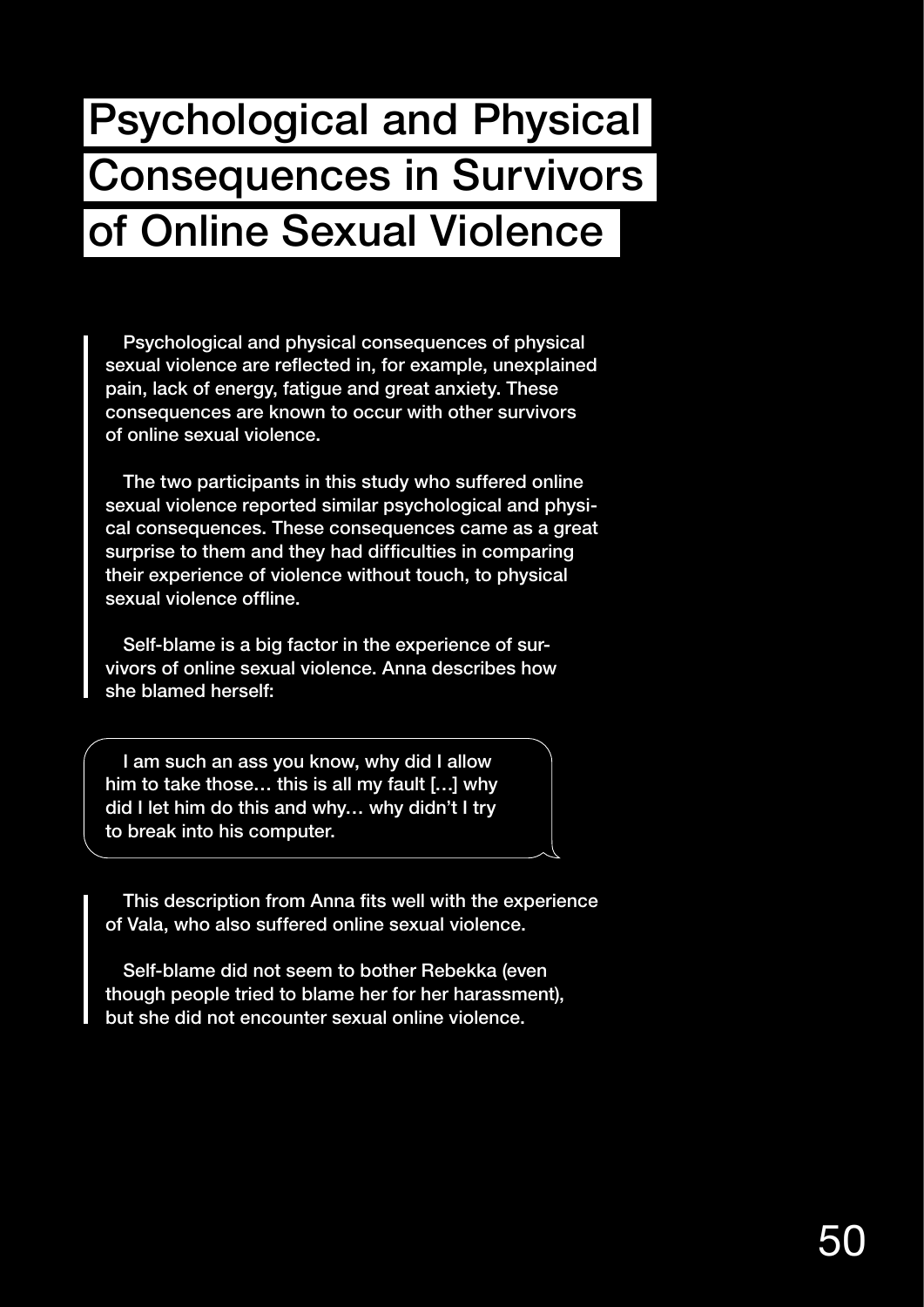#### Experience and Expectations of Psychological Relief

Anna described being greatly helped by attending counseling in Stígamót, an Icelandic Education and Counseling Center for Survivors of Sexual Abuse and Violence. She felt more at ease dissecting her difficult experiences there than with her psychologist. However, she felt that the work she was doing with the psychologist was more systematic and focused towards her recovery. She stated that in Stígamót, she felt like she was always there for the first time:

It is very important and good to know that you can go to Stígamót and just unload you know… all your barrels… and get feedback on all that shit. But I think I might need more focused process. You know they do not write anything down. It is because of confidentiality or something like that. But it kind of makes me feel like a stranger when I go back.

She adds that both Stígamót and a psychologist have helped her a lot in overcoming self-blame in regard of the online sexual violence. Helped her "take the power back", as she put it. She does add that, unfortunately, she is not "there yet", and that there are still issues she needs to work through.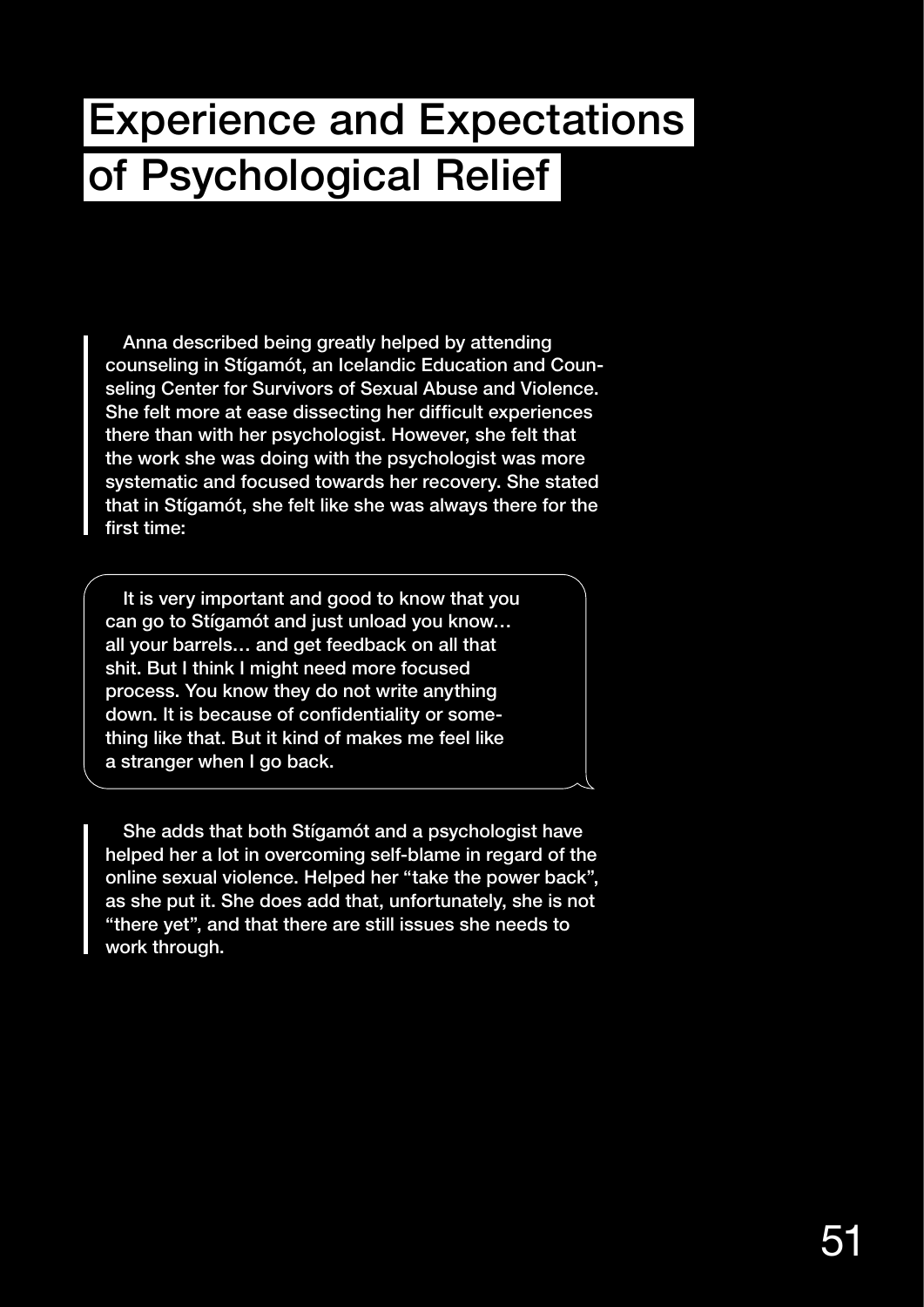Vala is personally not a fan of Stígamót and has doubts about the usefulness for herself personally:

I do not want to be a victim, in that definition and maybe that is just my prejudice talking but I feel like Stígamót… they are probably great for a lot of people. But I feel… I feel that they talk a lot about that you should live with the trauma, that you should… I think there is so much focus on the damage and I think there is too much focus on being a victim. And I started to think if this was maybe not the way to go in treatment of such trauma.

She is optimistic about a violence center which opened its doors in 2016, Bjarkahlíð:

It is interdisciplinary… run by the state and the city. There you can… see social workers, psychologists and doctors. Contacts to the police and just all kinds of counselling. This is totally what was needed. For example, there you could get help in making the internet "forget you". There you can ask how to deal with the police… what lawyer you should talk to and so forth… this is a huge improvement!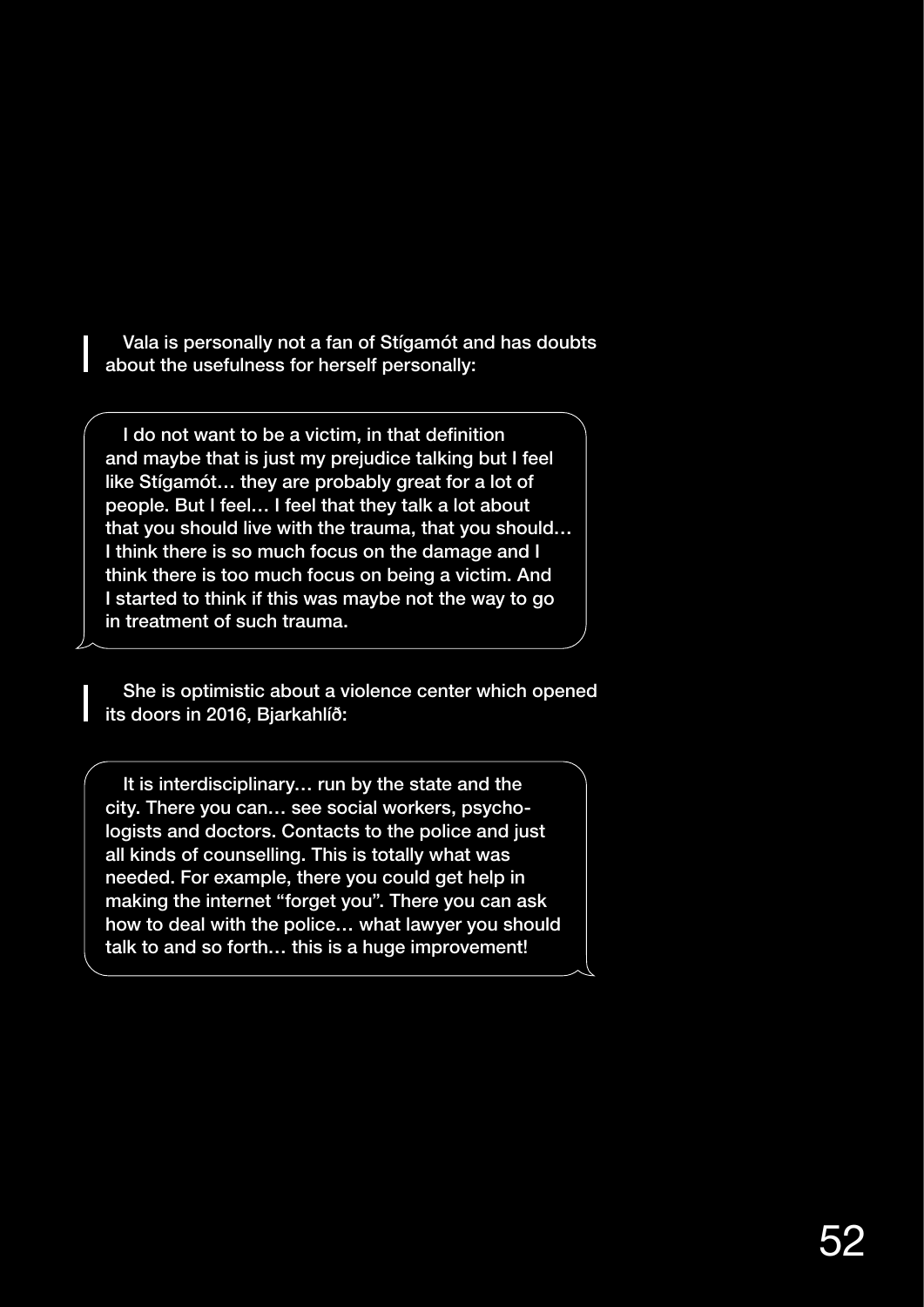## Survivors' Experience of the Police

Going to the police was overall not a positive experience for the participants. Anna submitted an enquiry to the police, explaining her case. Her ex-partner held photographs of her naked and was blackmailing her into paying off some loans she had co-signed. When she called the police, they did not know exactly where to direct her, and sent her back and forth. The focus of the police was on the economic aspect of the crime, not on the photos he threatened to reveal. Vala had videos of her published online. She pressed charges, but the police did not bring the suspect in for questioning until much later. This gave him a chance to come up with a story. He had earlier confessed to her, and she had his confession in writing, but by the time the police brought him in for questioning, he had contacted a lawyer who recommended that he not confess.

The financial loss of Vala and Anna was considerably high, because of legal fees, expenses for psychological treatment. Anna also paid her abuser the extortion. Vala and Anna experience this financial loss as a great injustice.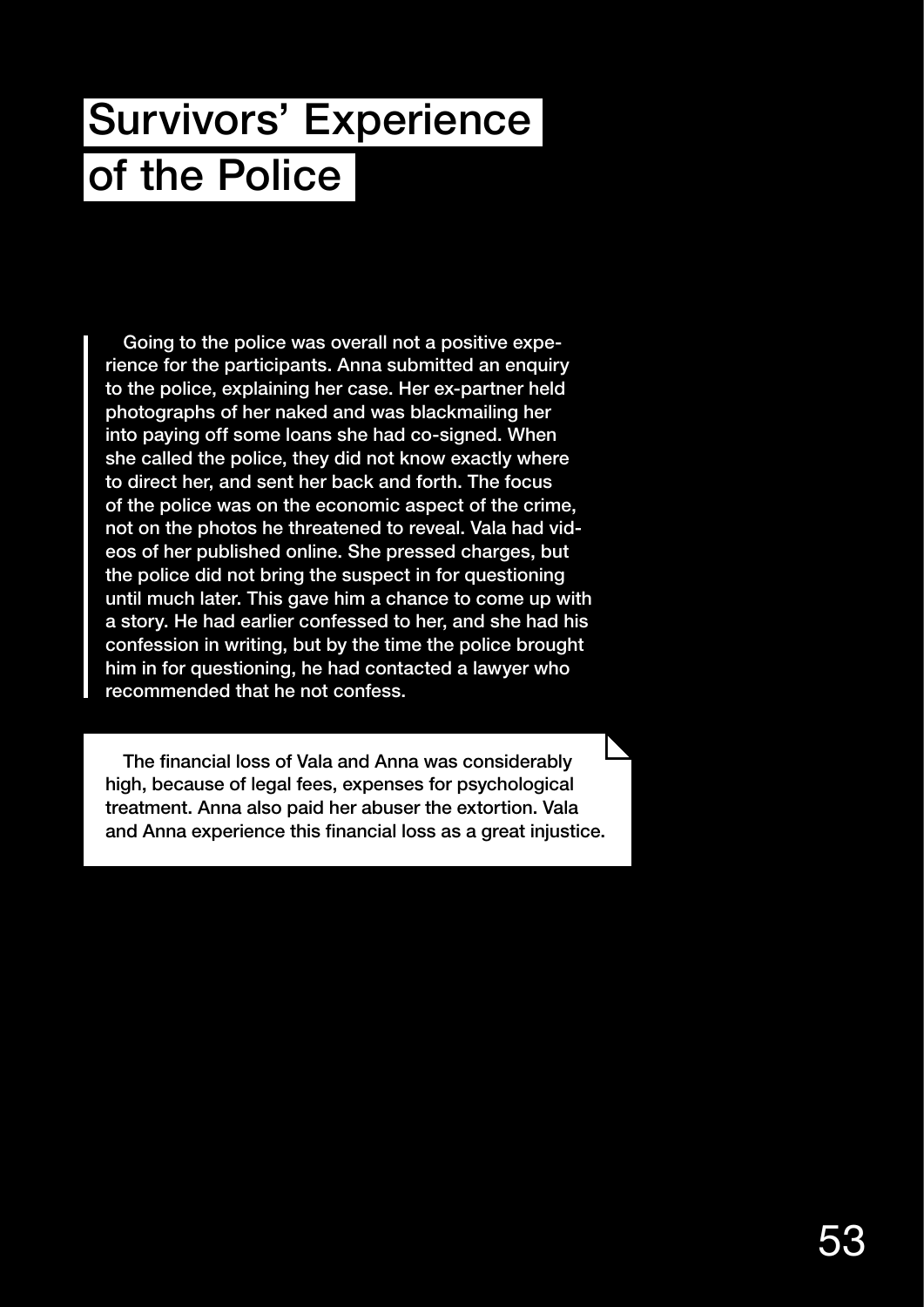### Authorities – Responses and Expectations

Participants' expectations towards the police were not great beforehand, and this fits well with what the representative from police states in the interview. The representative reported staff shortages, lack of technical knowledge and lack of technological resources. However, both the representative from a legal aid organization and Rebekka stated that the technology to find perpetrators and trace websites was available to the police. The representative from the legal aid organization furthermore brought up the police and judicial response to the economic crisis of 2008, when a Special Prosecutor was appointed, who got full permission to search for digital information that had been deleted. The resources were available for this investigation, and the representative added that this was just a matter of political will of the government.

As stated above, when researchers were searching for participants, it came as a surprise how few of the survivors contacted had actually gone to the police. The researchers contacted numerous women that were found using their professional and personal network. The researchers started contacting participants in February 2016, but only took their first interview in September 2016. The criteria for participating in the study was the experience of seeking justice. The majority of the women contacted had not sought justice, and when asked why, they claimed they know that the system does not work, so they did not see the point in seeking help or pressing charges. This is an important finding and tells us a lot about the situation.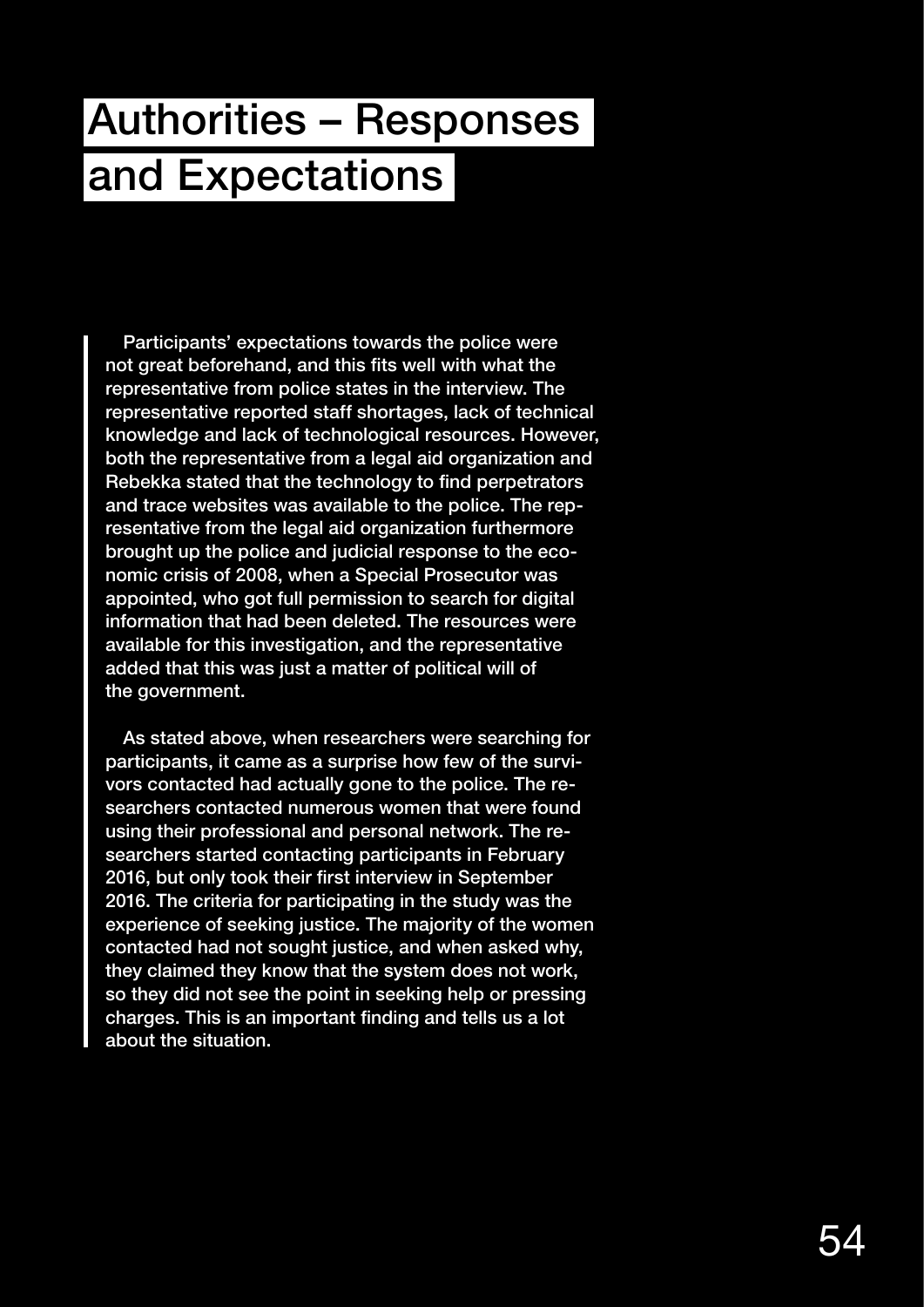As noted, the representative from the Reykjavík Police estimates that they get around 3 to 4 notifications a week of online sexual violence. Very few of those who report online sexual violence go on to press charges. When asked why, the representative from the police said that it is probably a common knowledge amongst the public that the police can't be of much help in these matters.

When the representative from the police police is asked about what kind of legislation they think can help in dealing with online violence, the answer is that the legislation needs to be consistent with neighboring counties, that Iceland needs to have similar legislation to other European countries and North America. Also, there needs to be more collaboration between countries. Police already collaborate heavily internationally, but in these cases, they need to collaborate to be more.

The representative from the police stated that that they need a computer department which is dedicated to work just on cases of online violence, and that they need more money to do the technical work needed. The rapid changes in computer science calls for more intensive training of police officers, so the police is not always one step behind. One big problem that the representative from the police points out, is the fact that it is not always possible to find the original distributor of online material. People can log in to open networks where their IP address are not registered. Also, it has become more common that people in Iceland have foreign IP-address.

There are technical things people can do to protect themselves. For example, Google can be asked to erase specific search results for a person's name, something the police advises people to do that. However, they are not able to assist in that process, and survivors need to figure that out themselves.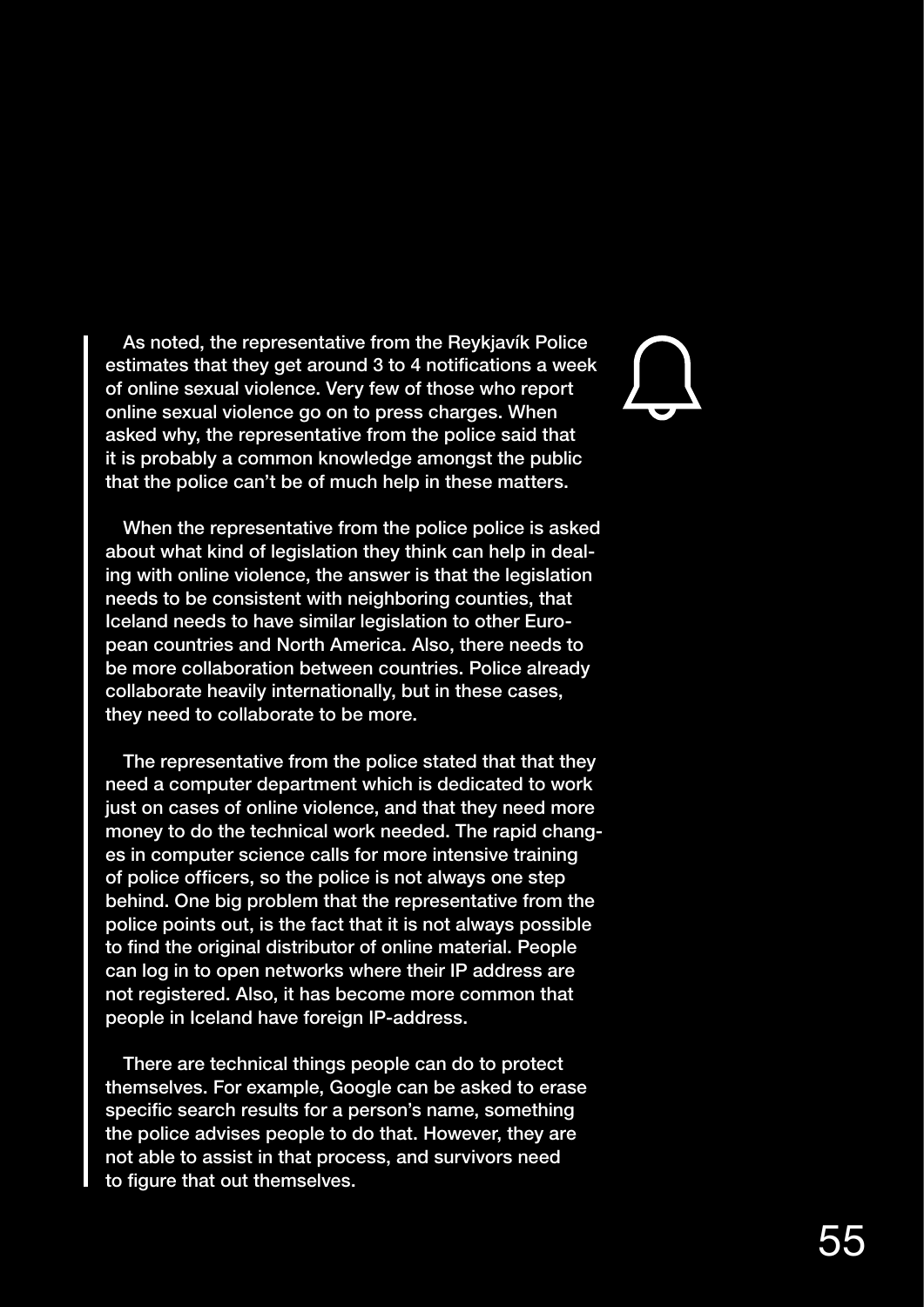## Survivors' Experience of Justice

When the participants were asked about justice, how they would have wanted the police or the judicial system to respond, Anna answers that she would have liked the police to show interest in who the person blackmailing her was, asking the name of that person, which they never did. Also, she mentions as a big failure the fact that the police did not seem to know or acknowledge that what had happen to her was online sexual violence. Anna went to the police in 2013, and it is possible that the police today is more experienced to recognizing online sexual violence in the light of enormous public discussion about these types of crimes.

Vala's experience of justice was similar. When she talked to a lawyer with the police, she was told: I can't really tell you what the violation is here, it could be privacy violation or violation against modesty". However, for Vala, the case was simple, and she saw that she would not get the help she needed at the police station.

Both Vala and Anna state that they realize that the police is starved for money and in need of more staff, but neither of their complaints are in regard to those issues. Their complaints are not about lack of resources, but about how the police address these crimes, that the police address these crimes like they do not matter. Anna and Vala feel that the police needs to handle these issues more firmly.

Rebekka speculates how we could deal with the unlawful distribution of photos: That people have copyright over themselves, and therefore all their photos (whether you or someone else took them). "Then, they themselves would get the copyright and could make the claim that it should be removed". When asked by the researcher whether this is because of copyright laws, Rebekka continues: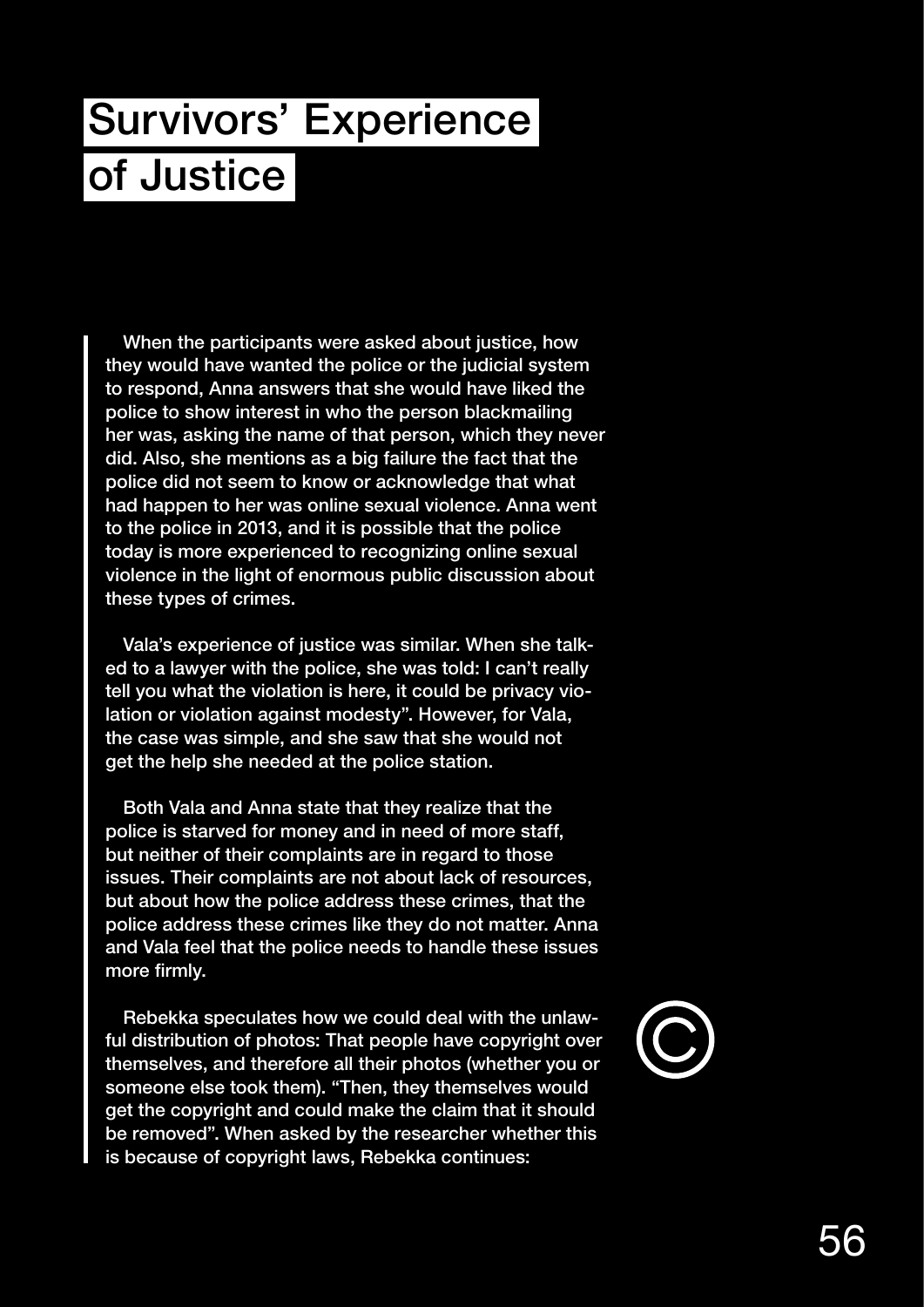"it would be so simple for them to seek justice and just say 'here I am, this is a photo of me'. Obvious that they would get a court order or something […] I think it would be the simplest way".

Rebekka's idea is a practical one, focusing on how the police and the courts could force to removal of pictures from the internet. How it would go in practice is hard to tell, but there is one aspect missing in this context, and that is the act of violence that is committed in sharing images without consent.

Vala thinks we have to change the way we think about perpetrators:

Then there is no gain in stepping up and admitting you did something wrong. We need to build a system around this… professionals, health professionals who understand that these people are… we need something that makes acknowledging your crime, not the end of the world. I am not saying that sexual violence is all based on a misunderstanding, but not all perpetrators are monsters. So we need to rechannel things so that it would not ruin your life to confess to your crime.

Vala also states that we must define online sexual violence as a sexual violence, it won't do "just adding some letter to the law, it won't do". Anna agrees with this assessment, and adds that it is not enough changing the legislation to deal with online offenses, but also that the police department that handles sexual offenses needs to be supported.

Vala states that it is essential that survivors are active participants in the criminal cases:

"It is completely ridiculous that survivors are not a member in their case, they are set aside and become just a crime scene".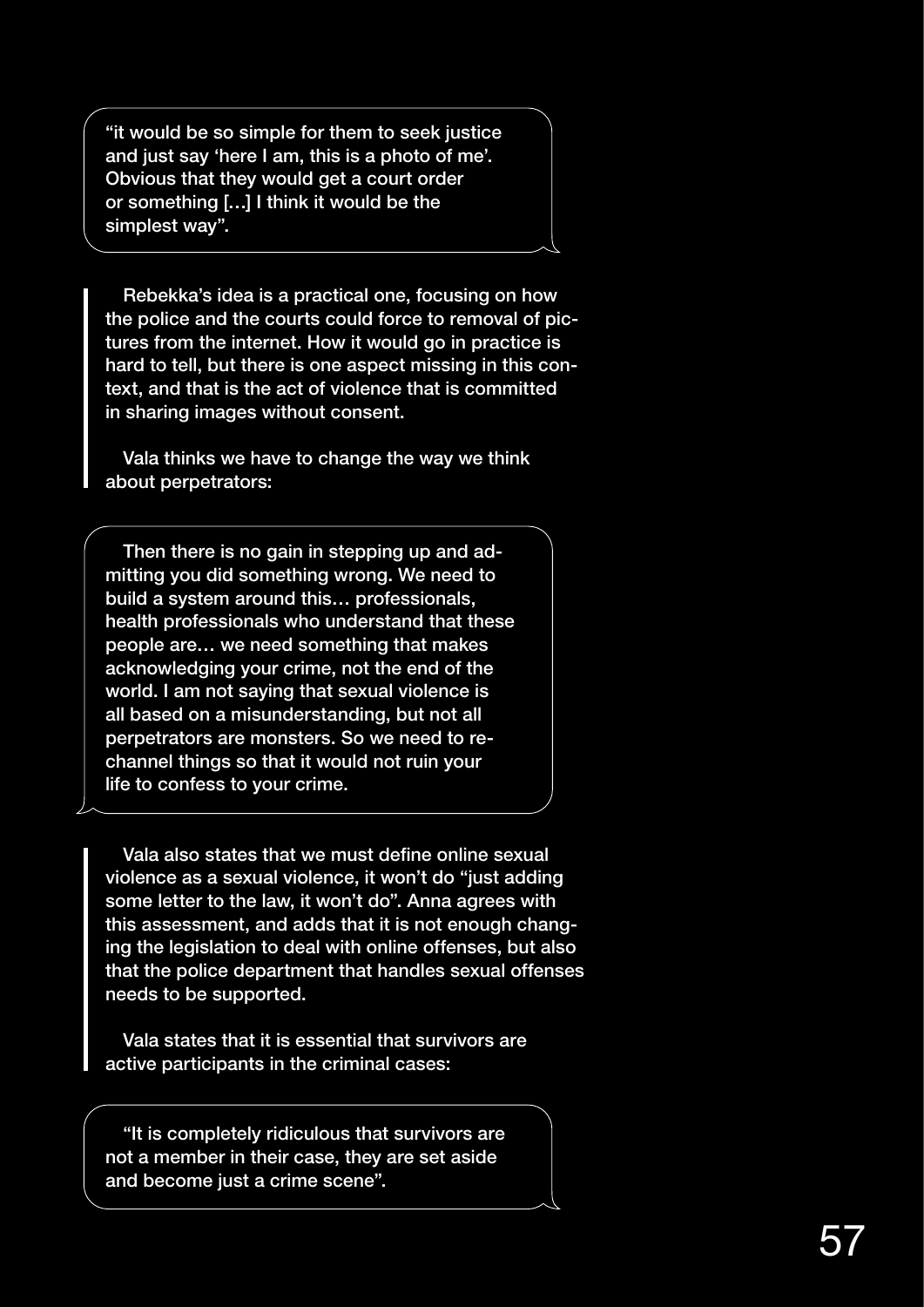# Social Media & Online Violence

Social media and its impact was discussed at length both by survivors and by the representative from a legal aid organization. This discussion was positive and the focus was placed on the empowering aspect of social media. They mentioned the movements in Iceland around the hashtags #beautytips and #freethenipple.

The empowered effects of the social media revolts like #freethenipple and #beautytips was evident especially with Vala, who felt great empowerment by participating in #freethenipple. Many Icelandic survivors of online sexual violence stepped forward in the debate around #freethenipple and shared similar experience as Vala (Annadís G. Rúdólfsdóttir & Ásta Jóhannsdóttir, 2017). Rebekka described this feeling very well; "I am so happy that these girls did #freethenipple you know… they were taking the power over their bodies back and just 'my nipple is not so important'".

The representative from the police discussed the social media more in context of the possible danger it can pose, said that they were used for distributing photos and linked the increased usage of social media to the increase in online sexual violence.

#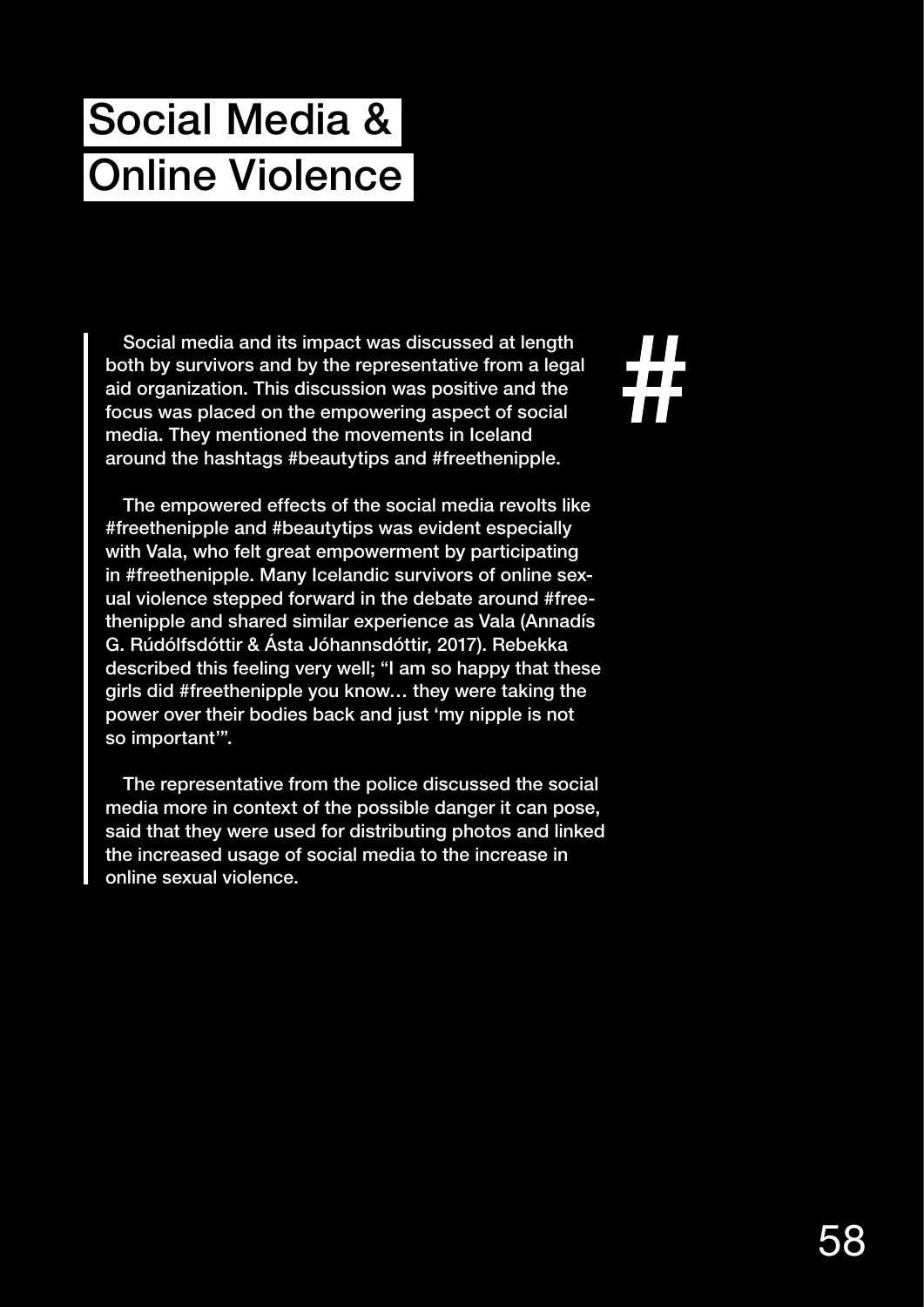# **Preventing** Online Violence

All participants in this study stated that preventive measures and education are important factors. They agree that we need to teach young people to respect boundaries, that we need to teach about boundaries from kindergarten and up.

Vala disparages the educational effect of lenient sentences in sexual violence cases:

"Lenient sentences and no rehabilitation and very small compensations […] show that this is not a serious crime in the eye of the court. And if that is the message, why should you respect boundaries?"

The representative from the police thinks the educational system should evolve to include computer literacy:

I was at a conference where one of my colleague said… he was talking about computers, that this is just like… he lived in London […] 'I teach my kids not to go in some neighborhoods in London. Because I know that if they go there, something is going to happen to them' […] that it is the same with computers, you need to learn to use it. Where you can be and where you should not be.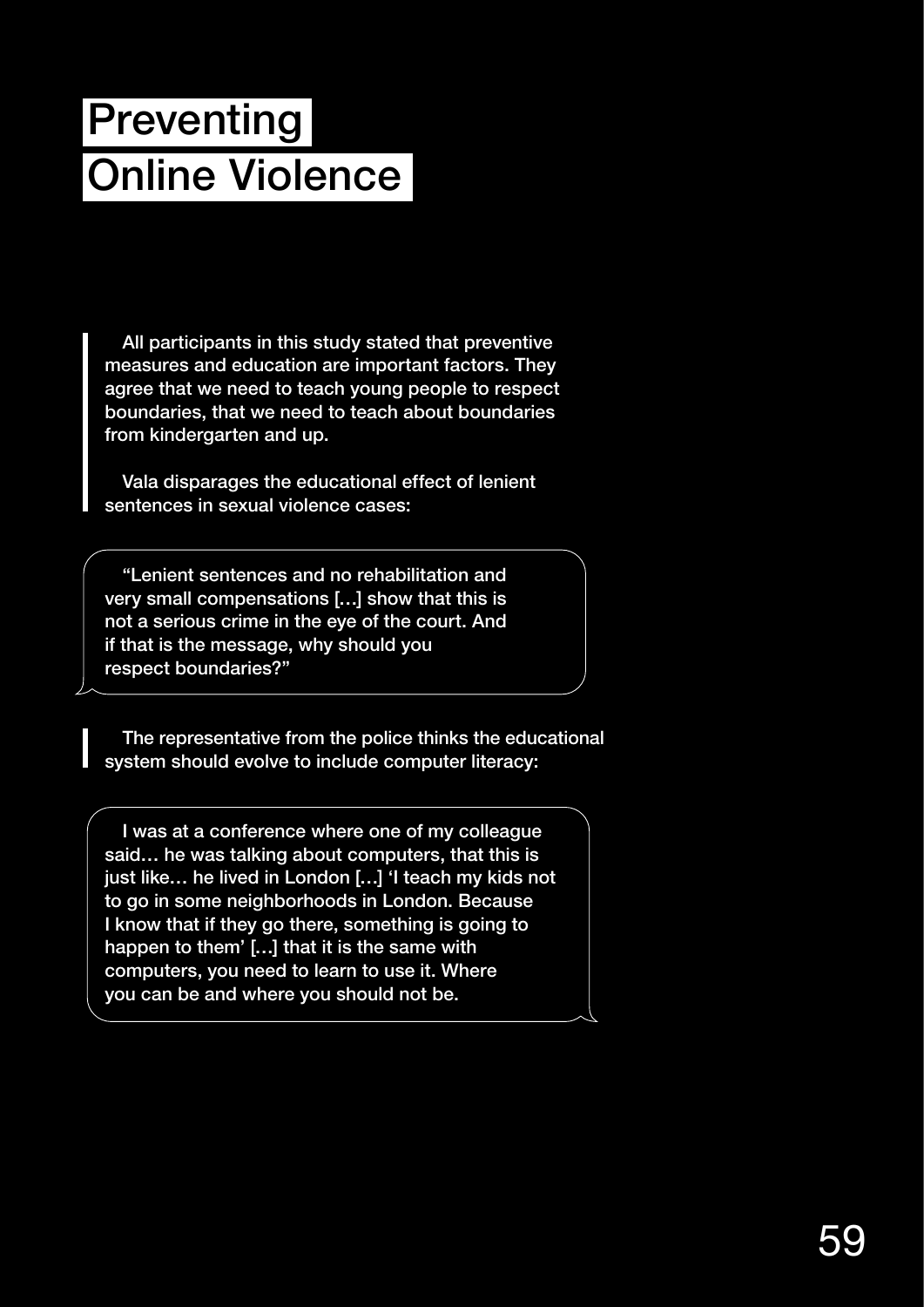# **Ⅴ.** NORWAY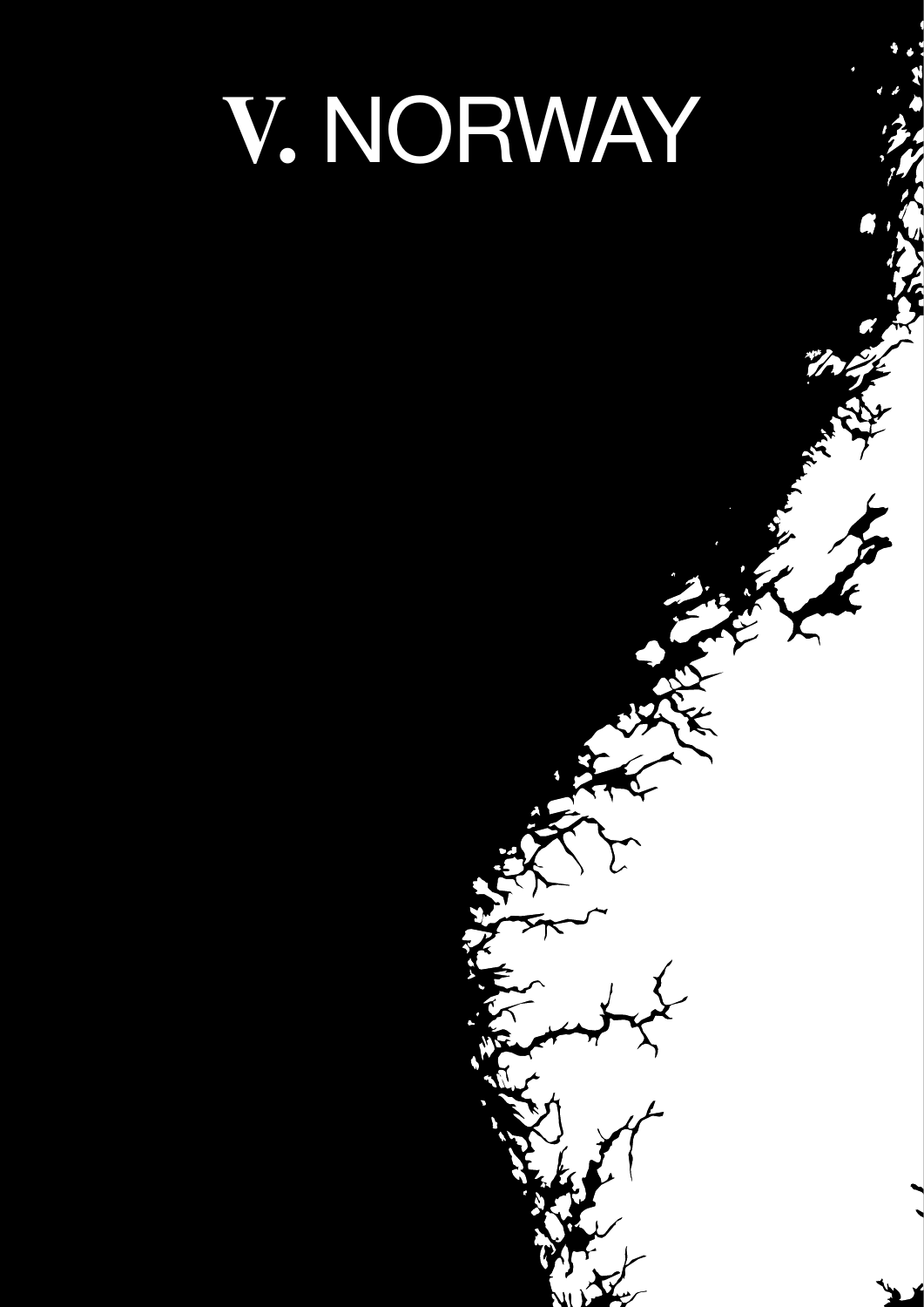#### Definition, Legal Framework and Strategy

Digital harassment is an issue that has been widely discussed in Norwegian public debate during the past few years. Many high-profile individuals, mainly women, have gone public with their stories of massive and serious offending messages and threats they receive due to their participation in public debate. Offences are often linked to gender, their bodies and sexuality, or to ethnicity or skin color. New technology also presents additional means for control, threats and manipulation in abusive relationships. The internet is also widely used for bullying.

There is an emerging field of research focusing on digital harassment and freedom of speech. Many forms of online communication can be seen as digital harassment, yet not be defined as illegal. The relevant legal framework for online harassment and violence that we have identified are the Norwegian penal code paragraphs "Defamations" (§§ 246-254), "Violation of privacy" (§390), "Threats" (§ 227), "Hate speech" (§135 a), "Sexual abuse" (§§ 204a og 201a) and "Forgery of identity and documents" (§§ 190 a, 182, 185) (Eggebø et al, 2016).

The paragraph on "Hate speech" (§135a) does not apply to discriminatory speech on the basis of gender, gender expressions or gender identity. Herein lies a discrepancy between civil and legal rights in the field of discrimination, which has been pointed out by many organizations and institutions, including KUN in its report from 2016 (Eggebø et al, 2016). There is an ongoing discussion on whether to include gender, gender identity and gender expressions in the hate speech and hate crime paragraphs in the Norwegian penal code. The debate has been refueled by the *Government strategy against hate speech 2016–2020*  stating that they wish to see legal rights in a better compliance with civil rights on this matter.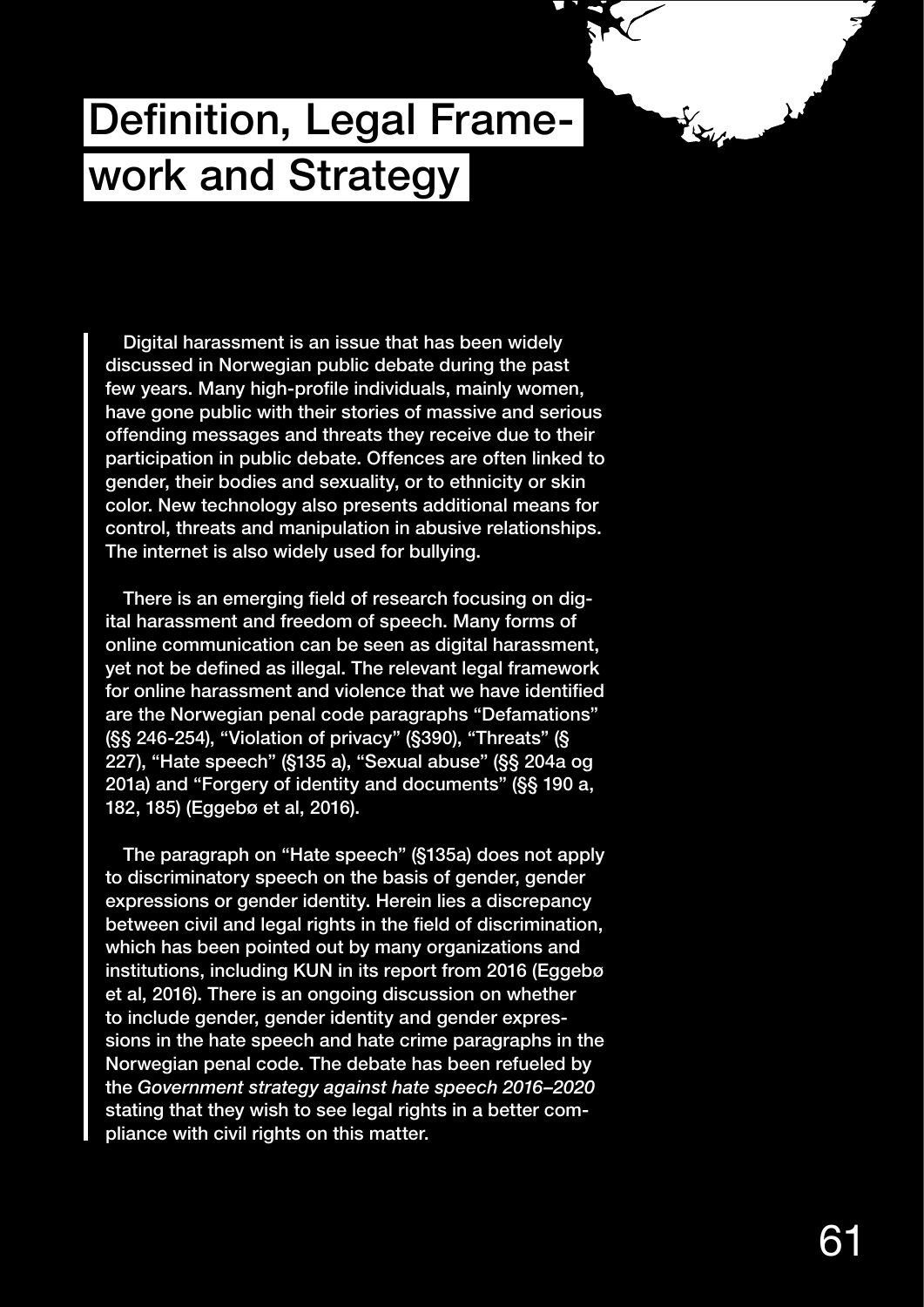*The Government's strategy against hate speech 2016– 2020* states that only 17% of hate speech offenses have been reported to the police. A lack of trust in the police and of confidence in police methods are listed as the main reasons for the low report rate (2016).

*The Government's strategy against hate speech 2016– 2020* lists four main actions to be taken on the judicial level. These are strengthening the police's competency on relevant law, improving police routines in registering offenses, more accurate national statistics on hate speech, and a better correspondence between civil and judicial rights.

In 2017, the police will hold a national seminar on hate crime. There will also be a new student program in the Police Academy regarding the prevention and investigation of hate crime.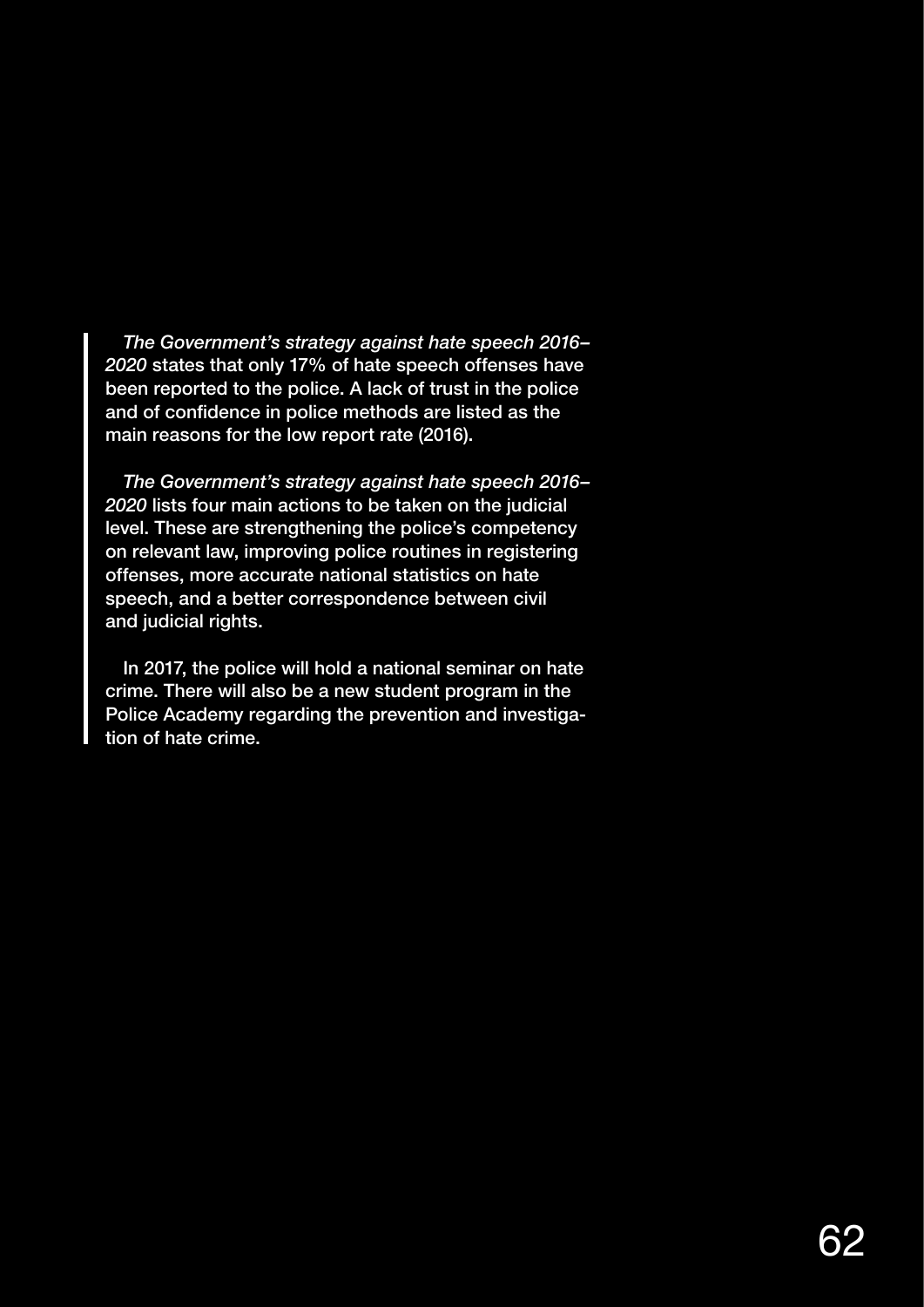# Selection of Material for Study

| Selection of Material for Study v<br>  0 0 0 |  |                |                       |                      |                      |      |                                               |        |    |    |  |  |  |
|----------------------------------------------|--|----------------|-----------------------|----------------------|----------------------|------|-----------------------------------------------|--------|----|----|--|--|--|
| $\sqrt{2}$                                   |  |                |                       |                      |                      |      |                                               |        |    |    |  |  |  |
|                                              |  |                | в<br>$\triangleright$ | $\ddot{\phantom{1}}$ |                      |      |                                               |        |    |    |  |  |  |
|                                              |  | $\overline{A}$ | 6 <sup>1</sup>        |                      | $\blacksquare$<br>4n | 1424 | $\blacktriangleleft$ 14 $\blacktriangleright$ | $16-1$ | 18 | 20 |  |  |  |

*Norge* (Eggebø et al, 2016) – a larger project on the strather the 0 2 4 6 8 10 12 14 16 18 20 For the purposes of this project, we have selected material from *Erfaringer med digitale krenkelser i material* The Norwegian contribution to this report uses topic of digital harassment in a Norwegian context. three women from the material who have experienced different kinds of online violence. The first case to be presented in this report regards hate speech, the second online violence as part of the violent behavior of an ex-partner, and the third case presented in this report regards manipulation and distribution of pictures. In addition to these three cases, we give an overview from the full material of informants regarding their experiences seeking help. All informants are anonymous, and their names in this report are fictional.

To give light to the police and judicial aid's perspectives, we have conducted an interview with JURK – Legal aid for women via telephone, and referenced the report *Hatytringer (Hate speech)* where leaders within the relevant police departments have been interviewed.

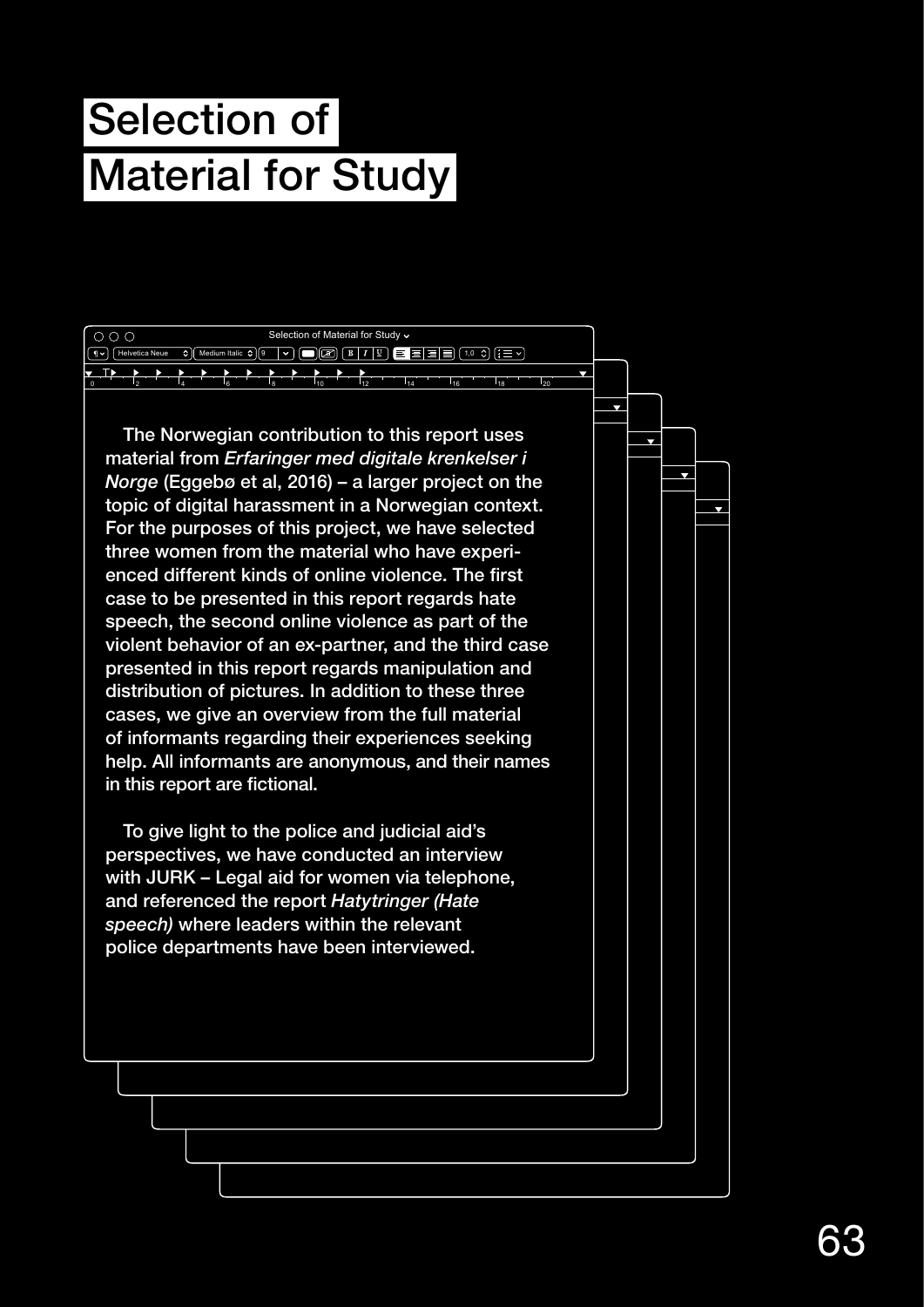#### Cases

#### CASE<sub>1</sub> HATE SPEECH, RACIALIZED AND SEXUALIZED THREATS

Monica, a young white woman, has experienced an individual episode of digital harassment that she has taken very seriously. Someone online has seen a picture of her and her black boyfriend, and sent her a death threat containing both sexual and racist images.

She has taken action on several levels to seek justice for herself. She began by finding the IP-address and user name linked to the death threat, and contacted the police. They said they didn't have anything to go on, so the informant found a way to lure her offender to her blog website for a second time. She then found a connection between the user name and a personal user's account, thus unveiling the true identity of her offender. After finding the offender's identity, she filed a report on him with the police. Her experience at the police office was not very positive:

When I first came to the police, they said they didn't have time for this, but I demanded that they read my report. I had been real thorough in writing it, proposing what paragraphs of the law they should apply and everything (laughter). And then she [the policewoman] read it, and I could see her face turn white.

Her case was then handled by the special hate crime section, localized at the Manglerud police district in Oslo, where she said she felt very well taken care of. The police interviewed the suspect, and looked through his computer. They could not find anything linking him to the accusa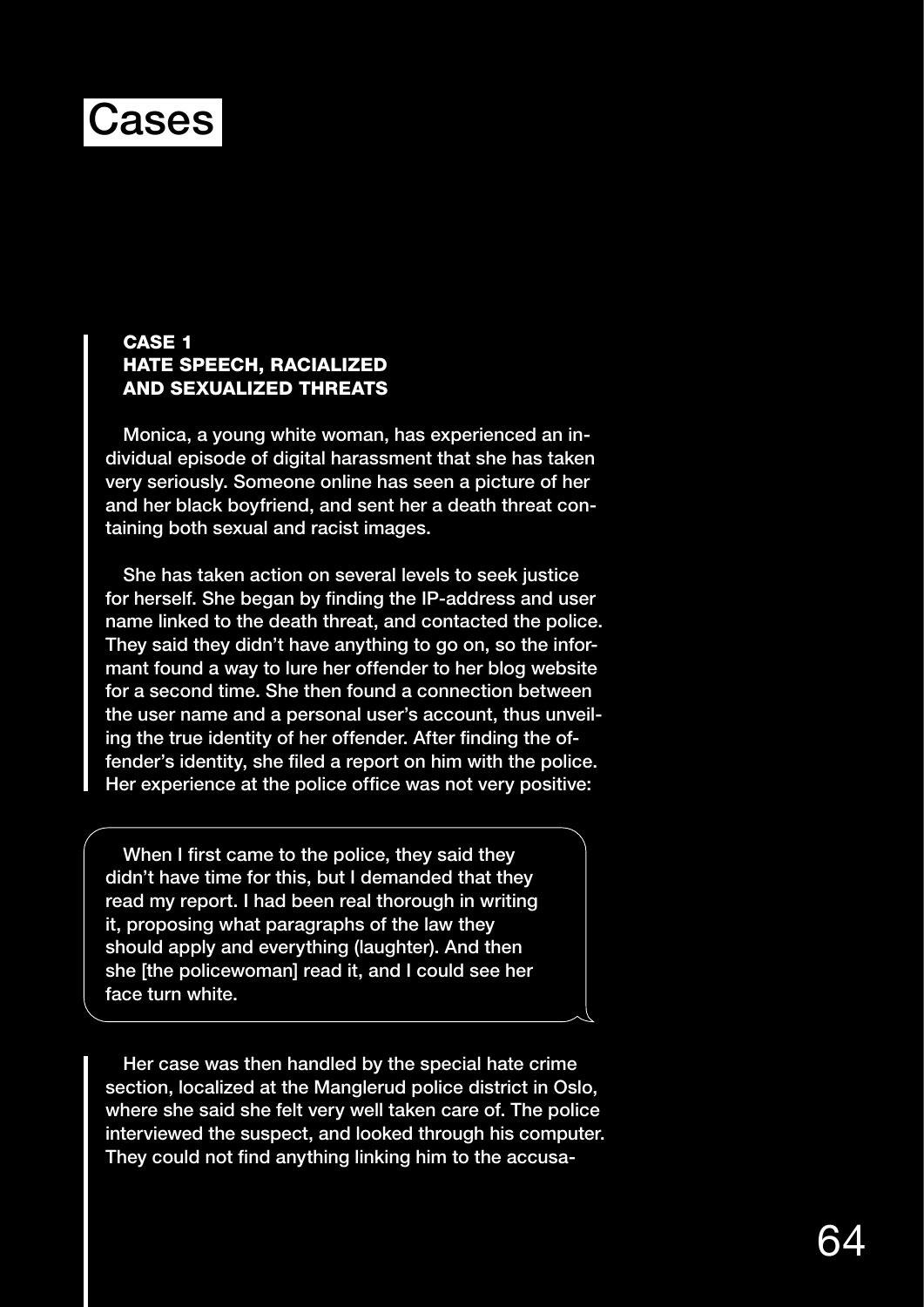tions, and let him go. They reported back to Monica that the suspect had seemed very surprised, intelligent and resourceful, "like they had expected someone quite different", the informant said. She said his appearance was probably what saved the suspect from further investigation; that he did not match the police's image of a digital racist serving death threats.

The informant said she did not feel reassured by the police saying there was probably no real danger to her. For some time after the incident, she feared for her life and health, glancing around when approaching her home, thinking about how she could defend herself in case of an attack. She said the fear was not as intense today, but she still hoped her offender would write more to incriminate himself, so that she could "get him" and gain a sense of justice as well as regain her sense of security.

However, her efforts to gain evidence and expose her offender has served as a way of claiming control. After being confronted by her online, he quickly deleted several profiles. She also shared her story of harassment online, addressed to him, and made sure he read it. It also comforted her to imagine that he got a real scare from the sudden involvement of the police, questioning him and confiscating his computer. She said "I halfway feel like I have gotten him already".

I halfway feel like I have gotten him already.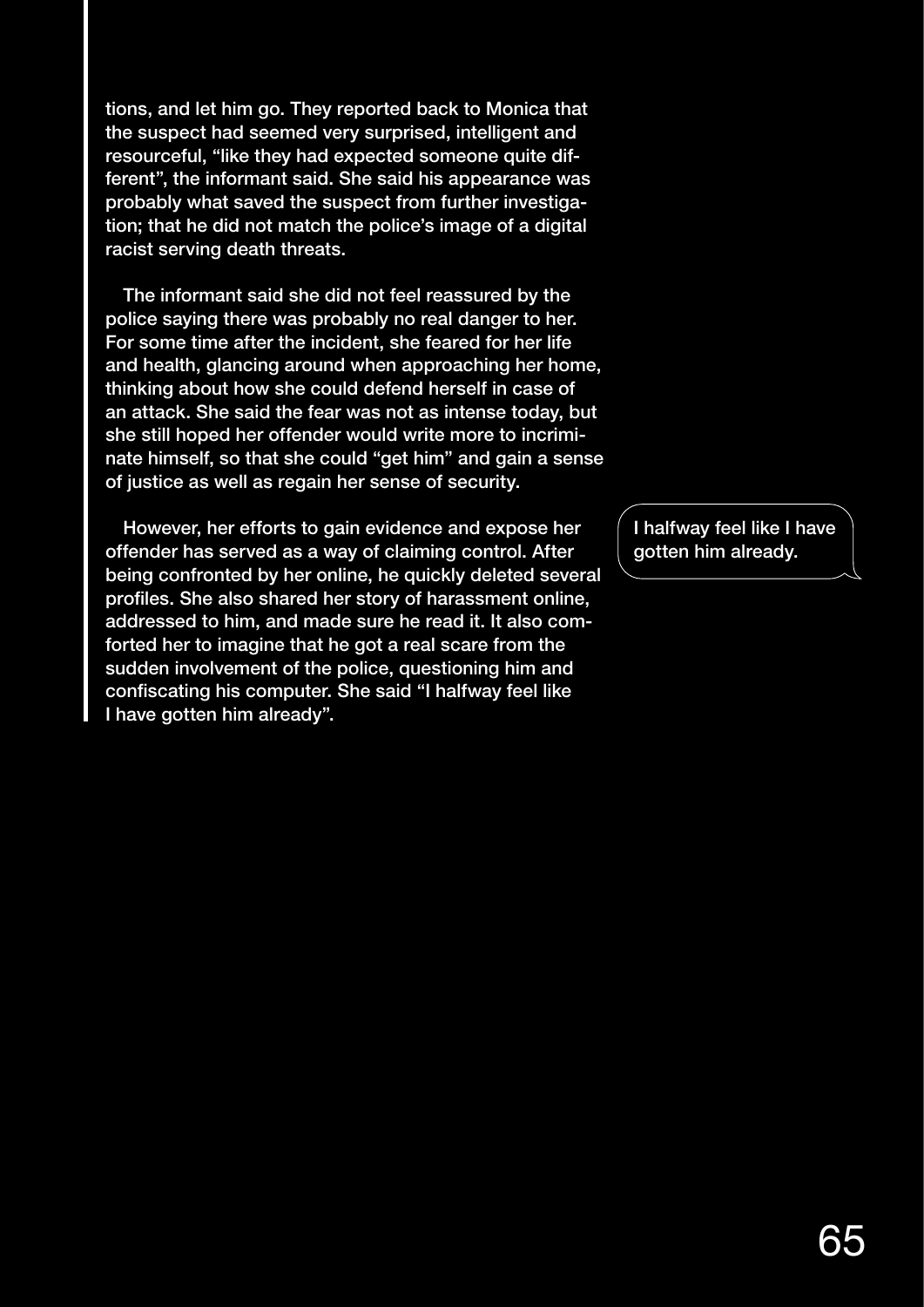#### CASE 2 VIOLENCE IN A CLOSE RELATIONSHIP

Three women from the larger material of informants have experienced online violence as one of many forms of violence from a partner or former partner. Their stories show how technology and electronic communication is an integral part of harassment, control and violence in a number of different arenas.

Zeinab is a young woman of minority background. Her ex-husband tried to surveil and control her through access to her personal pages online:

He always wanted to check my pages […] He changes passwords to my pages […] On Saturday, I found out somebody had ordered WhatsApp in my name. […] He has also got hold of the password to my pages with the [Phone company]. He used to have access to my Facebook and e-mail accounts. He has always tried to scrutinize my activities […] When my phone would lie there, he would check it while I was in the shower.

Zeinab recounted the different methods her ex-husband would use to control what she was doing, and how he has misused her personal information. This was in addition to him cross-examining her regularly about what she had been doing, and waiting outside her office or calling her boss to find out where she was and what she was doing. He had also used physical violence as well as threats, even in front of their children. Zeinab was now divorced, stating she "cannot live in a prison". She had a restraining order against her ex-husband, but Zeinab had recently received three friend requests from strangers on Facebook, and was convinced it was him trying to contact her through fake profiles.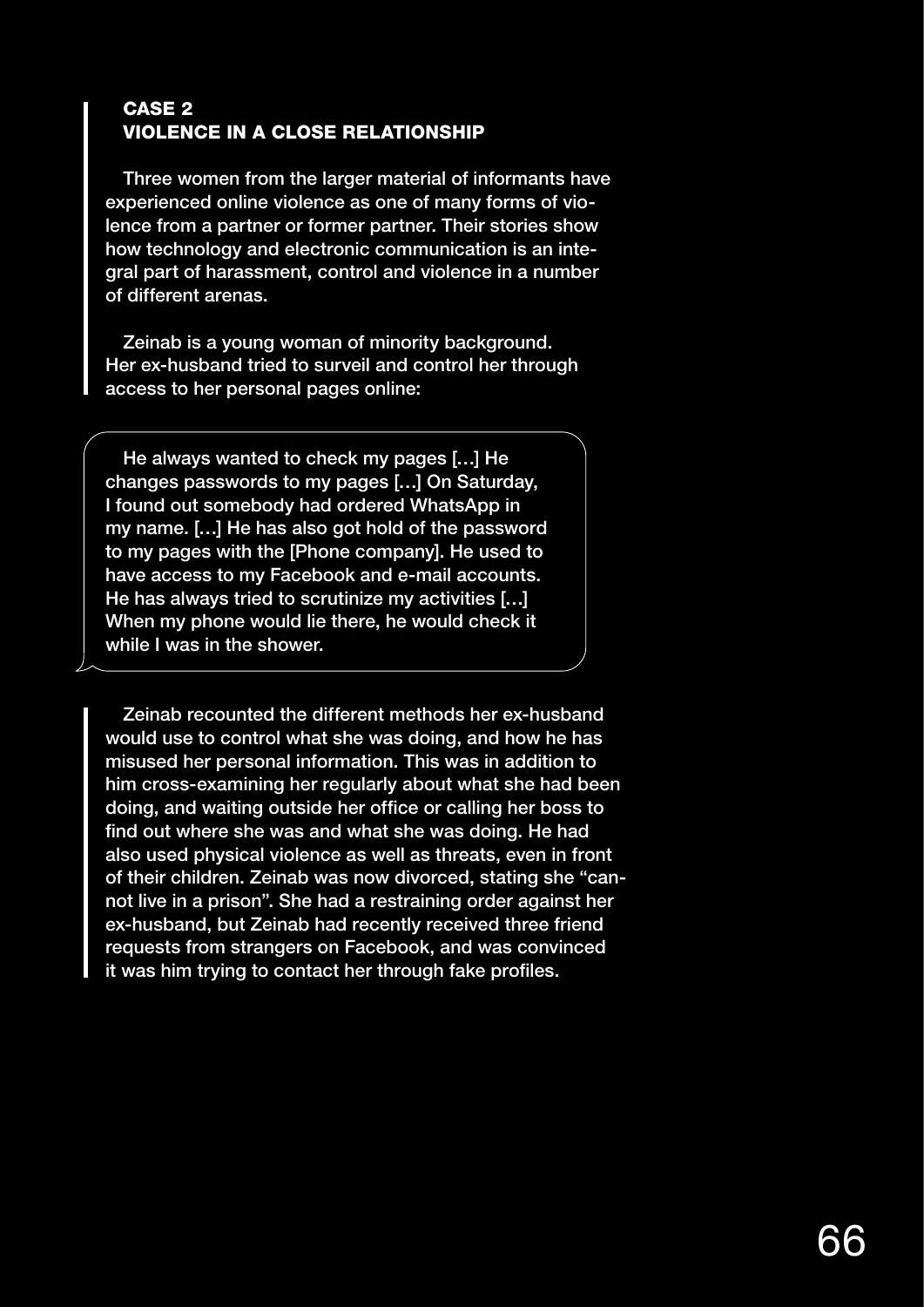#### CASE 3 MANIPULATED PICTURE POSTED ONLINE

Mariell, a middle-aged white woman, recounts the story of how her husband's Twitter account was suddenly sent a link to a picture supposedly showing her engaged in sexual activity with a group of men. The picture was manipulated, but in such high-quality that she said it caused her to stop and think for a second – have I ever done anything like that? She asked herself it she was "ever that out of it", acknowledging that she was young and wild once. She had to sit down with her husband and show him the physical details in the picture confirming this was not her body. The situation was an ordeal for both, she said.

The picture was shared online, tagged with her name and linked so that it kept popping up. She ended up having to go to her boss and explain the situation, to avoid rumors at work. She also had to take the matter to the police, whom she deals with in a professional capacity. She found this extremely humiliating. The way she described it, she was sitting there, knowing these guys she worked with were watching – had to watch – a picture of her engaged with something that was "bigger than my arm! It had to be manipulated!"

Mariell never found out who created and shared the picture. The police thought that the perpetrators were targeting her because of her high-profile job, but she did not want to believe that. She thought nobody with that kind of skill and opportunity would be after her because of her job, and assumed it was personal. She had to tell her children about it, just in case the picture would pop up in their lives in future. "It is never gone for good", she said.

And just remember how easy this is to do – the police found out where the original picture of me was from, it was from a regional newspaper. A picture of me giving a lecture. How many pictures of me, talking, are there? A woman with her mouth open – of course it's easy to manipulate that.

Have I ever done anything like that?

It is never gone for good.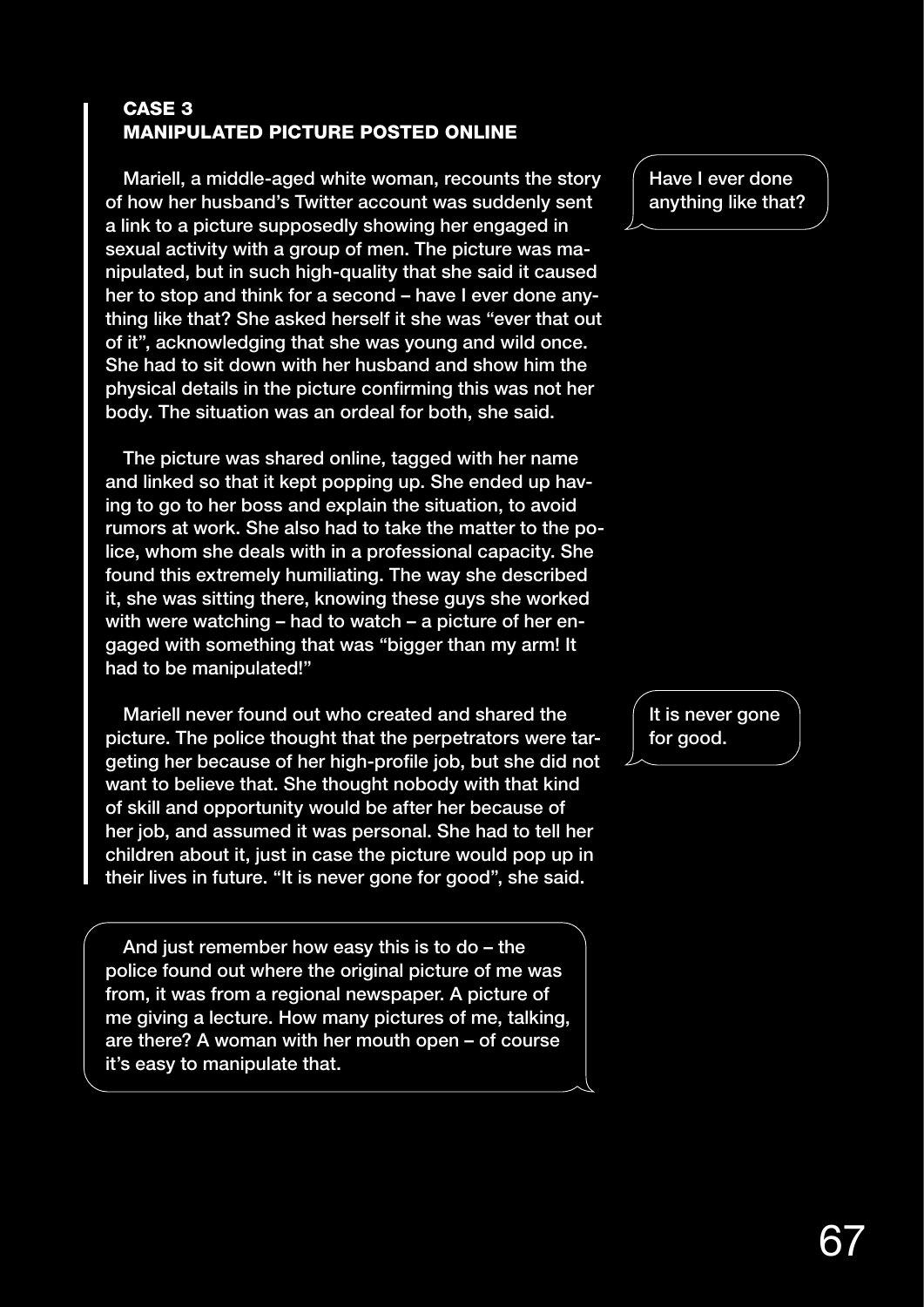Mariell's case was reported and investigated. The police followed up on every clue, but could get no further. Even though the case ended up shelved, Mariell's experience was positive. She said she felt seen, heard and taken seriously. Should there be similar events in future, the police had assured her that they would reopen her case and investigate thoroughly. She said she was confident in the police's methods.

## SEEKING HELP (FROM THE LARGER MATERIAL)

9 out of the 18 informants in our material say they have been in contact with the police regarding the digital harassment they have been subjected to. Opinions differ on the experience; some feel greatly helped and taken seriously, while others express frustration at not being taken seriously.

Two of the informants who have experienced violence in a close relationship have sought help at a women's shelter, and have also contacted the police. One informant comments on having contacted the public service *www.SlettMeg.no*:

"I find that slettmeg.no has a limited mandate, [...] I do get specific tips and advice, and basically don't expect more from them."

Another informant has contacted the owner of the relevant media. Her comment to one of their publications had caused massive harassment, yet she was not met with any understanding. Her complaint was refuted, and there was no attempt to support her, nor to moderate the discussion site or prevent further offenses.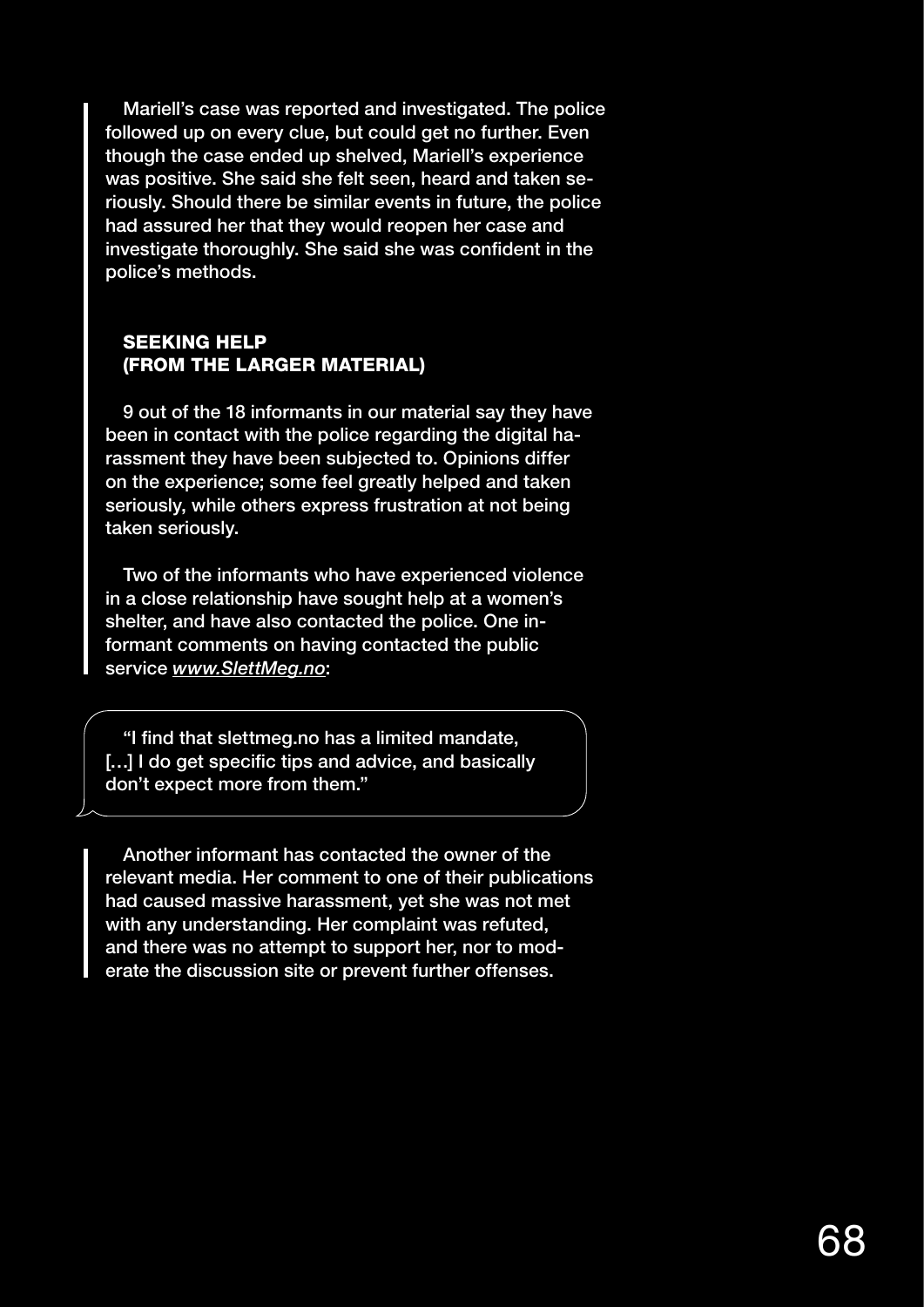## EXPERIENCES CONTACTING THE POLICE (FROM THE LARGER MATERIAL)

One woman, Eva, received threats and contacted the police. She felt taken seriously by the police, and the threats have stopped after that. Another woman, Aisha, filed a report about the threats she received, and was given a violence alarm directly linked to the police. She was also advised to keep a low profile, and Aisha questioned this, saying "I want to know that they are willing to stand in the battlefield with you", and concluded that "I don't feel like I got the support I needed".

Sigrid, a third informant, also reported threats, and was happy with the way police handled her case:

I was scared, and brought my boyfriend when I was going to report it. I remember it as a very positive experience. I thought the police handled it surprisingly well. He was really taking me very seriously. The police were clear about there not having been a violation of the law, but it felt good that they still approached it with seriousness. I had expected them to tell me to just deal with it.

Sigrid ended up not filing a report, but as her quote shows, she felt taken seriously. Police assured her that the person who had threatened her was now in their systems and their gaze, and this comforted her. But Sigrid was obviously not expecting them to take her case seriously, and she is not alone about that. Cecilie says:

I didn't feel like there was any point in acting upon it. I talked to my mother about it, and she urged me to report it […] I regret it now, but I still don't think the police would have done anything.

Bente was contacted by the police when the conflict peaked between her and the people she described as her violators. The officer asked her to back away from the conflict. He appealed to her self-image as strong and reasonable, a key in calming the situation. She said this approach was very successful. "Wise man, that police attorney!".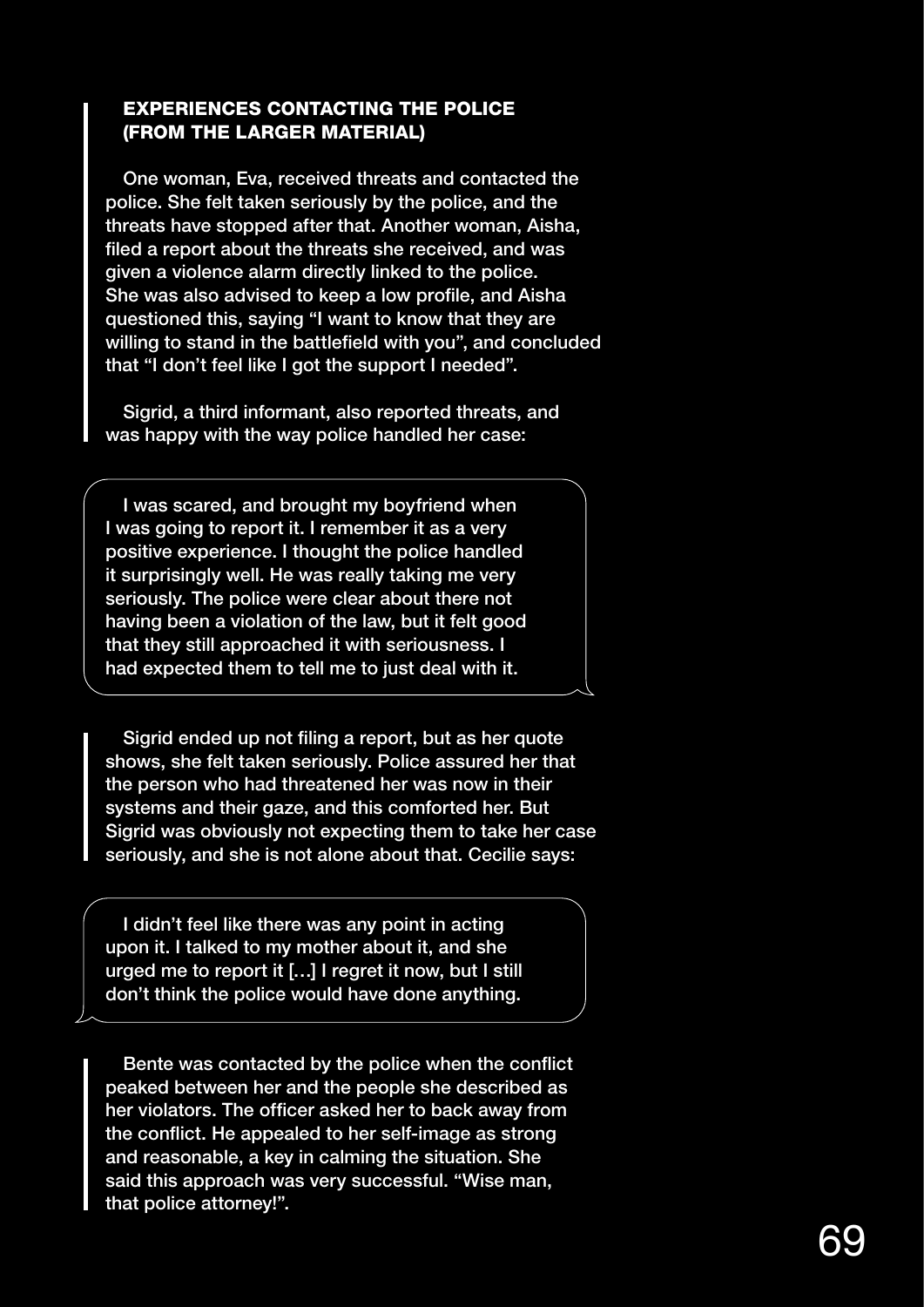# Experience of Police and Legal Aid

## SOURCE MATERIAL FOR POLICE EXPERIENCES

The police identified its special hate crime section, localized at the Manglerud police district in Oslo, as the best source to share information about how the police work regarding online violence. Simultaneously, a Norwegian report on hate speech online was published (Nadim, Flatmoe, & Wessel-Aas, 2016). It included thorough interviews with the Manglerud hate crime section. As we were perfectly able to use these answers for the purposes of our report, it rendered our need for a separate interview superfluous. While we recognize that the definitions of hate crime and hate speech do not cover all phenomena tied to online violence, most importantly gender based offenses and violence against women, the structures within the police for working with crime online are the same.

## HOW POLICE MEET THE PEOPLE REPORTING CASES

The special hate crime section within the police was constituted after pressure from civil society and the State Attorney. The group focuses on a good relations with the offended party, and they have a special program for strengthening this work. If a case is being shelved or dismissed, the police should stress to the person under attack that the case was neverless taken seriously. They say that police used to be criticized about not taking these survivors and cases seriously, and that turning this around has a preventive effect as well as an effect in the case in question (Nadim et al, 2016).

The ideal goal is that local police should be able to handle these cases, and provide equal treatment for survivors across the country. Currently, there is big variation in the competency of each district regarding hate crime. This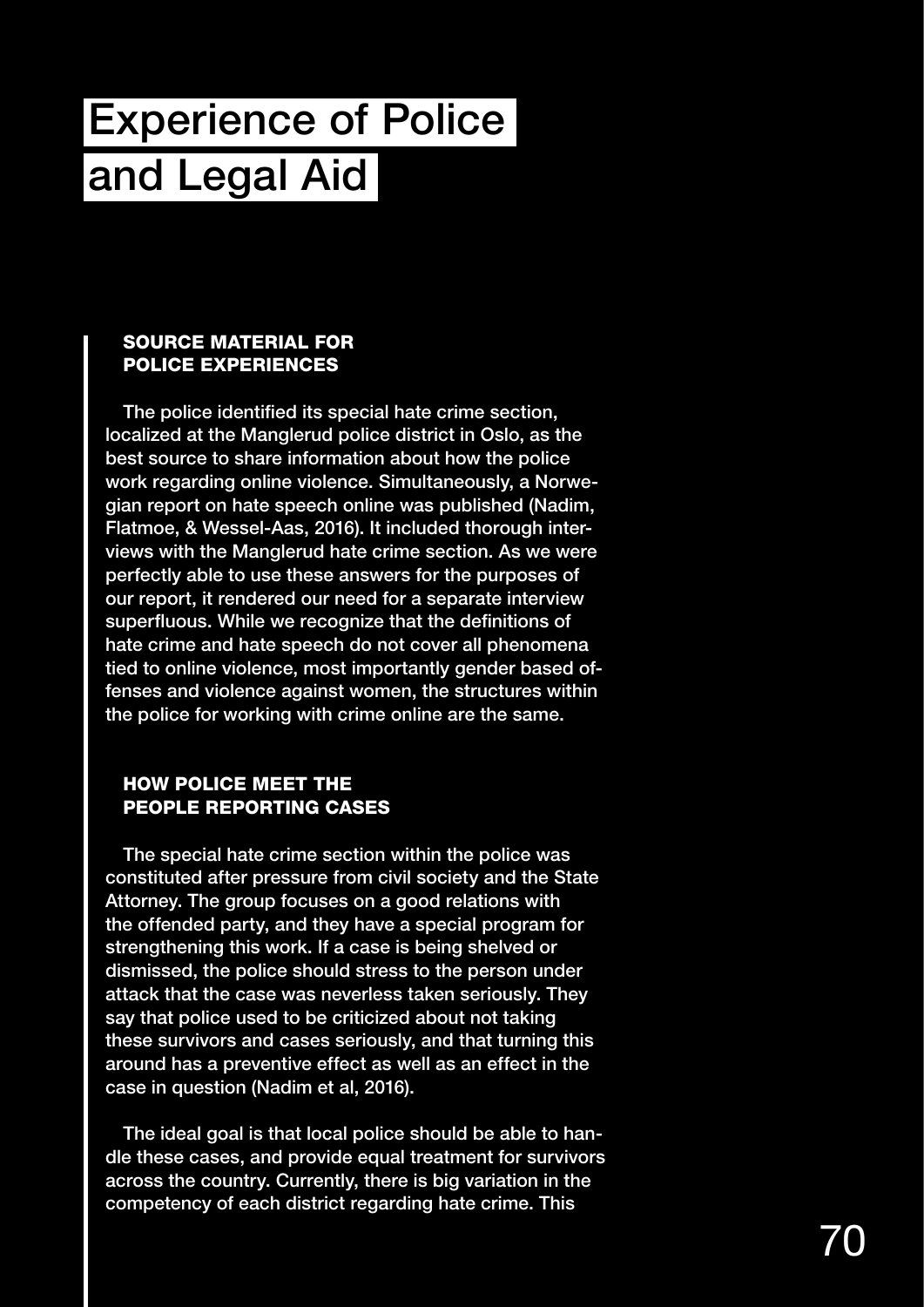results in what is called "double dark figures", where police do not report a case because they don't recognize it as hate crime, resulting in even fewer cases being reported. Seminars are conducted on how to understand the phenomenon – what hate speech and hate crime is, how it can manifest itself, how to attack it and why prioritize it. The hate crime section says that prioritizing hate crime and hate speech is a question of changing attitudes and seeing the long-term effects for the individual and society (Nadim et al, 2016).

### INVESTIGATION AND TRIAL

The representative of the hate crime section is clear about using a broad definition of hate speech in the preventive work, but when it comes to investigations, they use the strict legal definitions. They want the public to have an accurate understanding of what kinds of speech and actions are covered by the law, so that they do not get a lot of insecurity and dismissal of cases (Nadim et al, 2016).

The efforts of this police group have resulted in many more cases being tried in court, thus giving a broader basis of verdicts and legal precedence in an area that used to have very little. They say that they try many ways to deal with a case, exemplifying it with intimidation that is not grave enough to be defined as threats or violence, but that they try in court as "ruthless behavior" within the so-called "expartner paragraph". They conclude that it is a lot easier to investigate and bring to court the cases regarding online crime than the general impression in the judicial system and the public will have it (Nadim et al, 2016).

### JURK – LEGAL AID FOR WOMEN

JURK (Legal Aid for Women) is a student run legal aid office that provides free legal aid and legal advice for all women. Online violence is not a separate category in their statistics over cases they receive, and they say the relative amount of cases concerning online violence is low. In the previous months, they can recall a couple of cases with that kind of thematic headline, saying this is representative. Most of the relevant cases concern financial violence online – commonly a partner or former partner emptying the women's online bank account, mortgaging property and taking up loans in their name. JURK advises the women to report to the police, and hand the case over to them.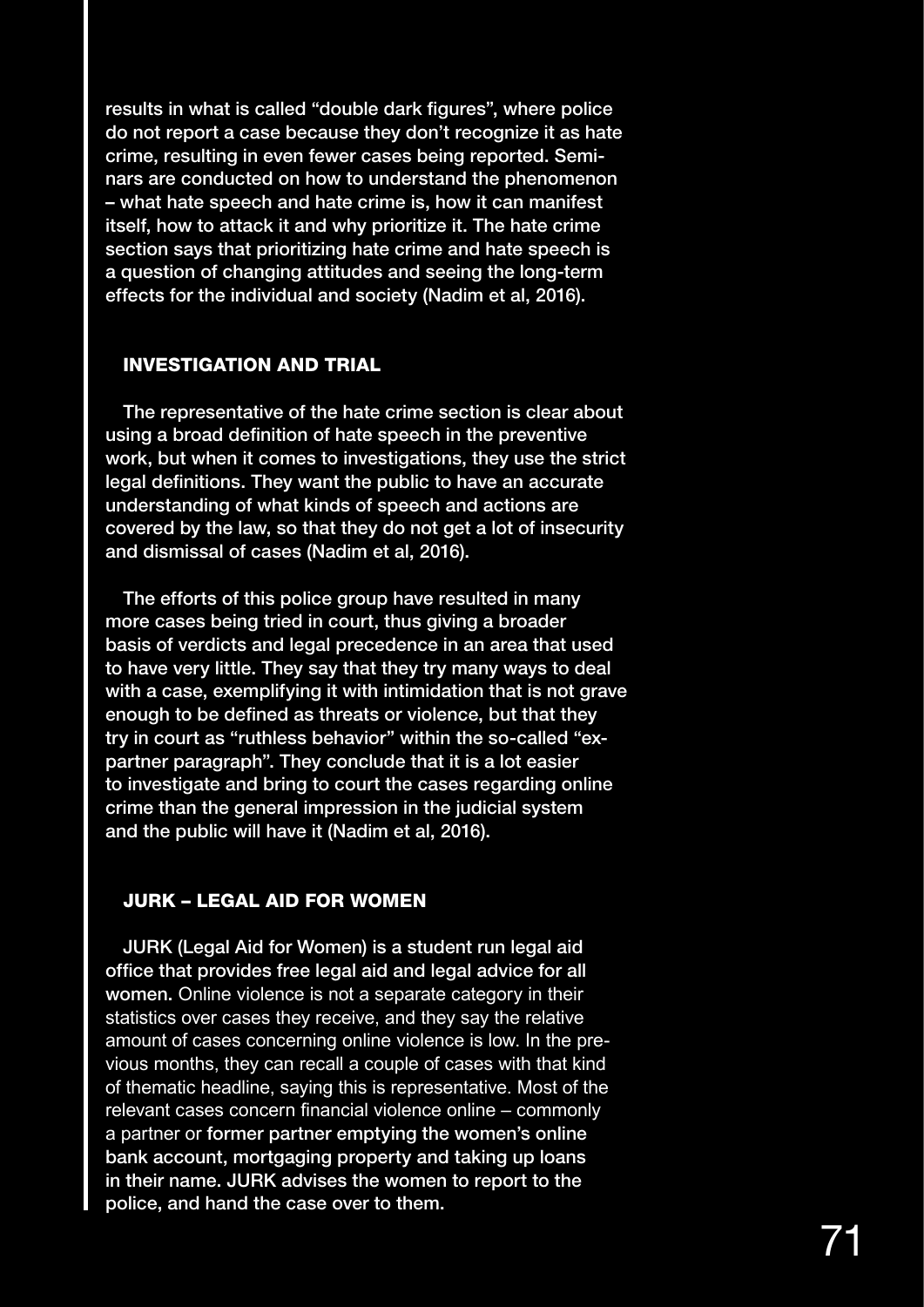# Discussion and Conclusions

Monica's case argues that police involvement is highly dependent upon the survivors' resourcefulness and determination. Once involved, however, the special crime section at Manglerud is described as friendly, invested and efficient. She does, however, question their prejudice towards offenders. The case also demonstrates how a determined survivor can fight online to gain some sense of personal justice.

Zeinab's story shows how the digital arenas provide efficient tools for a violent and controlling partner. Having some personal information, like a personal identification number, can grant offenders access to more information, give them the opportunity to change passwords and in many other ways gain control and betray the survivors' trust.

Mariell's case underlines how easy it is to gain access to and change the context of "harmless" pictures. It also stresses the impact such pictures have on life by never really going away. Mariell feels forced to tell her boss, her family and children. Her case is an example of how central the police's attitude is to the survivors' experience of the situation. Even if her case ended up shelved, she feels safe, taken seriously, and that the police handled her case well.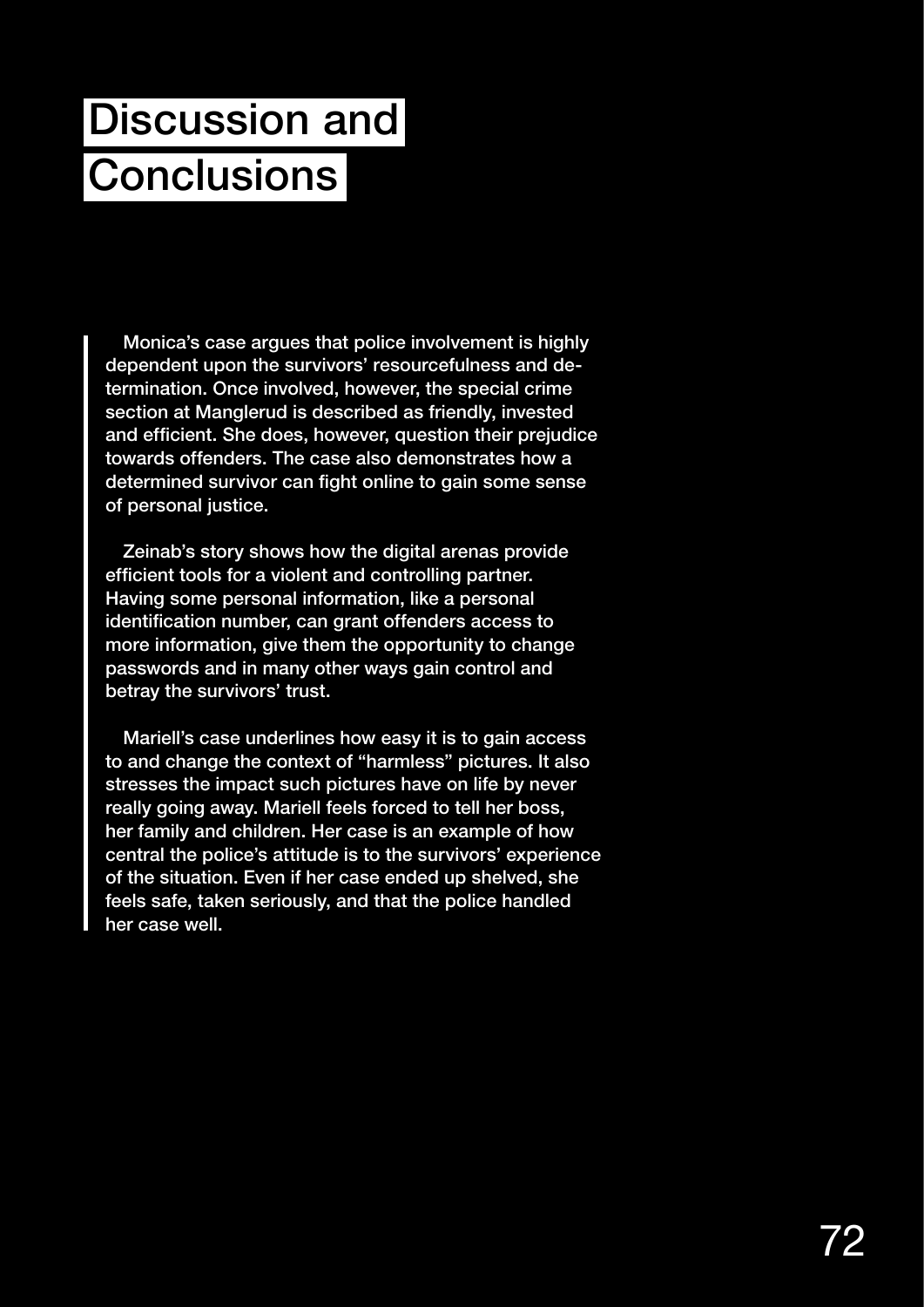### LEGAL PROSECUTION

In our material there appears to be a common notion that digital offenses are difficult to investigate, and not a priority with the police. In the recent report *Hatefulle ytringer på internet*, police within the National Criminal Investigation Service (KRIPOS) and the hate crime section say that both in the public and within the police force one finds a notion of the lawless or free internet, where police cannot and should not work the way they do in real life (Nadim et al, 2016). Their message, however, is that these cases are not as hard to investigate nor to pursue legally as their reputation will have it. To give this work priority does involve a fight for already scant resources that the "real world crimes" feel habitually entitled to.

What is especially interesting about case 1 in this report, is that the internet proves the more tangible "crime scene". The informant and her boyfriend have previously experienced a lot of random hatred towards their transracial relationship, mainly through grown men in the streets shouting offensive messages after them. On these occasions, the informant has never taken action, but when the same kind of message reaches her online, she is both alert and aware of many ways to pursue her harasser. Contrary to the idea that online crime is much harder to act upon, what with anonymity and international territory, this woman sees the online harassment as the more tangible and pursuable offense. In many ways, this makes sense, as the hateful threat is in writing, with an address linked to it. As opposed to the "live" incidents, this one is not a question of her word against the offender's, and there is no need for witnesses or other visual recognition.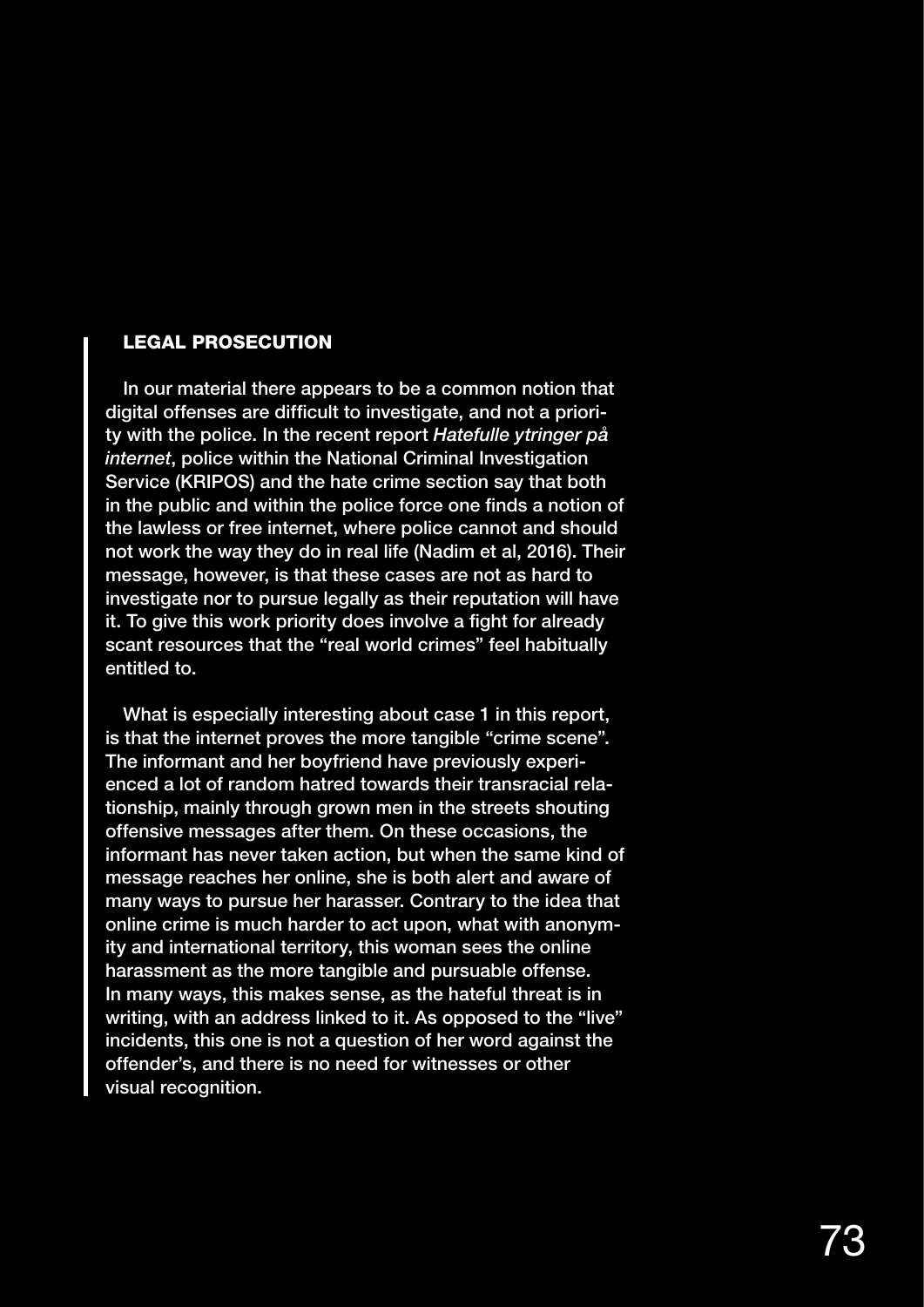### BEING SEEN

One very important finding from this material and one that the police itself stresses, is that of taking each case and each survivor seriously, and treating them with respect and understanding. Whether a case is shelved, tried in court or even if the offense is not technically illegal, the way survivors are met is crucial to how they feel about their situation in particular, but most likely also to how they view the legal system in general. Furthermore, this is a very important way to get more survivors to report their cases, leading more cases being tried in court, more legislation being developed and adapted to the online context – and, in short, helping police and the legal system gain the public's trust in these matters.

## GENDERED HATE SPEECH

In the more extensive material that this report is based on, we see that the larger part of digital harassment and online violence is rooted in gender. Both women and men are faced with harassment and violence online, but in different ways. The hate against women seems generic: hatred against women for being women. When men experience online violence that involves their gender, it seems to depend upon a breach of expectations, that these men are somehow treading outside a traditional and very confined masculine norm: that they are feminized, homosexual, trans, supporting liberal family values or "siding with" women. Gender is thus a major part of digital harassment and hatred online, in a way that we see gender expression and gender identity as a basis for discrimination, being also intertwined with other grounds for discrimination.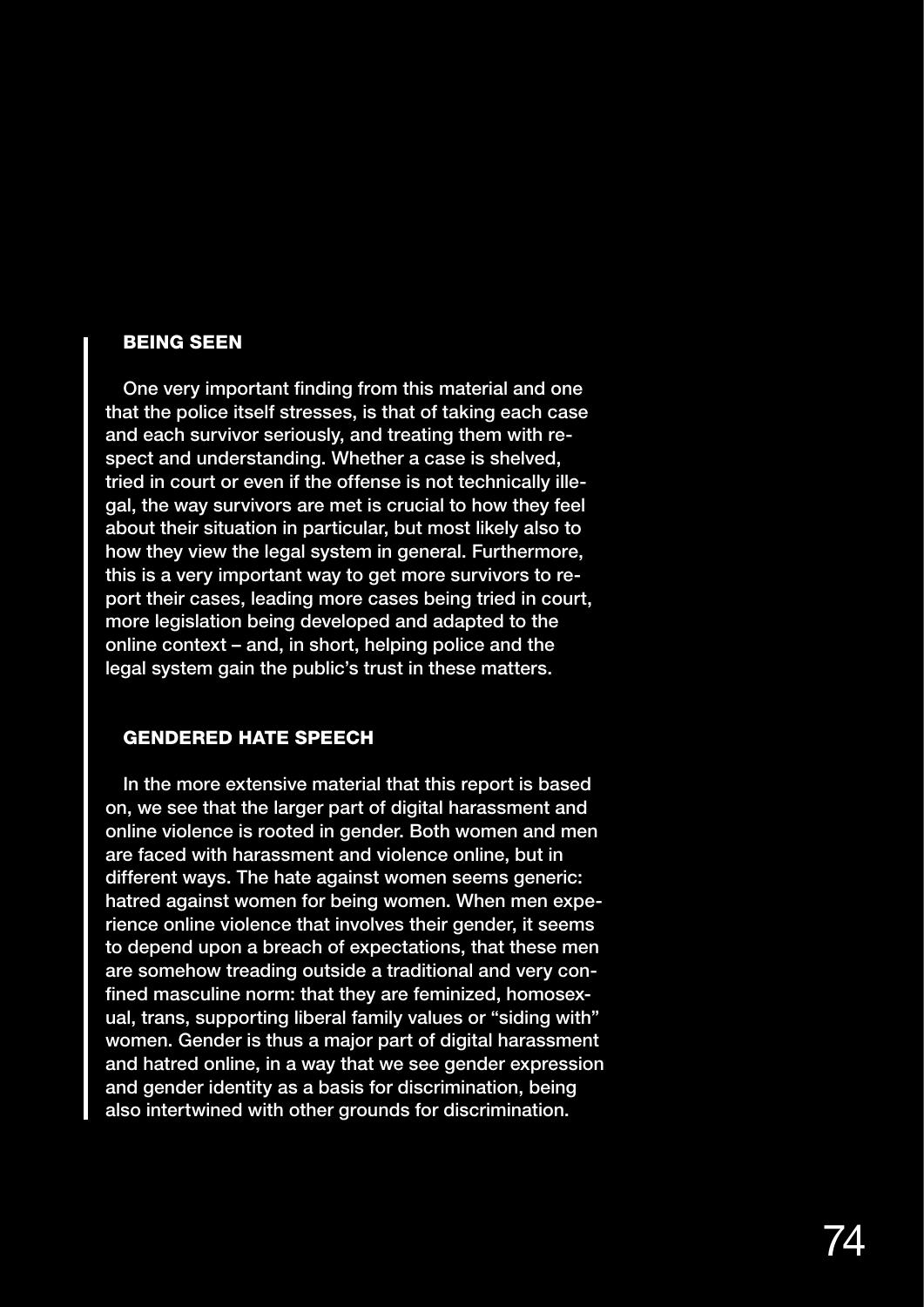## **References**

Analysis of incidents reported on the 'Take Back the Tech!' Ushahidi platform | GenderIT.org. (2015). Retrieved 24 March 2017, from *http://www.genderit.org/resources/ analysis-incidents-reported-take-back-tech-ushahidi-platform*

Bates, S. (2017). Revenge Porn and Mental Health: A Qualitative Analysis of the Mental Health Effects of Revenge Porn on Female Survivors. Feminist Criminology, 12(1), 22–42. *https://doi.org/10.1177/1557085116654565*

Benediktsdóttir, K., & Gunnlaugsdóttir, Þ. S. (2015). Afbrotið hefndarklám: Vandamál við saksókn brots sem ekki hefur verið skilgreint í lögum. *Úlfljótur Tímarit Laganema, 3*(68), 425–437.

Bjarnadóttir, M. R. (2016). Does the internet limit human rights protection? The case of revenge porn. *Journal of Intellectual Property, Information Technology and E-Commerce Law, 7*(3), 204–215.

Braun, V., & Clarke, V. (2013). *Successful Qualitative Research: A Practical Guide for Beginners*. Los Angeles: SAGE Publications Ltd.

Citron, D. K. (2011). The Written testimony of Danielle Keats Citron. Retrieved 23 March 2017, from *http://digitalcommons.law.umaryland.edu/cgi/viewcontent.cgi? article=2143&context=fac\_pubs*

Citron, D. K. (2014). *Hate Crimes in Cyber Space*. Cambridge: Harvard University Press.

Citron, D. K., & Franks, M. A. (2014). *Criminalizing Revenge Porn* (SSRN Scholarly Paper No. ID 2368946). Rochester, NY: Social Science Research Network. Retrieved from *https://papers.ssrn.com/abstract=2368946*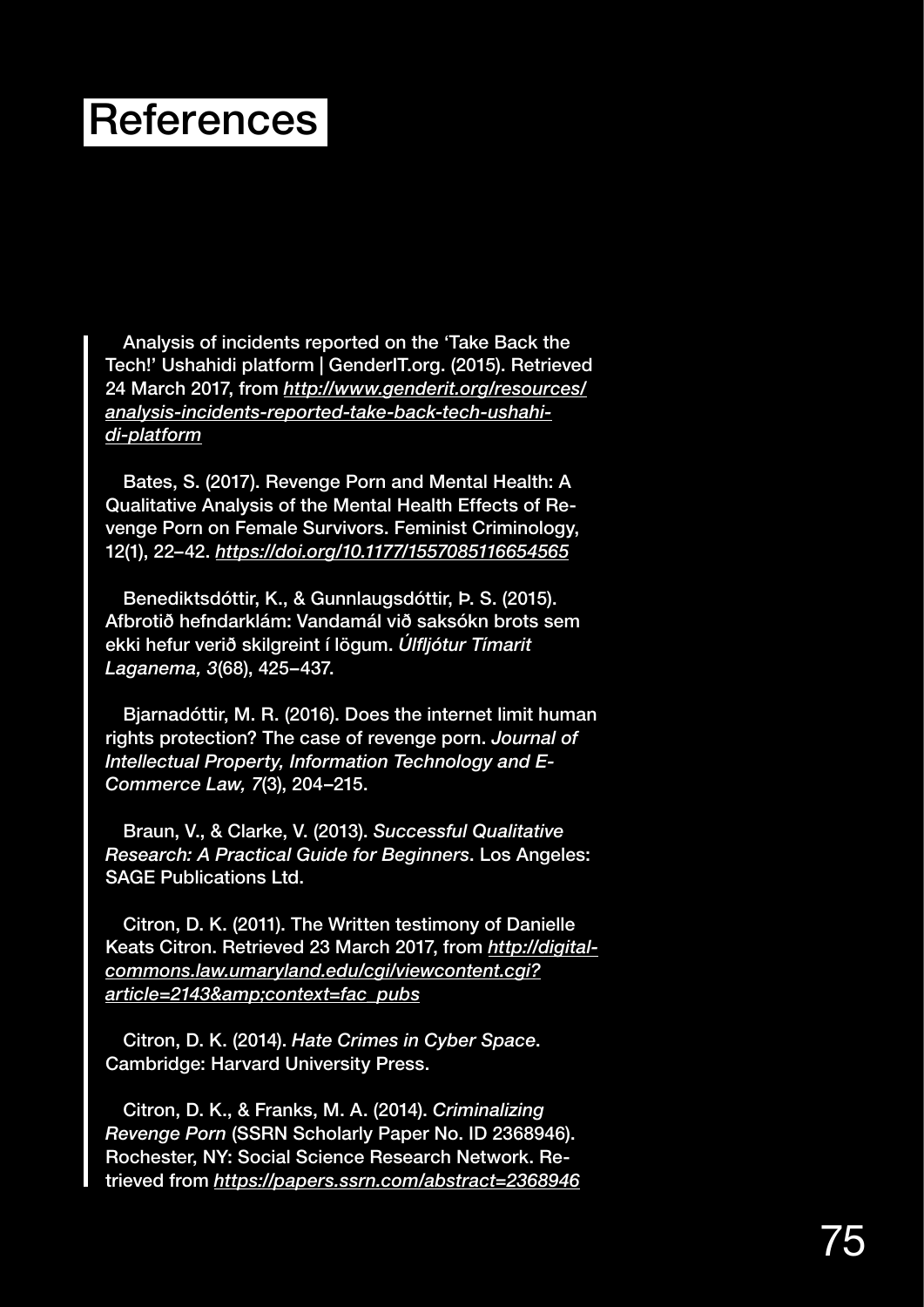Cyber Violence against Women and Girls: A world-wide wake-up call. (2015). Retrieved 23 March 2017, from *http:// www.broadbandcommission.org/publications/Pages/bband-gender-2015.aspx*

Dewey, C. (2016, February 17). In the battle of Internet mobs vs. the law, the Internet mobs have won. *The Washington Post*. Retrieved from *https://www.washingtonpost. com/news/the-intersect/wp/2016/02/17/in-the-battleof-internet-mobs-vs-the-law-the-internet-mobs-havewon/?utm\_term=.1baf7a62a402*

Dougherty, C., & Isaac, M. (2016, March 13). SXSW Addresses Online Harassment of Women in Gaming. *The New York Times*. Retrieved from *https://www.nytimes. com/2016/03/14/technology/sxsw-addresses-onlineharassment-of-women-in-gaming.html*

Digital Agenda. (2017). *Gender Mainstreaming*. European Institute for Gender Equality. Retrived from: *http://eige.europa.eu/gender-mainstreaming/policyareas/digital-agenda*

Eggebø, H., Lindis, S., & Aarbakke, M. H. (2016). *Erfaringer med digitale krenkelser i Norge* (KUN-rapport 2016:1.). Nordfold: Forlaget Nora. Retrieved from *http://www.kun.no/uploads/7/2/2/3/72237499/digitale\_ krenkelser.pdf*

Esterberg, K. G. (2001). *Qualitative Methods in Social Research* (International edition edition). Boston: McGraw-Hill Higher Education.

Eurostat - Data Explorer. (n.d.). Retrieved 24 March 2017, from *http://appsso.eurostat.ec.europa.eu/nui/ submitViewTableAction.do*

European Institute for Gender Equality. (2017). *Cyber violence against women and girls*. Retrieved from *http:// eige.europa.eu/sites/default/files/documents/cyber\_ violence\_against\_women\_and\_girls.pdf*

Flick, U. (2014). *An Introduction to Qualitative Research*  (5<sup>th</sup> Edition). Thousand Oaks, CA: SAGE Publications Ltd.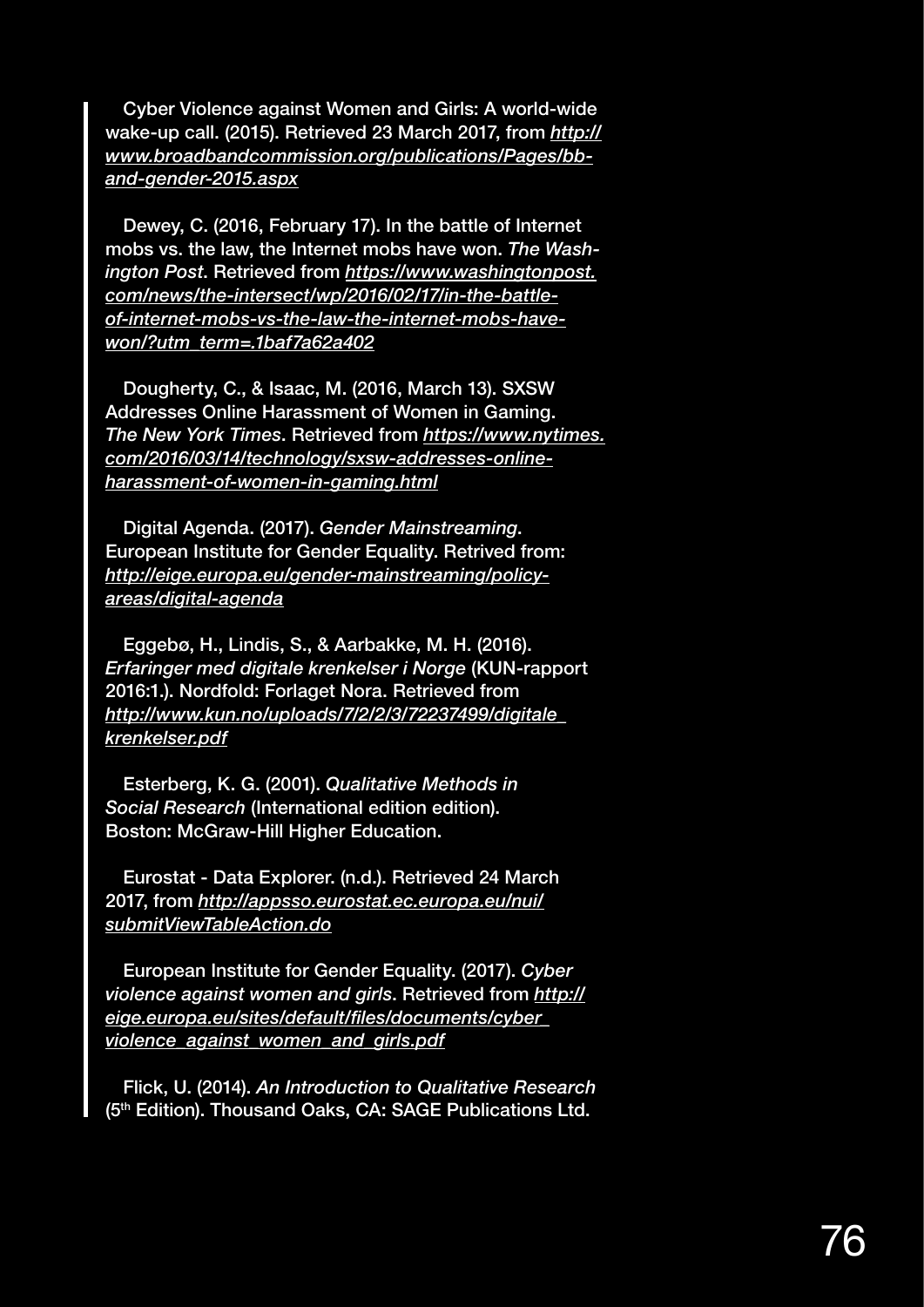Friðriksdóttir, H. (2016). Mynd segir meira en þúsund orð; Hinar ýmsu birtingarmyndir hrellikláms. In (ed. B, Heiðar- og Ómarsdóttir) *19. júní*. Reykjavík: Kvenréttindafélag Íslands.

Henry, N., & Powell, A. (2015). Beyond the 'sext': Technology-facilitated sexual violence and harassment against adult women. *Australian & New Zealand Journal of Criminology, 48* (1), 104–118. *https://doi. org/10.1177/0004865814524218*

Hill, R. (2015). Cyber-Misogyny: Should Revenge Porn Be Regulated in Scotland, and If So, How. *SCRIPTed: A Journal of Law, Technology and Society*, *12*, 117.

Justitsministeriet. (2017). Regeringen styrker indsatsen mod digitale sexkrænkelser. Retrived 26 May 2017 from *http://www.justitsministeriet.dk/nyt-og-presse/pressemeddelelser/2017/regeringen-styrker-indsatsen-moddigitale-sexkraenkelser*

Minister for Children, Education and Gender Equality. (2016). Report/Perspective and action plan 2016. Retrived from: *http://um.dk/da/ligestilling/publikationer/*

Nadim, M., Flatmoe, A., & Wessel-Aas, J. (2016). *Hatefulle ytringer på internett. Omfang, forebygging og juridiske grenser* (No. Rapport 2016:17). Oslo: Institutt for samfunnforskning. Retrieved from *http://www.samfunnsforskning.no/Publikasjoner/Rapporter/2016/2016-17*

Online Harassment, Digital Abuse, and Cyberstalking in America. (2016). Retrieved from *https://datasociety.net/ output/online-harassment-digital-abuse-cyberstalking/*

Penney, R. (2006). The rhetoric of the mistake in adult narratives of youth sexuality: the case of Amanda Todd. *Feminist Media Studies, (16)*, 4, 710-725. *http://dx.doi.org/ 10.1080/14680777.2016.1193299*

Regjeringens strategi mot hatefulle ytringer 2016 - 2020. (2016, November 21). [Plan]. Retrieved 23 March 2017, from *https://www.regjeringen.no/no/dokumenter/ regjeringens-strategi-mot-hatefulle-ytringer-2016---2020/ id2520975/*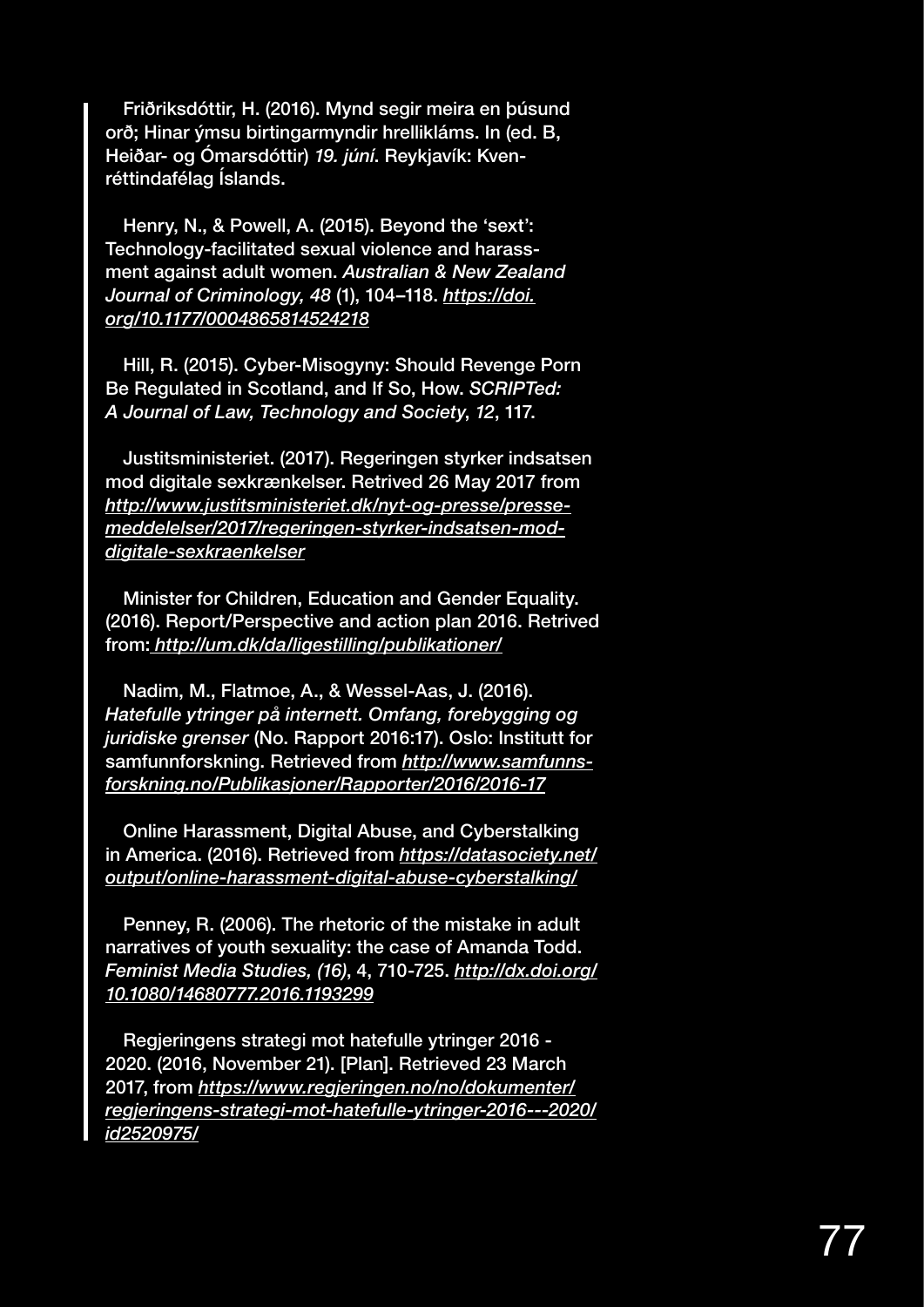*Ti stille, kvinde*. (2014). Retrived from: *https://www.dr.dk/ tv/se/ti-stille-kvinde/-/ti-stille-kvinde-1-3*

Tognotti, C. (2014). #GamerGate Trolls Harassed Zoe Quinn For Weeks, But She Says She Won't Stop Fighting. Retrieved 27 March 2017, from *https://www.bustle.com/ articles/40867-gamergate-trolls-harassed-zoe-quinn-forweeks-but-she-says-she-wont-stop-fighting*

Topping, A. (2014, January 7). Jane Austen Twitter row: two plead guilty to abusive tweets. *The Guardian*. Retrieved 25 April 2017, from *https://www.theguardian. com/society/2014/jan/07/jane-austen-banknote-abusivetweets-criado-perez*

*Ung, nøgen og udstillet*. (2016). Retrived from: *https:// www.dr.dk/tv/se/ung-noegen-og-udstillet/-/ungnoegen-og-udstillet*

*Violence against women: an EU-wide survey. Main results report* | European Union Agency for Fundamental Rights. (2014). Retrieved 25 April 2017, from *http://fra. europa.eu/en/publication/2014/violence-against-womeneu-wide-survey-main-results-report*

Zero tolerance of violence against women - European Commission. (2016). Retrieved 25 April 2017, from *http:// ec.europa.eu/justice/gender-equality/gender-violence/ index\_en.htm*

Zuleta, L., Burkal, R. (2017). *Hadefulde ytringer i den offentlige online debat*. København: Institute for menneske rettigheder.

Þorvaldsdóttir, V. F. (2015). *Stöðvum hrelliklám; Löggjafir og umræða*. Reykjavík: Kvenréttindafélag Íslands.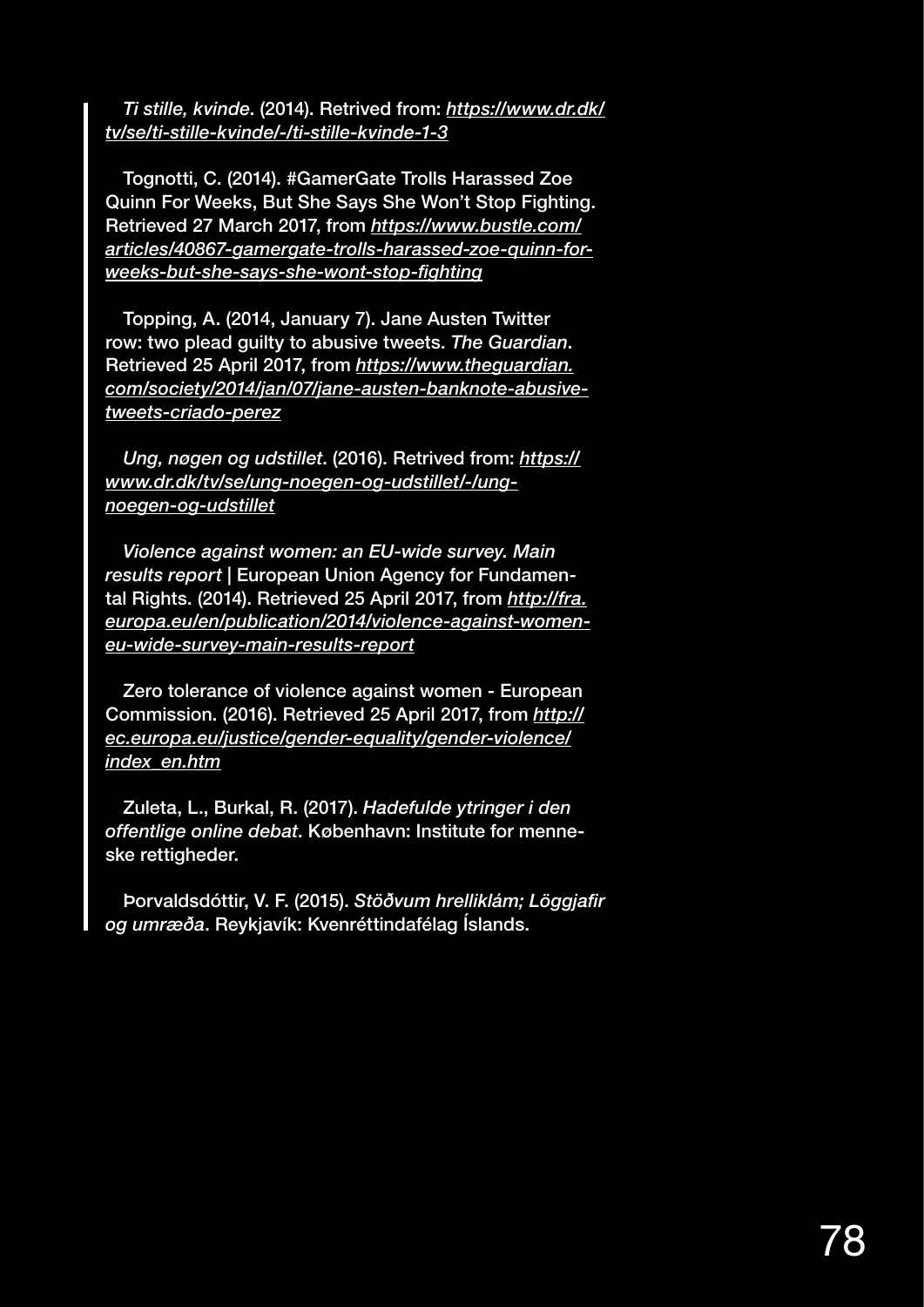## Appendix I — The Interview Guide for Survivors

#### Main question: П

• Can you tell us about your experience with cyber violence? For instance about a specific episode.

## Follow up what the informant said:

- Ask the informant to tell more about specific episodes.
- Ask the informant to elaborate or reflect around what he or she has told.

## Questions posed if it has not already emerged: More about cyber violence:

- What was written / said / sent / posted?
- Has it happened once or several times? When and how often?
- Has the violence influenced your behaviour on the internet?

## Who violates?

- Do you know the identity of the person(s) attacking you? Is it somebody you know? If so, what relationship do you have?
- What was the gender of the person attacking you?
- Do you have any thoughts on what might be the basis of the incidents?
- What was your impression of the perpetrator?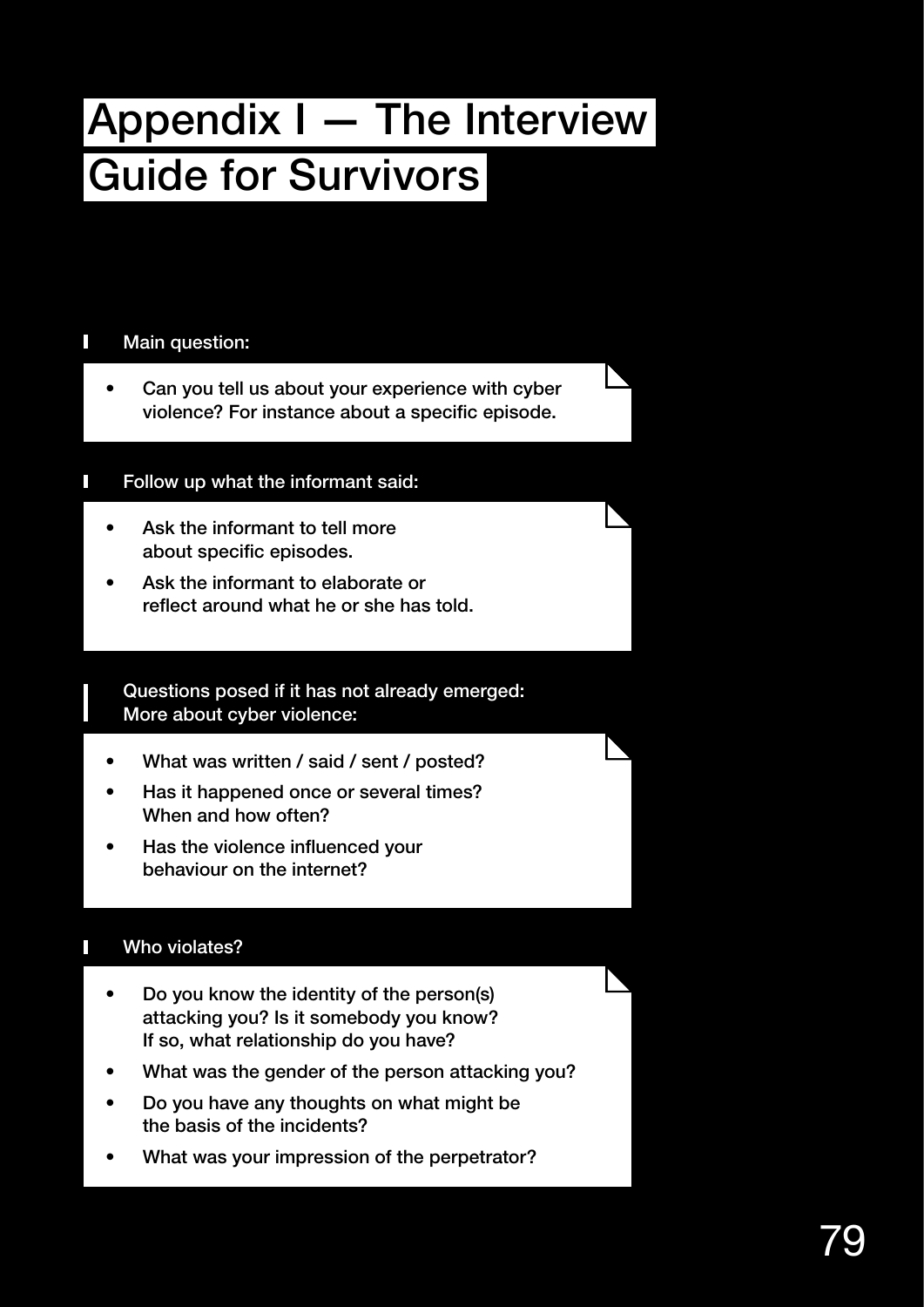#### Г Which type of media?

- Is the offense communicated through telephone, internet, or other media?
- In which social media have you experienced abuse, and in what media have you not experienced such events? (Facebook, Twitter, e-mail, online dating sites, newspaper's commentary field, closed discussion forums).

## Seeking justice:

- When asking for help, did you prosecute your offender?
- Where did you go?
- Can you tell me about that experience?
- Were there any legal action? Did you get any kind of help or advice?
- How did the protocol of the police seem to you?

#### The experience of the judicial system: Г

- Did you feel a sense of justice?
- Is there anything else that would serve better your sense of justice?
- What would you have done to fulfil your sense of justice?
- Do you feel you had relevant options outside the police (NGOs/low-threshold agencies/etc.)?
- Did you speak to friends or family of your experience?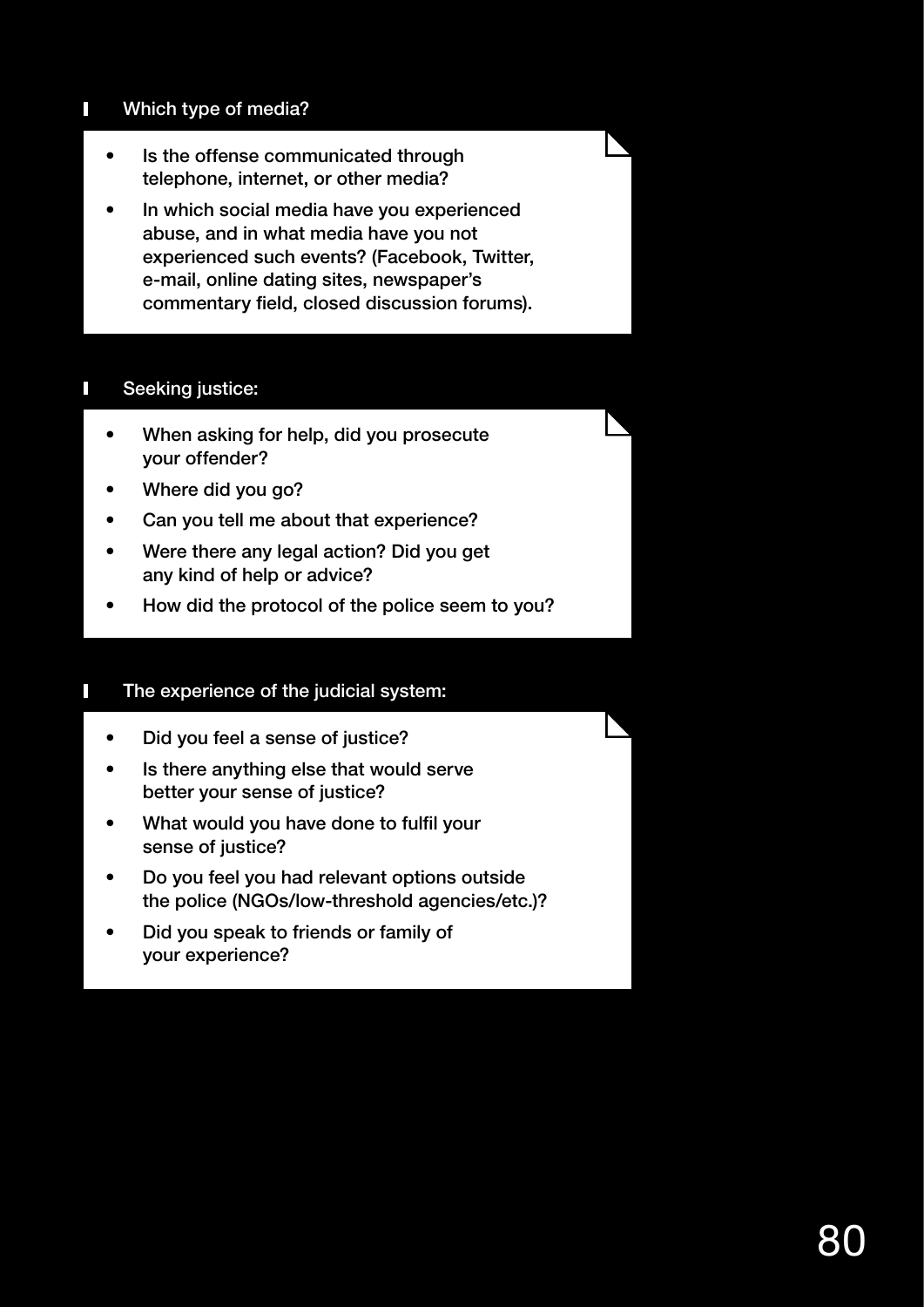#### П Stopping the violence:

- Has the violence stopped?
- Are you still being harassed are there still photos of you on some sites?
- How would you want your case being handled – that is, in how to stop the violence?
- Did you do anything technical to stop the violence i.e blocking the person, from Facebook, mobile phone, etc.

#### General thoughts on the subject: Ш

- Do you know a lot of cases similar to yours?
- What would you suggest the police and policy makers do to prevent and to seek justice for sufferers of online violence?

#### Background information: Н

- Gender
- Age
- **Education**
- Online activities, i.e Facebook, Twitter, e-mail, online dating sites, newspaper's commentary field, closed discussion forums.